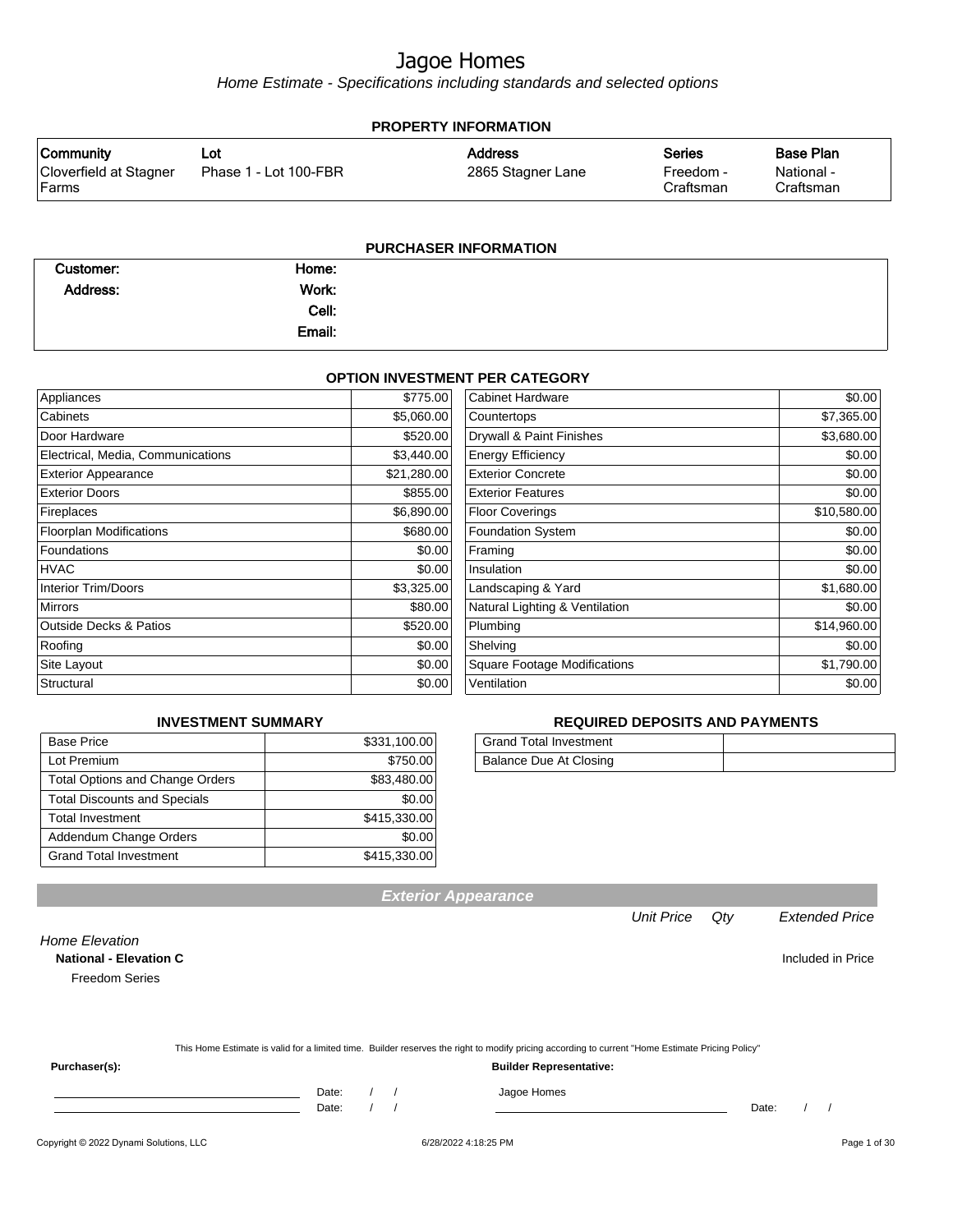Home Estimate - Specifications including standards and selected options

|                                                        |                                                                                                                                                                             | PROPERTY INFORMATION                                                                                                                                                               |                                         |       |                                             |
|--------------------------------------------------------|-----------------------------------------------------------------------------------------------------------------------------------------------------------------------------|------------------------------------------------------------------------------------------------------------------------------------------------------------------------------------|-----------------------------------------|-------|---------------------------------------------|
| Community<br>Cloverfield at Stagner<br>Farms           | Lot<br>Phase 1 - Lot 100-FBR                                                                                                                                                | <b>Address</b><br>2865 Stagner Lane                                                                                                                                                | <b>Series</b><br>Freedom -<br>Craftsman |       | <b>Base Plan</b><br>National -<br>Craftsman |
|                                                        |                                                                                                                                                                             | <b>Exterior Appearance</b>                                                                                                                                                         |                                         |       |                                             |
| <b>Home Exterior Brick</b>                             |                                                                                                                                                                             |                                                                                                                                                                                    | <b>Unit Price</b>                       | Qty   | <b>Extended Price</b>                       |
|                                                        | Brick Veneer Front, Sides & Back of Home - Per Plan                                                                                                                         |                                                                                                                                                                                    |                                         |       | \$20,900.00                                 |
| not include drop brick ledge.<br><b>Brick Color</b>    | Includes brick front, sides, and back of home. See plan for side gable and other detail. Does                                                                               |                                                                                                                                                                                    |                                         |       |                                             |
| Selected Brick Color: Crawford                         |                                                                                                                                                                             |                                                                                                                                                                                    |                                         |       | Included in Price                           |
| Drop Brick Ledge<br>Drop Brick Ledge, Included         |                                                                                                                                                                             |                                                                                                                                                                                    |                                         |       | \$0.00                                      |
| <b>Address Stone</b><br><b>Address Stone</b>           |                                                                                                                                                                             |                                                                                                                                                                                    |                                         |       | \$380.00                                    |
|                                                        | Includes one 8"x16" address stone for front of the house. Street Number ONLY will be on the<br>stone. Location of address stone will be predetermined by builder.           |                                                                                                                                                                                    |                                         |       |                                             |
|                                                        |                                                                                                                                                                             | <b>Foundation System</b>                                                                                                                                                           |                                         |       |                                             |
| <b>Foundation System</b>                               |                                                                                                                                                                             |                                                                                                                                                                                    | <b>Unit Price</b>                       | Qty   | <b>Extended Price</b>                       |
| <b>Insulated Concrete Slab</b>                         |                                                                                                                                                                             |                                                                                                                                                                                    |                                         |       | Included in Price                           |
|                                                        |                                                                                                                                                                             | <b>Energy Efficiency</b>                                                                                                                                                           |                                         |       |                                             |
| <b>HERS Rating</b>                                     |                                                                                                                                                                             |                                                                                                                                                                                    | <b>Unit Price</b>                       | Qty   | <b>Extended Price</b>                       |
| HERS Rated Home (Less than 85 Score)                   |                                                                                                                                                                             |                                                                                                                                                                                    |                                         |       | Included in Price                           |
|                                                        | Note - Jagoe Homes receives all applicable rebates for energy efficiency, utilities,<br>manufacturers, etc. Rebates have been reflected as a discount in Base Price of Home |                                                                                                                                                                                    |                                         |       |                                             |
|                                                        |                                                                                                                                                                             | <b>Square Footage Modifications</b>                                                                                                                                                |                                         |       |                                             |
| <b>Attic Storage Addition</b>                          |                                                                                                                                                                             |                                                                                                                                                                                    | <b>Unit Price</b>                       | Qty   | <b>Extended Price</b>                       |
|                                                        | National Attic Storage Addition Accessible from Upstairs Storage                                                                                                            |                                                                                                                                                                                    |                                         |       | \$1,790.00                                  |
|                                                        | 48" access door add in Storage Room for light storage access above garage                                                                                                   |                                                                                                                                                                                    |                                         |       |                                             |
|                                                        |                                                                                                                                                                             | <b>Floorplan Modifications</b>                                                                                                                                                     |                                         |       |                                             |
|                                                        |                                                                                                                                                                             |                                                                                                                                                                                    | <b>Unit Price</b>                       | Qty   | <b>Extended Price</b>                       |
| <b>Floorplan Modifications</b><br>See Plan for drawing | Modify Laundry Room to create Expanded Pantry                                                                                                                               |                                                                                                                                                                                    |                                         |       | \$680.00                                    |
|                                                        |                                                                                                                                                                             |                                                                                                                                                                                    |                                         |       |                                             |
| Purchaser(s):                                          |                                                                                                                                                                             | This Home Estimate is valid for a limited time. Builder reserves the right to modify pricing according to current "Home Estimate Pricing Policy"<br><b>Builder Representative:</b> |                                         |       |                                             |
|                                                        | Date:<br>$\prime$<br>Date:                                                                                                                                                  | Jagoe Homes<br>$\prime$<br>$\sqrt{ }$                                                                                                                                              |                                         | Date: | $\prime$<br>$\prime$                        |
| Copyright © 2022 Dynami Solutions, LLC                 |                                                                                                                                                                             | 6/28/2022 4:18:25 PM                                                                                                                                                               |                                         |       | Page 2 of 30                                |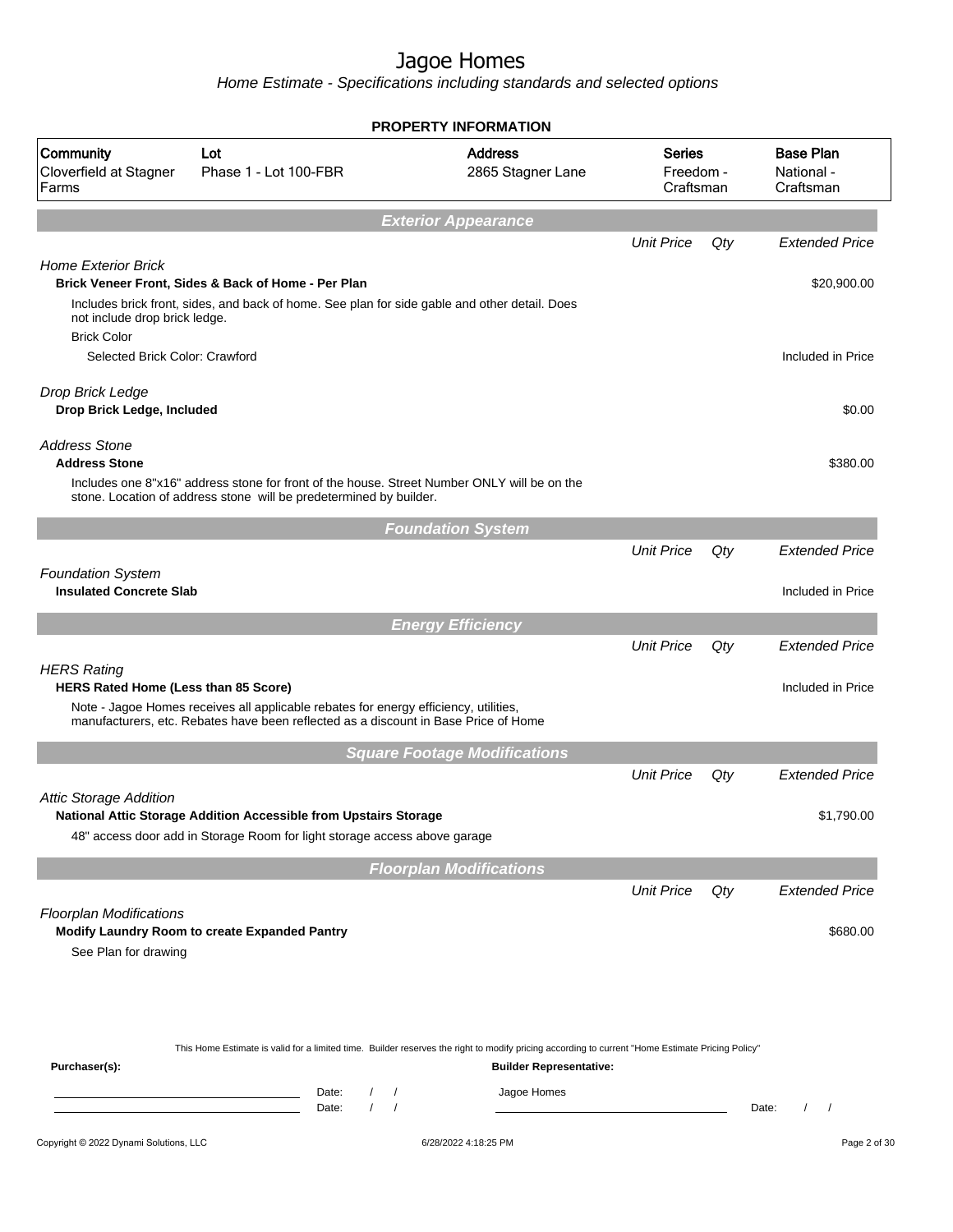Home Estimate - Specifications including standards and selected options

|                                                                               |                                                                                                                                                     | <b>PROPERTY INFORMATION</b>         |                                         |     |                                             |
|-------------------------------------------------------------------------------|-----------------------------------------------------------------------------------------------------------------------------------------------------|-------------------------------------|-----------------------------------------|-----|---------------------------------------------|
| Community<br>Cloverfield at Stagner<br>Farms                                  | Lot<br>Phase 1 - Lot 100-FBR                                                                                                                        | <b>Address</b><br>2865 Stagner Lane | <b>Series</b><br>Freedom -<br>Craftsman |     | <b>Base Plan</b><br>National -<br>Craftsman |
|                                                                               |                                                                                                                                                     | <b>Structural</b>                   |                                         |     |                                             |
|                                                                               |                                                                                                                                                     |                                     | <b>Unit Price</b>                       | Qty | <b>Extended Price</b>                       |
| Concrete Slab<br>Barrier, Termite Warranty 1 year                             | Concrete Slab 4" thick (avg), 3500 psi, Slab fill 6" minimum, 6 mil polyethylene Vapor                                                              |                                     |                                         |     | Included in Price                           |
| <b>Foundation Block</b>                                                       | Block Size - Dropped Brick Ledge 12"x8"x16" & 8"x8"x16"                                                                                             |                                     |                                         |     | \$0.00                                      |
| <b>Foundation Drain</b><br><b>Foundation Drain - Gravel French Drain</b>      |                                                                                                                                                     |                                     |                                         |     | Included in Price                           |
|                                                                               |                                                                                                                                                     | <b>Outside Decks &amp; Patios</b>   |                                         |     |                                             |
|                                                                               |                                                                                                                                                     |                                     | <b>Unit Price</b>                       | Qty | <b>Extended Price</b>                       |
| Finish                                                                        | Outside Retreat Concrete Patio or Covered Patio<br>12' Wide x 12' Deep Concrete Patio, 3500 psi                                                     |                                     |                                         |     | \$520.00                                    |
| Selected Finish: Broom Finish                                                 |                                                                                                                                                     |                                     |                                         |     | Included in Price                           |
|                                                                               |                                                                                                                                                     | <b>Exterior Doors</b>               |                                         |     |                                             |
|                                                                               |                                                                                                                                                     |                                     | <b>Unit Price</b>                       | Qty | <b>Extended Price</b>                       |
| Front Entry Door                                                              | HD Smooth Steel 3/0 Painted 4 Lite Hollister MHD-404-S04-1<br>Consult with Design Coordinator for Glass Pattern, Door Handle, and Paint Selections. |                                     |                                         |     | \$185.00                                    |
| Glass Pattern<br>Selected Glass Pattern: Clear                                |                                                                                                                                                     |                                     |                                         |     | Included in Price                           |
| 16' Craftsman Garage Overhead Door<br>Carriage House Stamped 16x7 Garage Door | CHI 5250   Stamped Carriage House Steel   Includes Decorative Hardware                                                                              |                                     |                                         |     | Included in Price                           |
| Color<br>Selected Color: White                                                |                                                                                                                                                     |                                     |                                         |     | Included in Price                           |
| Dining Area Patio Door                                                        | Vinyl 6/0 Sliding Door w/ NO Grilles, Screen, and 1/0 Transom<br>Vinyl 6/0 Sliding Door w/ NO Grilles, Screen, and 1/0 Transom                      |                                     |                                         |     | \$670.00                                    |
| Color<br>Selected Color: White                                                |                                                                                                                                                     |                                     |                                         |     | Included in Price                           |
| Garage-to-Home Door<br>Solid Core Smooth 5 Panel Equal 2/8 Door               | Solid Core Smooth 5 Panel Equal 2/8 Door. Door will match interior door paint selection.                                                            |                                     |                                         |     | \$0.00                                      |
|                                                                               |                                                                                                                                                     |                                     |                                         |     |                                             |
| Purchaser(s):                                                                 | This Home Estimate is valid for a limited time. Builder reserves the right to modify pricing according to current "Home Estimate Pricing Policy"    | <b>Builder Representative:</b>      |                                         |     |                                             |
|                                                                               | Date:<br>Date:                                                                                                                                      | Jagoe Homes                         |                                         |     | Date:<br>$1 \quad 1$                        |

#### Copyright © 2022 Dynami Solutions, LLC <br>
■ 6/28/2022 4:18:25 PM Page 3 of 30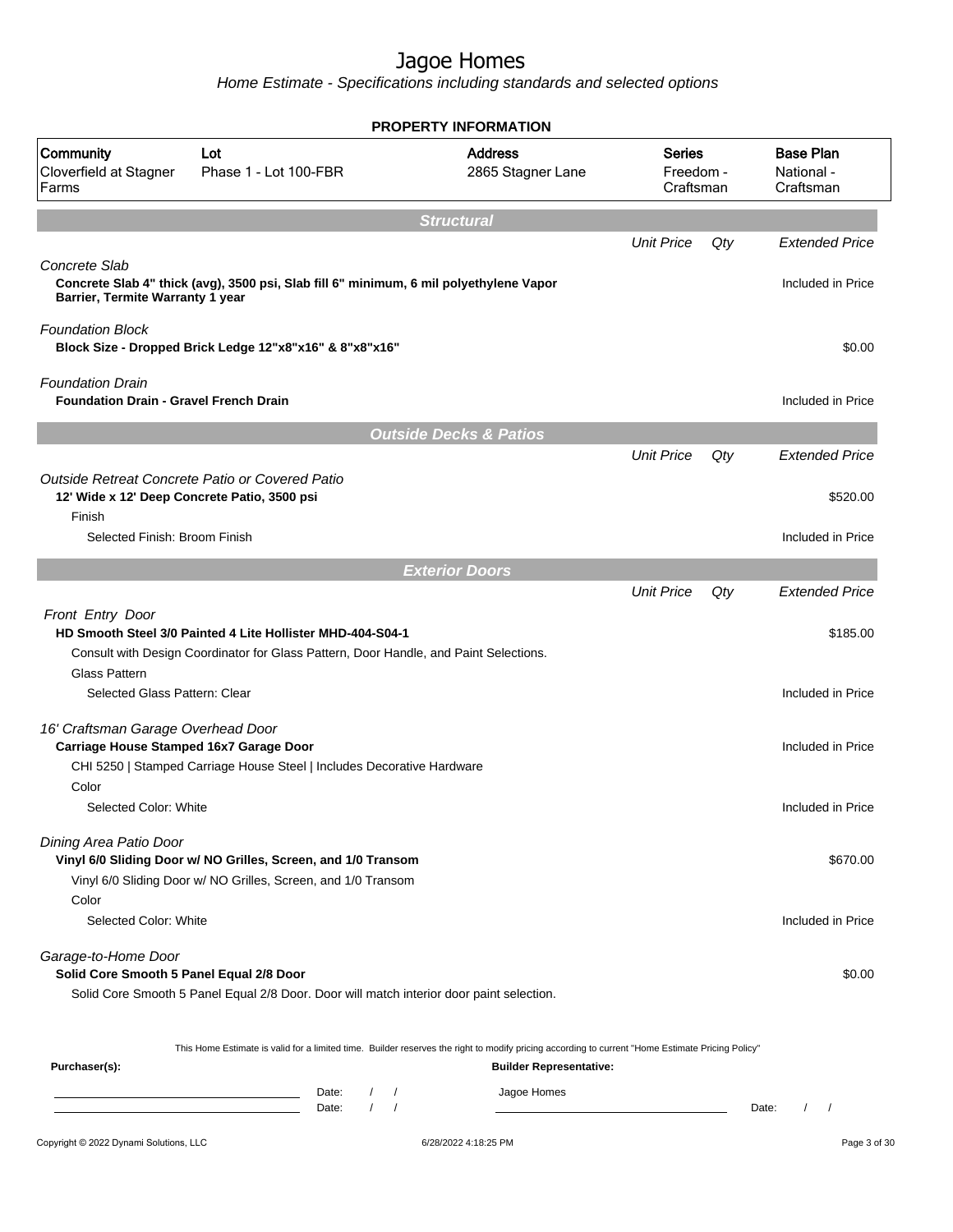Home Estimate - Specifications including standards and selected options

|                                                                        |                                                                                                                                                                                                                                               | <b>PROPERTY INFORMATION</b>               |                                         |     |                                             |
|------------------------------------------------------------------------|-----------------------------------------------------------------------------------------------------------------------------------------------------------------------------------------------------------------------------------------------|-------------------------------------------|-----------------------------------------|-----|---------------------------------------------|
| Community<br>Cloverfield at Stagner<br>Farms                           | Lot<br>Phase 1 - Lot 100-FBR                                                                                                                                                                                                                  | <b>Address</b><br>2865 Stagner Lane       | <b>Series</b><br>Freedom -<br>Craftsman |     | <b>Base Plan</b><br>National -<br>Craftsman |
|                                                                        |                                                                                                                                                                                                                                               | <b>Exterior Doors</b>                     |                                         |     |                                             |
|                                                                        |                                                                                                                                                                                                                                               |                                           | <b>Unit Price</b>                       | Qty | <b>Extended Price</b>                       |
| Garage Door Opener<br><b>Garage Door Opener(s) with 2 Transmitters</b> |                                                                                                                                                                                                                                               |                                           |                                         |     | Included in Price                           |
|                                                                        |                                                                                                                                                                                                                                               | <b>Natural Lighting &amp; Ventilation</b> |                                         |     |                                             |
|                                                                        |                                                                                                                                                                                                                                               |                                           | <b>Unit Price</b>                       | Qty | <b>Extended Price</b>                       |
| <b>Entire Home Windows</b><br>confirm with New Home Consultant.        | Vinyl Low E Single Hung Window w/ GBG & Half Screen<br>Vinyl Low E Single Hung Window w/ GBG & Half Screen. Glass is Clear unless otherwise<br>noted. Grilles are between the glass. Grille patterns will differ based on Home Series. Please |                                           |                                         |     | Included in Price                           |
| <b>Window Color</b>                                                    | Selected Window Color: White Exterior/White Interior                                                                                                                                                                                          |                                           |                                         |     | Included in Price                           |
| Entire Home Extended Jambs and Casing                                  | <b>Extended Jambs and Casing (No Window Stool) Package for Windows</b><br>Includes extended jambs and casing on all additional windows                                                                                                        |                                           |                                         |     | Included in Price                           |
|                                                                        | Extended Jambs and Casing for Additional Windows<br>Extended Jambs and Casing (No Window Stool) Package for Windows<br>Includes extended jambs and casing on all additional windows                                                           |                                           |                                         |     | Included in Price                           |
|                                                                        |                                                                                                                                                                                                                                               | <b>Exterior Concrete</b>                  |                                         |     |                                             |
|                                                                        |                                                                                                                                                                                                                                               |                                           | <b>Unit Price</b>                       | Qty | <b>Extended Price</b>                       |
| <b>Exterior Concrete Driveway</b><br>Finish                            | Driveway/Parking Double Garage: 16' 3" wide, 3500 psi                                                                                                                                                                                         |                                           |                                         |     | Included in Price                           |
| Selected Finish: Broom Finish                                          |                                                                                                                                                                                                                                               |                                           |                                         |     | Included in Price                           |
| Exterior Concrete - Front Porch & Sidewalk<br>Finish                   | Exterior Concrete - Front Porch & Sidewalk, 3500 psi                                                                                                                                                                                          |                                           |                                         |     | Included in Price                           |
| Selected Finish: Broom Finish                                          |                                                                                                                                                                                                                                               |                                           |                                         |     | Included in Price                           |
| <b>Exterior Concrete - City Sidewalk</b>                               | Exterior Concrete - City Sidewalk, 3500 psi, Broom Finish                                                                                                                                                                                     |                                           |                                         |     | Included in Price                           |

This Home Estimate is valid for a limited time. Builder reserves the right to modify pricing according to current "Home Estimate Pricing Policy" **Purchaser(s): Builder Representative:** Date: / / Jagoe Homes<br>Date: / / Jagoe Homes Date: / / **Date: / / 2006** Date: / / / Date: / / /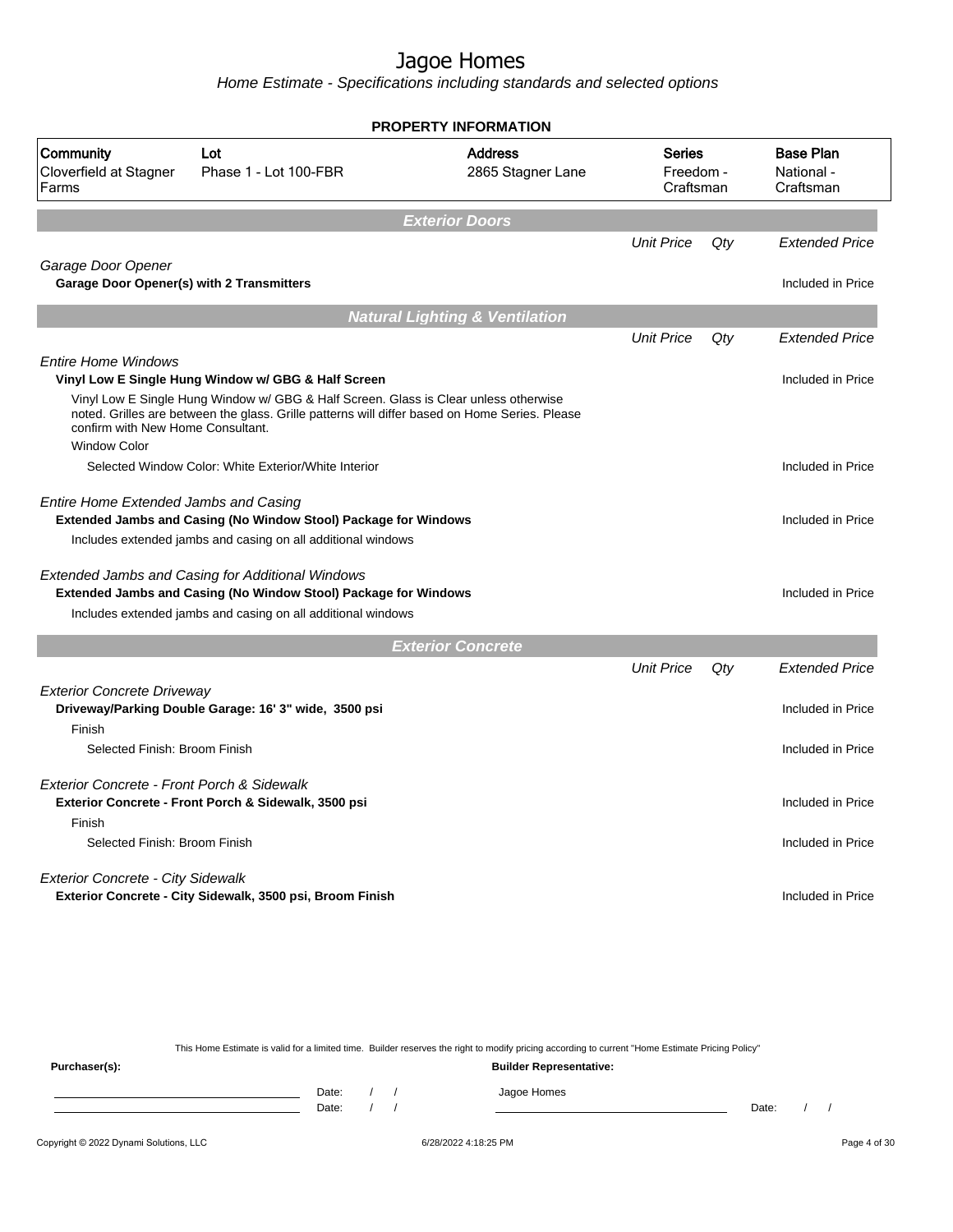Home Estimate - Specifications including standards and selected options

|                                                                                 |                                                                                                                                                                       | <b>PROPERTY INFORMATION</b>         |                                         |     |                                             |
|---------------------------------------------------------------------------------|-----------------------------------------------------------------------------------------------------------------------------------------------------------------------|-------------------------------------|-----------------------------------------|-----|---------------------------------------------|
| Community<br>Cloverfield at Stagner<br>Farms                                    | Lot<br>Phase 1 - Lot 100-FBR                                                                                                                                          | <b>Address</b><br>2865 Stagner Lane | <b>Series</b><br>Freedom -<br>Craftsman |     | <b>Base Plan</b><br>National -<br>Craftsman |
|                                                                                 |                                                                                                                                                                       | <b>Exterior Features</b>            |                                         |     |                                             |
|                                                                                 |                                                                                                                                                                       |                                     | <b>Unit Price</b>                       | Qty | <b>Extended Price</b>                       |
| <b>Exterior Siding</b><br>Exterior Portfolio - Double 4" Vinyl Siding<br>Color  |                                                                                                                                                                       |                                     |                                         |     | Included in Price                           |
| Selected Color: Greystone                                                       |                                                                                                                                                                       |                                     |                                         |     | Included in Price                           |
| Exterior Bracket/Corbel<br>Exterior Bracket(s), Corbel(s) Painted               |                                                                                                                                                                       |                                     |                                         |     | Included in Price                           |
| Color                                                                           | Selected Color: SW7006 Extra White (White Coordinate)                                                                                                                 |                                     |                                         |     | Included in Price                           |
| <b>Exterior Decorative Siding</b><br><b>Exterior Portfolio Perfection Shake</b> |                                                                                                                                                                       |                                     |                                         |     | Included in Price                           |
| Color                                                                           | Perfection shingles have a more finished appearance than a hand-split shake. They are<br>patterned from #1 Red Cedar and offer a cleaner and more uniform appearance. |                                     |                                         |     |                                             |
| Selected Color: Driftwood                                                       |                                                                                                                                                                       |                                     |                                         |     | Included in Price                           |
| <b>Exterior Special Trim Areas</b><br>color selected.                           | Aluminum Wrapped Trim: Window Trim, Beams, Rake/Fascia, etc. Color will match Soffit<br>See plan for details. Color will match Soffit Color Selected.                 |                                     |                                         |     | Included in Price                           |
| <b>Exterior Vinyl Corner Trim(s)</b>                                            |                                                                                                                                                                       |                                     |                                         |     |                                             |
| <b>Vinyl Corner Trim(s)</b>                                                     |                                                                                                                                                                       |                                     |                                         |     | Included in Price                           |
| Color<br>Selected Color: White                                                  |                                                                                                                                                                       |                                     |                                         |     | Included in Price                           |
| Fascia<br><b>Fascia Aluminum</b>                                                |                                                                                                                                                                       |                                     |                                         |     | Included in Price                           |
| Color will match Soffit Color Selected                                          |                                                                                                                                                                       |                                     |                                         |     |                                             |
| Soffit<br><b>Soffit - Continuous Perforated Vinyl</b>                           |                                                                                                                                                                       |                                     |                                         |     | Included in Price                           |
| Color<br>Selected Color: White                                                  |                                                                                                                                                                       |                                     |                                         |     | Included in Price                           |
| Gutter                                                                          |                                                                                                                                                                       |                                     |                                         |     |                                             |
| Gutters Aluminum 5" (.027 gauge)                                                |                                                                                                                                                                       |                                     |                                         |     | Included in Price                           |
| Color<br>Selected Color: White                                                  |                                                                                                                                                                       |                                     |                                         |     | Included in Price                           |
|                                                                                 |                                                                                                                                                                       |                                     |                                         |     |                                             |

Copyright © 2022 Dynami Solutions, LLC <br>
6/28/2022 4:18:25 PM Page 5 of 30 This Home Estimate is valid for a limited time. Builder reserves the right to modify pricing according to current "Home Estimate Pricing Policy" **Purchaser(s): Builder Representative:** Date: / / Jagoe Homes<br>Date: / / Jagoe Homes Date: / / **Date: / / 2006** Date: / / **Date: / / / 2006** Date: / / / 2006 Date: / / / 2006 Date: / / / 2006 Date: / / / 2007 Date: / / / 2007 Date: / / / 2008 Date: / / / 2008 Date: / / / 2008 Date: / / / 2008 Date: / / / 2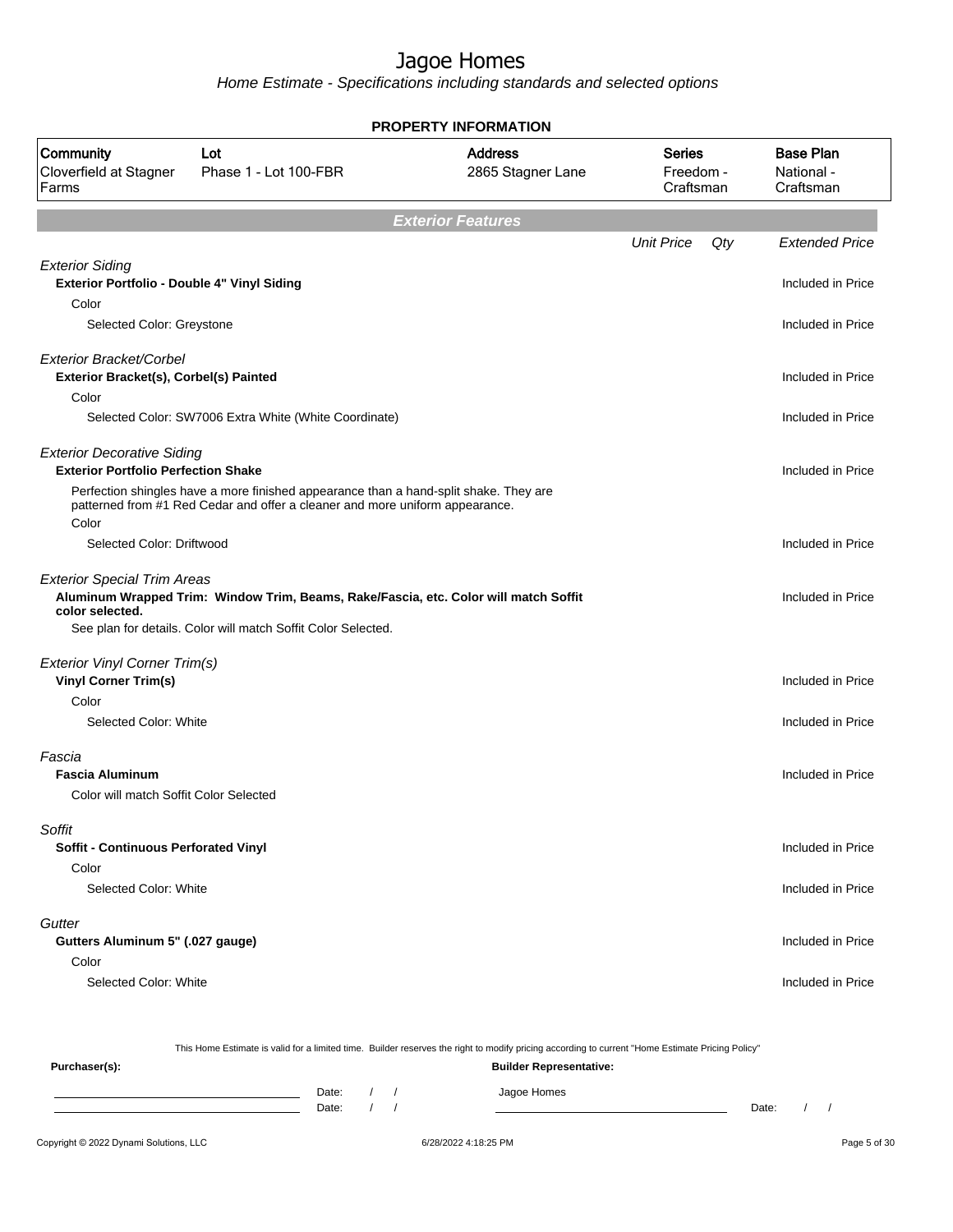Home Estimate - Specifications including standards and selected options

|                                                                          |                                                                                         | <b>PROPERTY INFORMATION</b>         |                                         |     |                                             |
|--------------------------------------------------------------------------|-----------------------------------------------------------------------------------------|-------------------------------------|-----------------------------------------|-----|---------------------------------------------|
| Community<br>Cloverfield at Stagner<br>Farms                             | Lot<br>Phase 1 - Lot 100-FBR                                                            | <b>Address</b><br>2865 Stagner Lane | <b>Series</b><br>Freedom -<br>Craftsman |     | <b>Base Plan</b><br>National -<br>Craftsman |
|                                                                          |                                                                                         | <b>Exterior Features</b>            |                                         |     |                                             |
|                                                                          |                                                                                         |                                     | <b>Unit Price</b>                       | Qty | <b>Extended Price</b>                       |
| Downspout<br>Downspouts Aluminum 3" x 2" (.027 gauge)                    |                                                                                         |                                     |                                         |     | Included in Price                           |
| <b>Front Porch Post</b>                                                  |                                                                                         |                                     |                                         |     |                                             |
|                                                                          | 16" Square Tapered Smooth Painted Column on Cultured Stone Pier                         |                                     |                                         |     | \$0.00                                      |
| details.                                                                 | Column paint and cultured stone to be selected. Placement predetermined. Check plan for |                                     |                                         |     |                                             |
| Color                                                                    | Selected Color: SW7006 Extra White                                                      |                                     |                                         |     | Included in Price                           |
| <b>Cultured Stone Color</b>                                              |                                                                                         |                                     |                                         |     |                                             |
|                                                                          | Selected Cultured Stone Color: Ledgestone Kentucky #260                                 |                                     |                                         |     | Included in Price                           |
| Flashing                                                                 |                                                                                         |                                     |                                         |     |                                             |
| <b>Flashing see Plan Detail</b>                                          |                                                                                         |                                     |                                         |     | Included in Price                           |
| <b>Exterior Mailbox</b><br><b>Centralized Mailbox - Cluster Box Unit</b> |                                                                                         |                                     |                                         |     | \$0.00                                      |
|                                                                          |                                                                                         | <b>Roofing</b>                      |                                         |     |                                             |
|                                                                          |                                                                                         |                                     | <b>Unit Price</b>                       | Qty | <b>Extended Price</b>                       |
| Roof Felt                                                                | Synthetic Underlayment or Felt, Aluminum Drip Edge                                      |                                     |                                         |     | Included in Price                           |
|                                                                          |                                                                                         |                                     |                                         |     |                                             |
| <b>Roof Shingles</b>                                                     |                                                                                         |                                     |                                         |     |                                             |
| 30 Year GAF Dimensional Roof Shingles                                    |                                                                                         |                                     |                                         |     | Included in Price                           |
| Roofing Color                                                            |                                                                                         |                                     |                                         |     |                                             |
| Selected Roofing Color: Charcoal                                         |                                                                                         |                                     |                                         |     | Included in Price                           |
| Roof Valley Material                                                     |                                                                                         |                                     |                                         |     |                                             |
| Ice and Water Shield or Equivalent                                       |                                                                                         |                                     |                                         |     | Included in Price                           |
| Roof Flashing                                                            |                                                                                         |                                     |                                         |     |                                             |
| Roof Flashing- required by design                                        |                                                                                         |                                     |                                         |     | Included in Price                           |
|                                                                          |                                                                                         |                                     |                                         |     |                                             |
|                                                                          |                                                                                         |                                     |                                         |     |                                             |

This Home Estimate is valid for a limited time. Builder reserves the right to modify pricing according to current "Home Estimate Pricing Policy"

**Purchaser(s): Builder Representative:** Date: / / Jagoe Homes<br>Date: / / Jagoe Homes Date: / / **Date: / / 2006** Date: / / / Date: / / /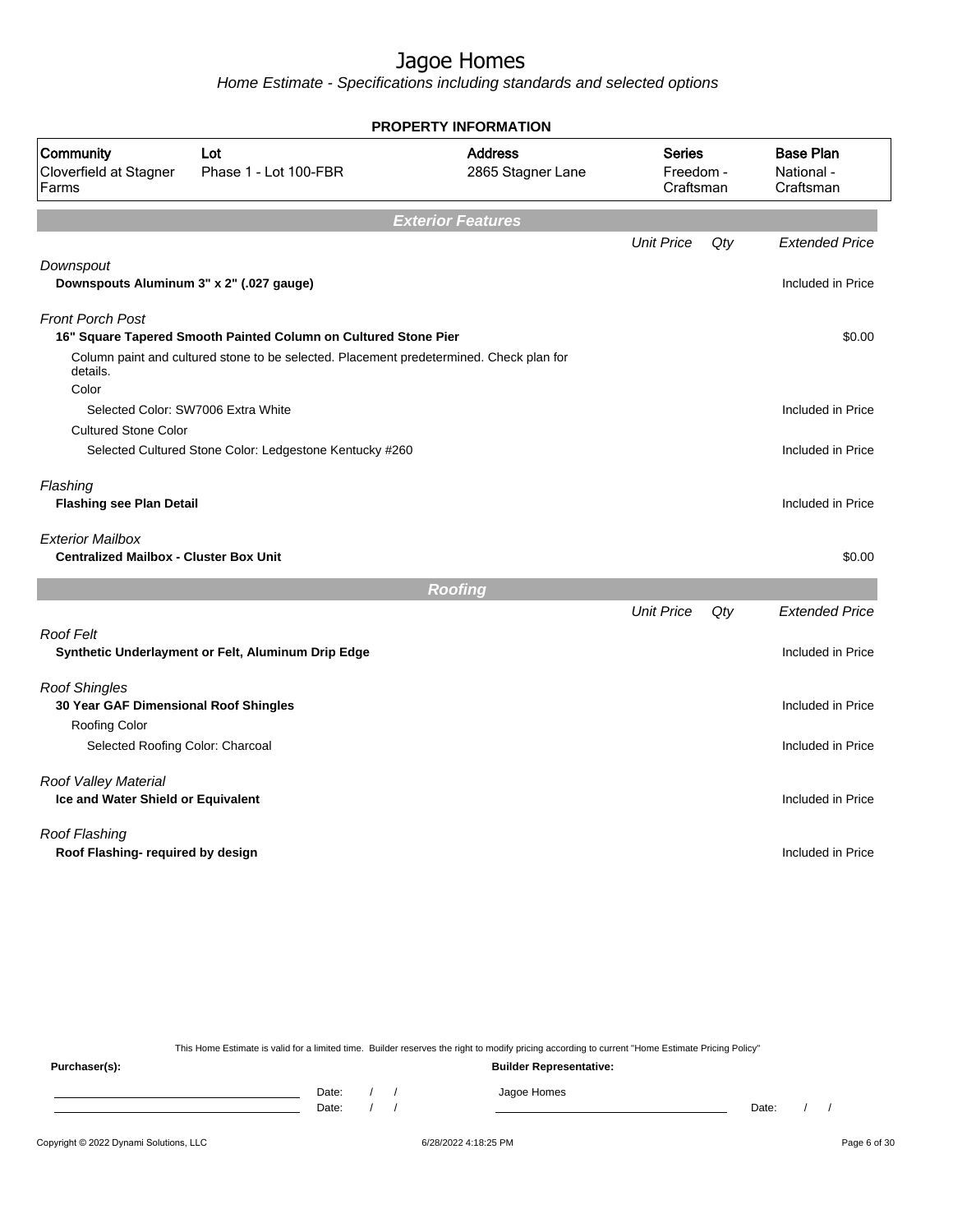Home Estimate - Specifications including standards and selected options

|                                              |                                                                                                                                                                                                                                                             | <b>PROPERTY INFORMATION</b>         |                                         |     |                                             |
|----------------------------------------------|-------------------------------------------------------------------------------------------------------------------------------------------------------------------------------------------------------------------------------------------------------------|-------------------------------------|-----------------------------------------|-----|---------------------------------------------|
| Community<br>Cloverfield at Stagner<br>Farms | Lot<br>Phase 1 - Lot 100-FBR                                                                                                                                                                                                                                | <b>Address</b><br>2865 Stagner Lane | <b>Series</b><br>Freedom -<br>Craftsman |     | <b>Base Plan</b><br>National -<br>Craftsman |
|                                              |                                                                                                                                                                                                                                                             | <b>Fireplaces</b>                   |                                         |     |                                             |
|                                              |                                                                                                                                                                                                                                                             |                                     | <b>Unit Price</b>                       | Qty | <b>Extended Price</b>                       |
| <b>Family Room Fireplace</b><br>Ceiling      | Deluxe Direct-Rear Vent Gas Preconstructed Fireplace w/Shiplap Front & Sides, Floor to<br>Includes deluxe rear-vent gas fireplace in predetermined location with gas logs, variable<br>speed blower fan with on/off wall switch, gas line, and fixed glass. |                                     |                                         |     | \$6,020.00                                  |
|                                              | Ceramic tile hearth required when meeting carpet.                                                                                                                                                                                                           |                                     |                                         |     |                                             |
|                                              | AV Niche will include 1 Phone, 2 cable, 2 Outlets, and HDMI. AV Niche Included in some<br>communities. Contact Design Coordinator for more information.                                                                                                     |                                     |                                         |     |                                             |
|                                              | Selecting a fireplace may change window size. See Plan for Details.                                                                                                                                                                                         |                                     |                                         |     |                                             |
|                                              | Poplar Mantel Size 5'5"W x 8"H x 8"D. Mantel Stained to coordinate per buyer selection.                                                                                                                                                                     |                                     |                                         |     |                                             |
|                                              | Images are for color reference only. Please confirm selections with Design Coordinator.<br>Check plan for details regarding windows.                                                                                                                        |                                     |                                         |     |                                             |
| Ceramic Hearth Color                         | Selected Ceramic Hearth Color: N/A                                                                                                                                                                                                                          |                                     |                                         |     | Included in Price                           |
| Location<br>Selected Location: Front of Home |                                                                                                                                                                                                                                                             |                                     |                                         |     | \$870.00                                    |
| <b>Mantel Stain Color</b>                    | Selected Mantel Stain Color: MW409 Carbon                                                                                                                                                                                                                   |                                     |                                         |     | Included in Price                           |
| Paint Color                                  | Selected Paint Color: Painted to Match Interior Trim                                                                                                                                                                                                        |                                     |                                         |     | Included in Price                           |
|                                              |                                                                                                                                                                                                                                                             | <b>Insulation</b>                   |                                         |     |                                             |
|                                              |                                                                                                                                                                                                                                                             |                                     | <b>Unit Price</b>                       | Qty | <b>Extended Price</b>                       |
| <b>Entire Home Foundation Insulation</b>     | Foundation Perimeter 1"x24" Styrofoam R5.0                                                                                                                                                                                                                  |                                     |                                         |     | Included in Price                           |
| Living Area Wall Insulation                  | Living Area Walls R15 Fiberglass Blown-In &/or Batt Wall System                                                                                                                                                                                             |                                     |                                         |     | Included in Price                           |
| Living Area Ceiling Insulation               | Living Area Flat Ceiling R38 (Average) Blown-In Fiberglass                                                                                                                                                                                                  |                                     |                                         |     | Included in Price                           |
|                                              |                                                                                                                                                                                                                                                             | <b>Drywall &amp; Paint Finishes</b> |                                         |     |                                             |
|                                              |                                                                                                                                                                                                                                                             |                                     | <b>Unit Price</b>                       | Qty | <b>Extended Price</b>                       |
| Interior Home Wall Finish                    | 1/2" Drywall   Finished, Primed, & Painted Smooth                                                                                                                                                                                                           |                                     |                                         |     | Included in Price                           |
|                                              | This Home Estimate is valid for a limited time. Builder reserves the right to modify pricing according to current "Home Estimate Pricing Policy"                                                                                                            |                                     |                                         |     |                                             |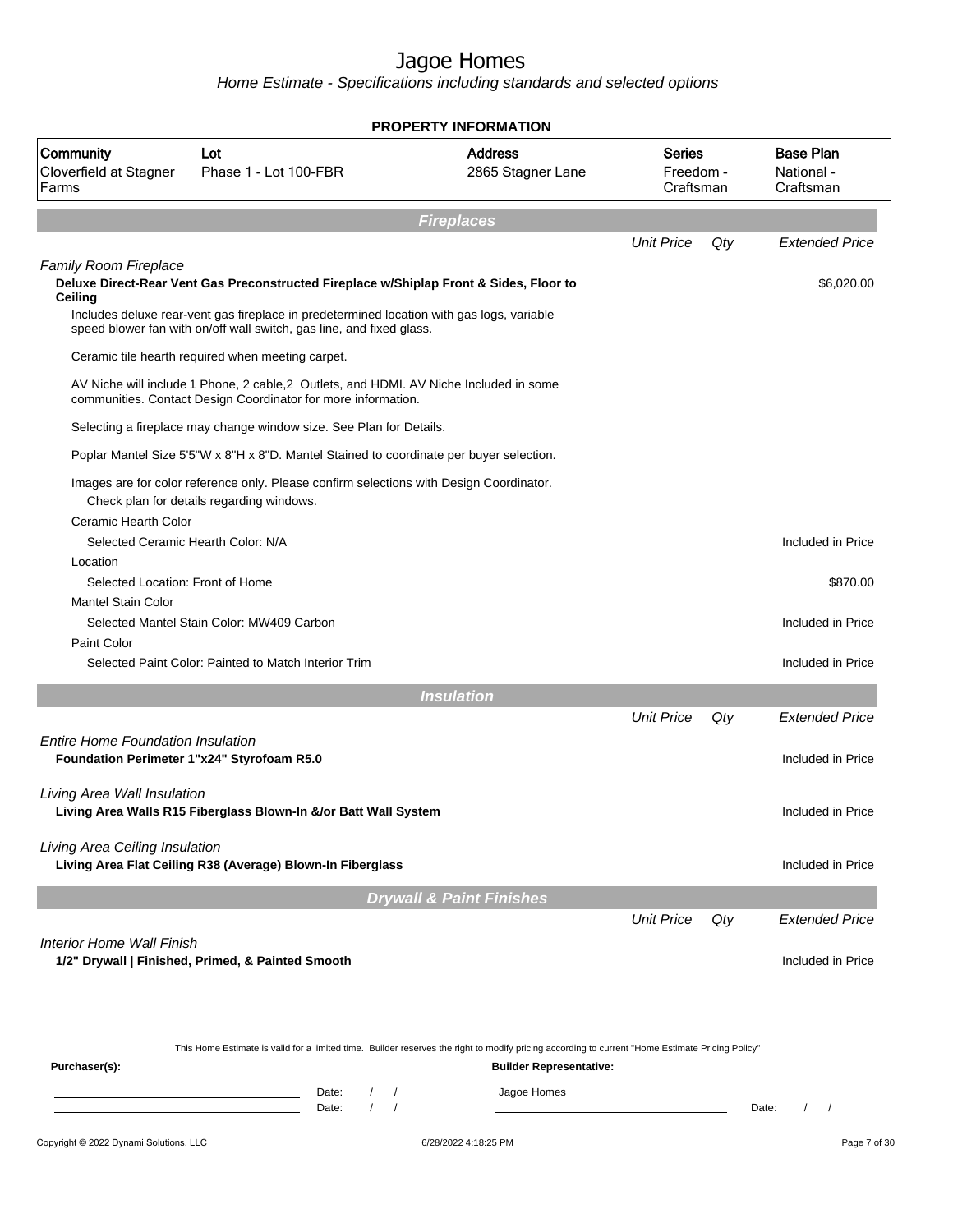Home Estimate - Specifications including standards and selected options

|                                                                                      |                                                                                                                                                                                    | <b>PROPERTY INFORMATION</b>         |                                         |     |                                             |
|--------------------------------------------------------------------------------------|------------------------------------------------------------------------------------------------------------------------------------------------------------------------------------|-------------------------------------|-----------------------------------------|-----|---------------------------------------------|
| Community<br>Cloverfield at Stagner<br>Farms                                         | Lot<br>Phase 1 - Lot 100-FBR                                                                                                                                                       | <b>Address</b><br>2865 Stagner Lane | <b>Series</b><br>Freedom -<br>Craftsman |     | <b>Base Plan</b><br>National -<br>Craftsman |
|                                                                                      |                                                                                                                                                                                    | <b>Drywall &amp; Paint Finishes</b> |                                         |     |                                             |
|                                                                                      |                                                                                                                                                                                    |                                     | <b>Unit Price</b>                       | Qty | <b>Extended Price</b>                       |
| <b>Interior Home Ceiling Finish</b>                                                  | Drywall   Home Finished Smooth   Garage Textured                                                                                                                                   |                                     |                                         |     | \$3,680.00                                  |
| Paint                                                                                | Home   1/2in Structural or 5/8in Drywall   Finished Smooth   ProMar Interior Latex Ceiling                                                                                         |                                     |                                         |     |                                             |
| Garage Textured   White<br>Color                                                     |                                                                                                                                                                                    |                                     |                                         |     |                                             |
|                                                                                      | Selected Color: SW7006 Extra White                                                                                                                                                 |                                     |                                         |     | Included in Price                           |
| Garage Drywall and Finish Application<br>Two Car Garage   Drywall, Prime, & Paint    |                                                                                                                                                                                    |                                     |                                         |     | Included in Price                           |
|                                                                                      | Entire Home Paint Color used unless otherwise specified under Additional Paint Color                                                                                               |                                     |                                         |     |                                             |
| <b>Mechanical Storage</b>                                                            |                                                                                                                                                                                    |                                     |                                         |     |                                             |
| <b>Unfinished Drywall</b>                                                            |                                                                                                                                                                                    |                                     |                                         |     | Included in Price                           |
| <b>Interior Wall Surfaces Paint</b><br><b>Sherwin Williams Duration Latex   Flat</b> |                                                                                                                                                                                    |                                     |                                         |     | Included in Price                           |
| Color                                                                                |                                                                                                                                                                                    |                                     |                                         |     |                                             |
|                                                                                      | Selected Color: SW7006 Extra White                                                                                                                                                 |                                     |                                         |     | Included in Price                           |
| Sheen<br>Selected Sheen: Flat                                                        |                                                                                                                                                                                    |                                     |                                         |     | Included in Price                           |
| Interior Trim & Door Paint                                                           | Trim & Door   Sherwin Williams ProClassic Waterborne Acrylic   Semi-Gloss                                                                                                          |                                     |                                         |     | Included in Price                           |
| Color                                                                                | Selected Color: SW7006 Extra White                                                                                                                                                 |                                     |                                         |     | Included in Price                           |
| <b>Exterior Door Paint</b><br><b>Exterior Door Color   Latex</b>                     |                                                                                                                                                                                    |                                     |                                         |     | Included in Price                           |
| painted Interior Trim Color.                                                         | Paint color for all HINGED Exterior Doors, Including Front Door. Interior of door will be                                                                                          |                                     |                                         |     |                                             |
| Color                                                                                | Color Requests outside of Available Personal Options will be subject to approval.                                                                                                  |                                     |                                         |     |                                             |
|                                                                                      | Selected Color: SW7006 Extra White                                                                                                                                                 |                                     |                                         |     | Included in Price                           |
|                                                                                      |                                                                                                                                                                                    | <b>Interior Trim/Doors</b>          |                                         |     |                                             |
|                                                                                      |                                                                                                                                                                                    |                                     | <b>Unit Price</b>                       | Qty | <b>Extended Price</b>                       |
| <b>Entire Home Interior Doors</b>                                                    | Interior Door Units, Hollow Core, 6/8 Tall, 5 Panel Equal, Smooth                                                                                                                  |                                     |                                         |     | \$0.00                                      |
|                                                                                      | This Home Estimate is valid for a limited time. Builder reserves the right to modify pricing according to current "Home Estimate Pricing Policy"                                   |                                     |                                         |     |                                             |
| Purchaser(s):                                                                        |                                                                                                                                                                                    | <b>Builder Representative:</b>      |                                         |     |                                             |
|                                                                                      | Date:<br>$\sqrt{2}$<br><u> 1989 - Johann Barn, mars eta bainar eta idazlea (</u><br>$\sqrt{ }$<br>Date:<br>$\prime$<br>the control of the control of the control of the control of | Jagoe Homes                         |                                         |     | Date:<br>$\prime$<br>$\prime$               |
| Copyright © 2022 Dynami Solutions, LLC                                               |                                                                                                                                                                                    | 6/28/2022 4:18:25 PM                |                                         |     | Page 8 of 30                                |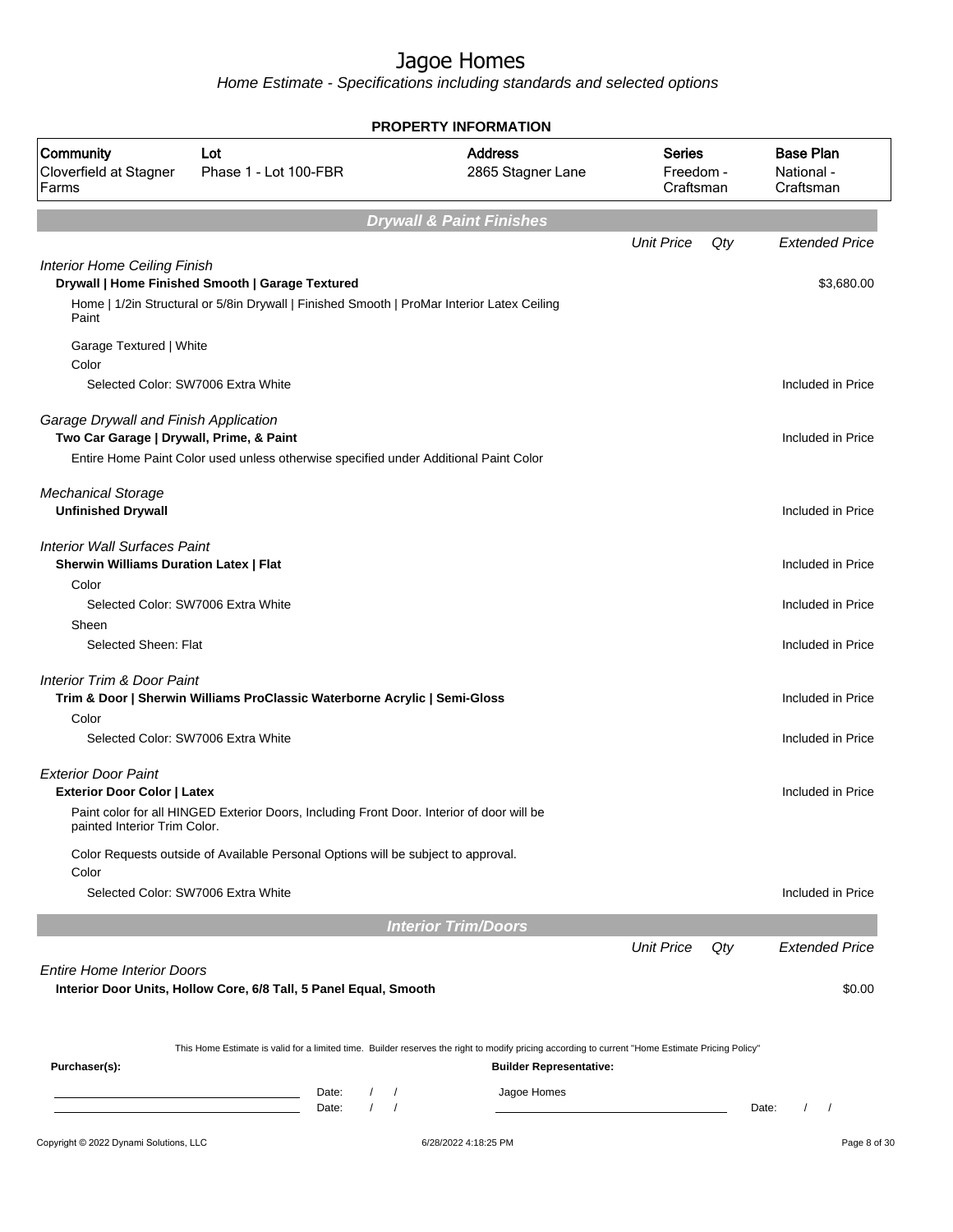Home Estimate - Specifications including standards and selected options

|                                                                               |                                                                                                                                                                                                                                                                                   | <b>PROPERTY INFORMATION</b>         |                                         |     |                                             |
|-------------------------------------------------------------------------------|-----------------------------------------------------------------------------------------------------------------------------------------------------------------------------------------------------------------------------------------------------------------------------------|-------------------------------------|-----------------------------------------|-----|---------------------------------------------|
| Community<br>Cloverfield at Stagner<br>Farms                                  | Lot<br>Phase 1 - Lot 100-FBR                                                                                                                                                                                                                                                      | <b>Address</b><br>2865 Stagner Lane | <b>Series</b><br>Freedom -<br>Craftsman |     | <b>Base Plan</b><br>National -<br>Craftsman |
|                                                                               |                                                                                                                                                                                                                                                                                   | <b>Interior Trim/Doors</b>          |                                         |     |                                             |
|                                                                               |                                                                                                                                                                                                                                                                                   |                                     | <b>Unit Price</b>                       | Qty | Extended Price                              |
| <b>Entire Home Interior Doors</b><br>Smooth Finish<br><b>Primed for Paint</b> |                                                                                                                                                                                                                                                                                   |                                     |                                         |     |                                             |
| Entire Home Craftsman Style Trim Package<br>Baseboard 4 1/4"                  | Craftsman Interior Flat Door Casing 3 1/2", Interior Flat Window Trim 3 1/2", Interior Flat                                                                                                                                                                                       |                                     |                                         |     | \$885.00                                    |
|                                                                               | Door & Window Casing: 3 1/2" 1015M   Base: 4 1/4"                                                                                                                                                                                                                                 |                                     |                                         |     |                                             |
|                                                                               | Base installed in Finished Living Areas Only                                                                                                                                                                                                                                      |                                     |                                         |     |                                             |
| Open Stairway with Balusters<br><b>Rosette   Carpet Steps</b>                 | 3 1/2 Open Step w/ Stained Exposed End   Iron Balusters   Stained Newel Post, Handrail &<br>Exposed Step End, Newel Post, Rosette, Hand Rail to be Stained. Stain TBD. Skirt Board &<br>Risers to be painted Interior Trim Color. Carpet Steps to be Entire Home Carpet Selection |                                     |                                         |     | \$1,200.00                                  |
| unless otherwise specified                                                    |                                                                                                                                                                                                                                                                                   |                                     |                                         |     |                                             |
| Pattern                                                                       |                                                                                                                                                                                                                                                                                   |                                     |                                         |     |                                             |
| Selected Pattern: Straight                                                    |                                                                                                                                                                                                                                                                                   |                                     |                                         |     | Included in Price                           |
| <b>Stain Color</b>                                                            |                                                                                                                                                                                                                                                                                   |                                     |                                         |     |                                             |
|                                                                               | Selected Stain Color: MW409 Carbon                                                                                                                                                                                                                                                |                                     |                                         |     | Included in Price                           |
| Built In Drop Zone, Painted to match Trim Color                               |                                                                                                                                                                                                                                                                                   |                                     |                                         |     |                                             |
|                                                                               | Built In Drop Zone with Bench Seat, per plan, Painted to Match Trim                                                                                                                                                                                                               |                                     |                                         |     | \$1,240.00                                  |
| <b>Plan for Details</b>                                                       | Painted Interior Trim Selection   Plan Modifications may be necessary for Placement   See                                                                                                                                                                                         |                                     |                                         |     |                                             |
| Design Feature                                                                |                                                                                                                                                                                                                                                                                   |                                     |                                         |     |                                             |
|                                                                               | Selected Design Feature: Bead Board Back                                                                                                                                                                                                                                          |                                     |                                         |     | Included in Price                           |
|                                                                               |                                                                                                                                                                                                                                                                                   | <b>Door Hardware</b>                |                                         |     |                                             |
|                                                                               |                                                                                                                                                                                                                                                                                   |                                     | <b>Unit Price</b>                       | Qty | Extended Price                              |
| Front Door Handleset                                                          |                                                                                                                                                                                                                                                                                   |                                     |                                         |     |                                             |
|                                                                               | Kwikset Amador Handleset Front Door Hardware                                                                                                                                                                                                                                      |                                     |                                         |     | \$150.00                                    |
| and Hinges of Front Door.                                                     | Includes (1) Exterior Handleset and (1) Interior Door Hardware, to match Exterior Door<br>Hardware Selection Style. Finish selection will be indicated below for Interior Door Hardware                                                                                           |                                     |                                         |     |                                             |
| Front Door Handle Set Finish                                                  |                                                                                                                                                                                                                                                                                   |                                     |                                         |     |                                             |
|                                                                               | Selected Front Door Handle Set Finish: Matte Black                                                                                                                                                                                                                                |                                     |                                         |     | Included in Price                           |
| Hinge & Interior Hardware Finish                                              |                                                                                                                                                                                                                                                                                   |                                     |                                         |     |                                             |
|                                                                               | Selected Hinge & Interior Hardware Finish: Match Exterior Handleset - Matte Black                                                                                                                                                                                                 |                                     |                                         |     | Included in Price                           |

This Home Estimate is valid for a limited time. Builder reserves the right to modify pricing according to current "Home Estimate Pricing Policy"

| Purchaser(s): |                |  | <b>Builder Representative:</b> |       |  |
|---------------|----------------|--|--------------------------------|-------|--|
|               | Date:<br>Date: |  | Jagoe Homes                    | Date: |  |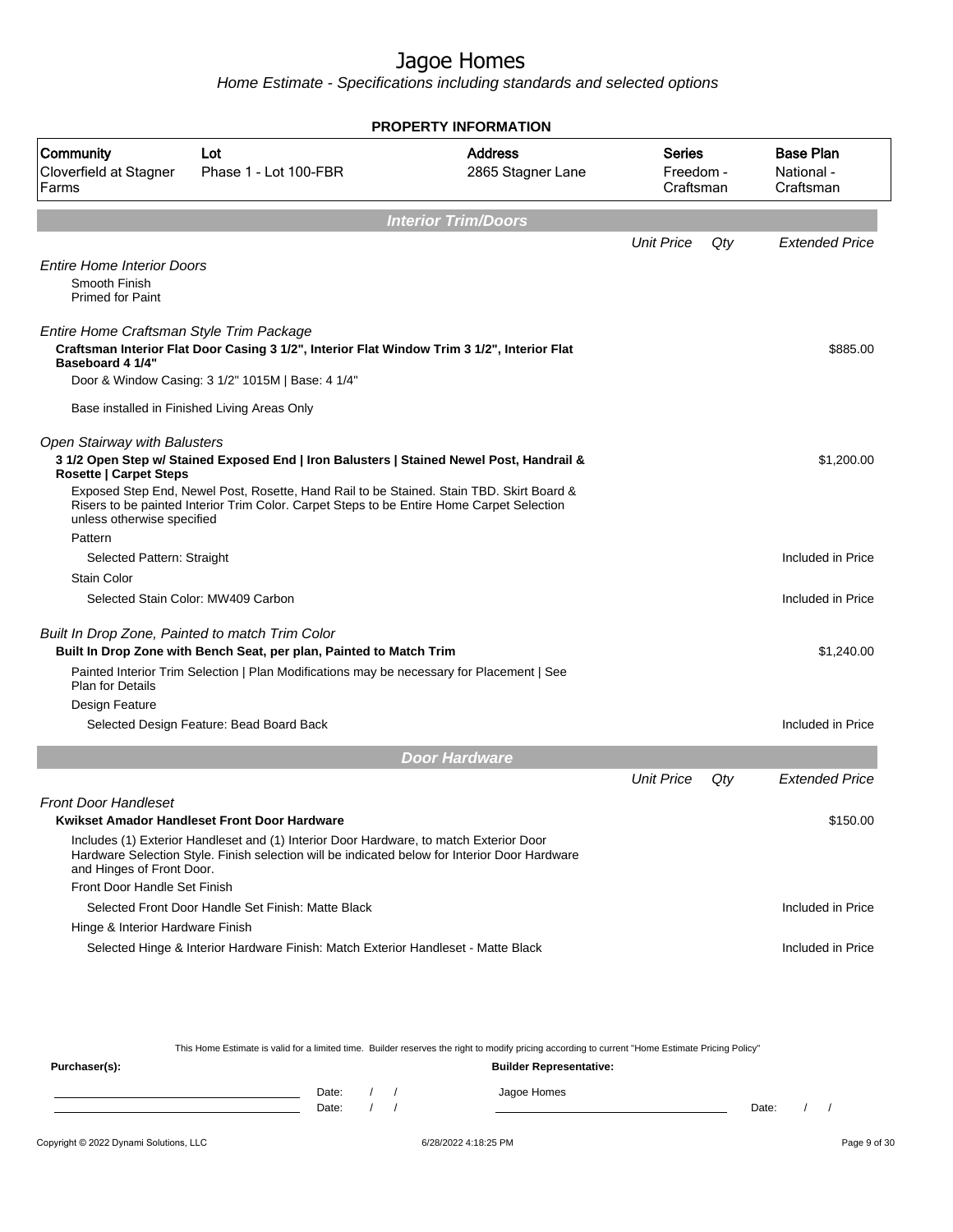**PROPERTY INFORMATION**

Home Estimate - Specifications including standards and selected options

| Community<br>Cloverfield at Stagner<br>Farms                                  | Lot<br>Phase 1 - Lot 100-FBR                                                                                                                                                        | <b>Address</b><br>2865 Stagner Lane | <b>Series</b><br>Freedom -<br>Craftsman |     | <b>Base Plan</b><br>National -<br>Craftsman |
|-------------------------------------------------------------------------------|-------------------------------------------------------------------------------------------------------------------------------------------------------------------------------------|-------------------------------------|-----------------------------------------|-----|---------------------------------------------|
|                                                                               |                                                                                                                                                                                     | <b>Door Hardware</b>                |                                         |     |                                             |
|                                                                               |                                                                                                                                                                                     |                                     | <b>Unit Price</b>                       | Qty | <b>Extended Price</b>                       |
| <b>Home Exterior Door Hardware</b>                                            | Kwikset Ladera Lever Handle Exterior Door Hardware                                                                                                                                  |                                     |                                         |     | \$60.00                                     |
| Finish                                                                        | Includes Front Door (if Front Door Handleset is not selected) Garage to Home Door and any<br>Hinged Patio or Service Door selected in the HE.                                       |                                     |                                         |     |                                             |
| Selected Finish: Matte Black                                                  |                                                                                                                                                                                     |                                     |                                         |     | Included in Price                           |
| Entire Home Interior Door Locks                                               | Kwikset Ladera Lever Handle Interior Door Knob Package                                                                                                                              |                                     |                                         |     | \$310.00                                    |
| Includes all Interior Doors<br>Finish                                         |                                                                                                                                                                                     |                                     |                                         |     |                                             |
| Selected Finish: Matte Black                                                  |                                                                                                                                                                                     |                                     |                                         |     | Included in Price                           |
| Door Stops<br><b>Hardware-Spring &amp; Hinge Door Stops</b>                   |                                                                                                                                                                                     |                                     |                                         |     | Included in Price                           |
|                                                                               |                                                                                                                                                                                     | <b>Cabinets</b>                     |                                         |     |                                             |
|                                                                               |                                                                                                                                                                                     |                                     | <b>Unit Price</b>                       | Qty | <b>Extended Price</b>                       |
| Kitchen Cabinet Design Options<br><b>Upgraded Kitchen Layout</b>              |                                                                                                                                                                                     |                                     |                                         |     | \$2,640.00                                  |
| Kitchen Cabinets at end of L shape run.<br>24"W x 12"D x 3"H (FWS24)          | 42" Wall Cabinets w/ Crown Molding Included. Base will return in L shape on rear exterior<br>wall w/Triple Window centered on Kitchen Sink. Adds (3) Floating Wall Shelves to match |                                     |                                         |     |                                             |
| w/Crown Mould.                                                                | Technical Specification: Change existing layout of Wall Cabinets to 42" Tall Straight Lay                                                                                           |                                     |                                         |     |                                             |
| <b>Kitchen Cabinets</b><br>Full Overlay Shaker Door                           | Brellin Purestyle Full Overlay Laminate Cabinets w/ Floating Shelves                                                                                                                |                                     |                                         |     | \$1,630.00                                  |
| Color<br>Selected Color: White                                                |                                                                                                                                                                                     |                                     |                                         |     | Included in Price                           |
|                                                                               |                                                                                                                                                                                     |                                     |                                         |     |                                             |
| <b>Owners Bath Cabinets</b><br><b>Brellin Full Overlay Purestyle Laminate</b> |                                                                                                                                                                                     |                                     |                                         |     | \$430.00                                    |
| Finish                                                                        |                                                                                                                                                                                     |                                     |                                         |     |                                             |
| Selected Finish: White                                                        |                                                                                                                                                                                     |                                     |                                         |     | Included in Price                           |
| Vanity Height                                                                 | Selected Vanity Height: Raised - 35"                                                                                                                                                |                                     |                                         |     | \$70.00                                     |
|                                                                               |                                                                                                                                                                                     |                                     |                                         |     |                                             |

This Home Estimate is valid for a limited time. Builder reserves the right to modify pricing according to current "Home Estimate Pricing Policy" **Purchaser(s): Builder Representative:** Date: / / Jagoe Homes<br>Date: / / Jagoe Homes Date: / / Date: / /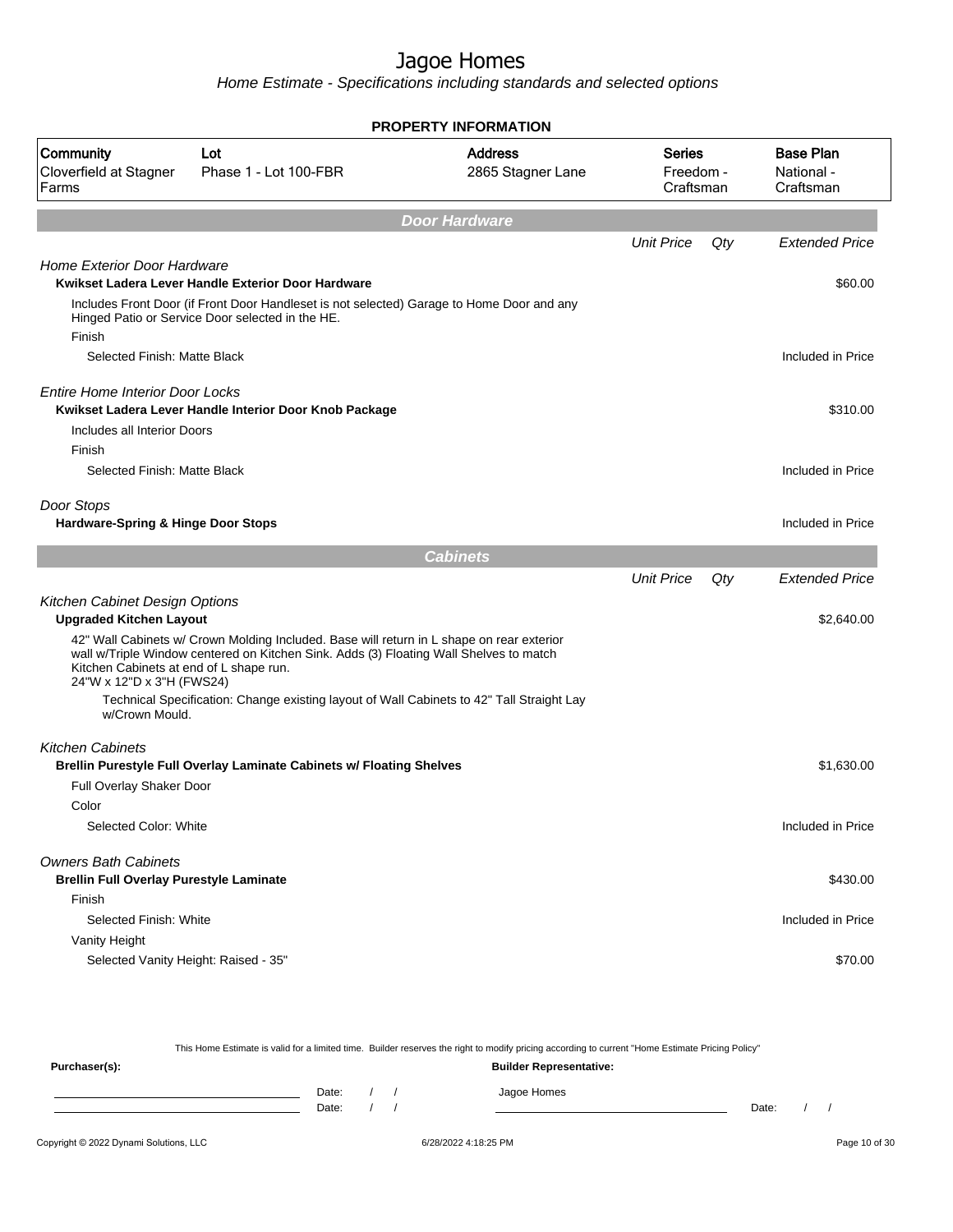Home Estimate - Specifications including standards and selected options

|                                                                          |                                         | <b>PROPERTY INFORMATION</b>         |                                         |     |                                             |
|--------------------------------------------------------------------------|-----------------------------------------|-------------------------------------|-----------------------------------------|-----|---------------------------------------------|
| Community<br>Cloverfield at Stagner<br>Farms                             | Lot<br>Phase 1 - Lot 100-FBR            | <b>Address</b><br>2865 Stagner Lane | <b>Series</b><br>Freedom -<br>Craftsman |     | <b>Base Plan</b><br>National -<br>Craftsman |
|                                                                          |                                         | <b>Cabinets</b>                     |                                         |     |                                             |
|                                                                          |                                         |                                     | <b>Unit Price</b>                       | Qty | <b>Extended Price</b>                       |
| <b>Bath 2 Cabinets</b><br><b>Brellin Full Overlay Purestyle Laminate</b> |                                         |                                     |                                         |     | \$220.00                                    |
| Finish<br>Selected Finish: White                                         |                                         |                                     |                                         |     | Included in Price                           |
| Vanity Height                                                            |                                         |                                     |                                         |     |                                             |
| Selected Vanity Height: Raised - 35"                                     |                                         |                                     |                                         |     | \$70.00                                     |
|                                                                          |                                         | <b>Cabinet Hardware</b>             |                                         |     |                                             |
|                                                                          |                                         |                                     | <b>Unit Price</b>                       | Qty | <b>Extended Price</b>                       |
| Kitchen Cabinet Hardware                                                 |                                         |                                     |                                         |     |                                             |
| <b>Betty Collection</b>                                                  |                                         |                                     |                                         |     | Included in Price                           |
| <b>Cabinet Door Hardware</b>                                             |                                         |                                     |                                         |     |                                             |
|                                                                          | Selected Cabinet Door Hardware: 128mm   |                                     |                                         |     | Included in Price                           |
| <b>Cabinet Drawer Hardware</b>                                           |                                         |                                     |                                         |     |                                             |
|                                                                          | Selected Cabinet Drawer Hardware: 128mm |                                     |                                         |     | Included in Price                           |
| Finish                                                                   |                                         |                                     |                                         |     |                                             |
| Selected Finish: Matte Black                                             |                                         |                                     |                                         |     | Included in Price                           |
| Owner's Bath Cabinet Hardware<br><b>Betty Collection</b>                 |                                         |                                     |                                         |     | Included in Price                           |
| <b>Cabinet Door Hardware</b>                                             |                                         |                                     |                                         |     |                                             |
|                                                                          | Selected Cabinet Door Hardware: 128mm   |                                     |                                         |     | Included in Price                           |
| <b>Cabinet Drawer Hardware</b>                                           |                                         |                                     |                                         |     |                                             |
|                                                                          | Selected Cabinet Drawer Hardware: 96mm  |                                     |                                         |     | Included in Price                           |
| Finish                                                                   |                                         |                                     |                                         |     |                                             |
| Selected Finish: Matte Black                                             |                                         |                                     |                                         |     | Included in Price                           |
| <b>Bath 2 Cabinet Hardware</b><br><b>Betty Collection</b>                |                                         |                                     |                                         |     | Included in Price                           |
| <b>Cabinet Door Hardware</b>                                             |                                         |                                     |                                         |     |                                             |
|                                                                          | Selected Cabinet Door Hardware: 128mm   |                                     |                                         |     | Included in Price                           |
| <b>Cabinet Drawer Hardware</b>                                           |                                         |                                     |                                         |     |                                             |
|                                                                          | Selected Cabinet Drawer Hardware: 96mm  |                                     |                                         |     | Included in Price                           |
| Finish                                                                   |                                         |                                     |                                         |     |                                             |
| Selected Finish: Matte Black                                             |                                         |                                     |                                         |     | Included in Price                           |
|                                                                          |                                         |                                     |                                         |     |                                             |

This Home Estimate is valid for a limited time. Builder reserves the right to modify pricing according to current "Home Estimate Pricing Policy"

**Purchaser(s): Builder Representative:** Date: / / Jagoe Homes<br>Date: / / Jagoe Homes Date: / / **Date: / / 2006** Date: / / / Date: / / /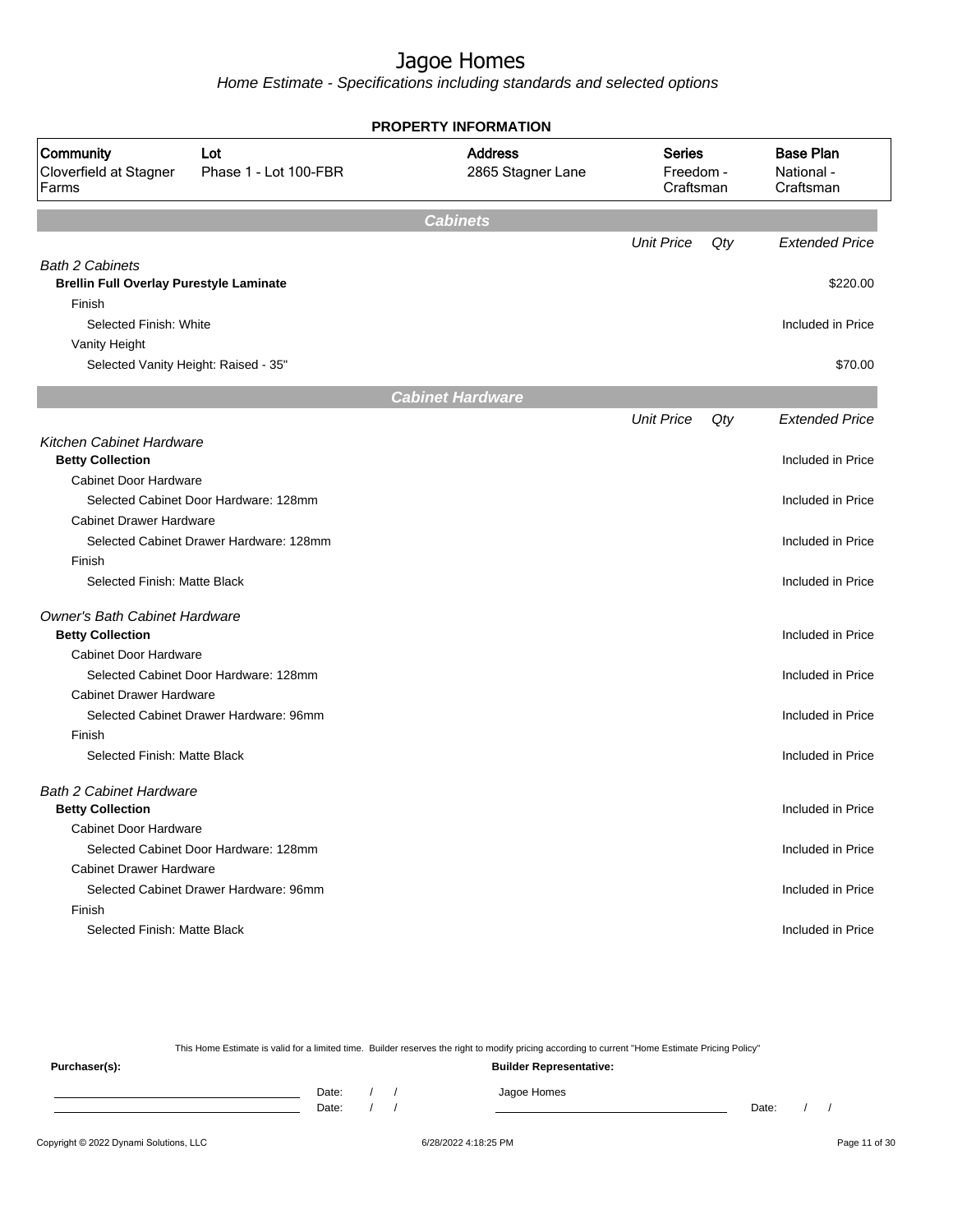Home Estimate - Specifications including standards and selected options

|                                                                           |                                                                                                                                                                                                                                                                                                                                                                                                                                                                                                                                                                               | <b>PROPERTY INFORMATION</b>         |                                         |                                             |
|---------------------------------------------------------------------------|-------------------------------------------------------------------------------------------------------------------------------------------------------------------------------------------------------------------------------------------------------------------------------------------------------------------------------------------------------------------------------------------------------------------------------------------------------------------------------------------------------------------------------------------------------------------------------|-------------------------------------|-----------------------------------------|---------------------------------------------|
| Community<br>Cloverfield at Stagner<br>Farms                              | Lot<br>Phase 1 - Lot 100-FBR                                                                                                                                                                                                                                                                                                                                                                                                                                                                                                                                                  | <b>Address</b><br>2865 Stagner Lane | <b>Series</b><br>Freedom -<br>Craftsman | <b>Base Plan</b><br>National -<br>Craftsman |
|                                                                           |                                                                                                                                                                                                                                                                                                                                                                                                                                                                                                                                                                               | <b>Countertops</b>                  |                                         |                                             |
|                                                                           |                                                                                                                                                                                                                                                                                                                                                                                                                                                                                                                                                                               |                                     | <b>Unit Price</b><br>Qty                | <b>Extended Price</b>                       |
| Ugraded Kitchen Design - Countertops<br>Granite   3cm Class I             |                                                                                                                                                                                                                                                                                                                                                                                                                                                                                                                                                                               |                                     |                                         | \$4,760.00                                  |
|                                                                           | Includes Stainless Steel Undermount Double Bowl Sink and 4 in Granite splash. Included<br>splash will be removed if decorative backsplash is selected.                                                                                                                                                                                                                                                                                                                                                                                                                        |                                     |                                         |                                             |
|                                                                           | Granite is not seamless and seams will be visible and can be felt.<br>Colors could vary from samples due to the nature of natural stone.                                                                                                                                                                                                                                                                                                                                                                                                                                      |                                     |                                         |                                             |
| Color                                                                     |                                                                                                                                                                                                                                                                                                                                                                                                                                                                                                                                                                               |                                     |                                         |                                             |
| Selected Color: Caledonia                                                 |                                                                                                                                                                                                                                                                                                                                                                                                                                                                                                                                                                               |                                     |                                         | Included in Price                           |
| Edge Profile                                                              |                                                                                                                                                                                                                                                                                                                                                                                                                                                                                                                                                                               |                                     |                                         |                                             |
|                                                                           | Selected Edge Profile: Pencil Edge Top & Bottom                                                                                                                                                                                                                                                                                                                                                                                                                                                                                                                               |                                     |                                         | Included in Price                           |
| Upgraded Kitchen Design - Backsplash                                      |                                                                                                                                                                                                                                                                                                                                                                                                                                                                                                                                                                               |                                     |                                         |                                             |
| <b>Mythology</b>                                                          |                                                                                                                                                                                                                                                                                                                                                                                                                                                                                                                                                                               |                                     |                                         | \$1,825.00                                  |
| the Mediterranean islands.                                                | Experience Mediterranean essence with the Mythology™ collection – featuring<br>styles and characteristics sure to stir your soul. As dramatic as it is chic in the detailing; rich<br>natural earth tones and textures with handmade look punches<br>are the foundation of Mythology™. With curvaceous 6-inch arabesque shapes & Picket<br>Mosaic options, embody the warmth and serenity of                                                                                                                                                                                  |                                     |                                         |                                             |
| Ceramic                                                                   |                                                                                                                                                                                                                                                                                                                                                                                                                                                                                                                                                                               |                                     |                                         |                                             |
|                                                                           | Selected Ceramic: Mythology Picket Santorini MY90                                                                                                                                                                                                                                                                                                                                                                                                                                                                                                                             |                                     |                                         | Included in Price                           |
| <b>Grout Color</b>                                                        |                                                                                                                                                                                                                                                                                                                                                                                                                                                                                                                                                                               |                                     |                                         |                                             |
| Selected Grout Color: 02 Pewter                                           |                                                                                                                                                                                                                                                                                                                                                                                                                                                                                                                                                                               |                                     |                                         | Included in Price                           |
| Trim                                                                      |                                                                                                                                                                                                                                                                                                                                                                                                                                                                                                                                                                               |                                     |                                         |                                             |
| Selected Trim: Brushed Graphite                                           |                                                                                                                                                                                                                                                                                                                                                                                                                                                                                                                                                                               |                                     |                                         | Included in Price                           |
| Owner's Bath Vanity Top<br><b>Cultured Marble   Double Rectangle Bowl</b> |                                                                                                                                                                                                                                                                                                                                                                                                                                                                                                                                                                               |                                     |                                         | \$390.00                                    |
| abrasive products.<br>mildew and chips.                                   | Cultured Marble is Beautiful – Veining and patterns can be incorporated during the casting<br>process, creating character, depth and interest that mimics its natural counterpart.<br>Low Maintenance - Cultured marble never needs to be sealed and is easy to clean with non-<br>Durable – Cultured marble is non-porous, making it extremely tough and resistant to stains,<br>Economical – In general, cultured marble is less expensive to fabricate and install than slab<br>marble, but will increase the overall value of a home just as natural stone products will. |                                     |                                         |                                             |
| Color                                                                     |                                                                                                                                                                                                                                                                                                                                                                                                                                                                                                                                                                               |                                     |                                         |                                             |
| Selected Color: Carerra Thunder                                           |                                                                                                                                                                                                                                                                                                                                                                                                                                                                                                                                                                               |                                     |                                         | Included in Price                           |
| Finish                                                                    |                                                                                                                                                                                                                                                                                                                                                                                                                                                                                                                                                                               |                                     |                                         |                                             |
| Selected Finish: Matte                                                    |                                                                                                                                                                                                                                                                                                                                                                                                                                                                                                                                                                               |                                     |                                         | Included in Price                           |

This Home Estimate is valid for a limited time. Builder reserves the right to modify pricing according to current "Home Estimate Pricing Policy" **Purchaser(s): Builder Representative:** Date: / / Jagoe Homes<br>Date: / / Jagoe Homes Date: / / Date: / /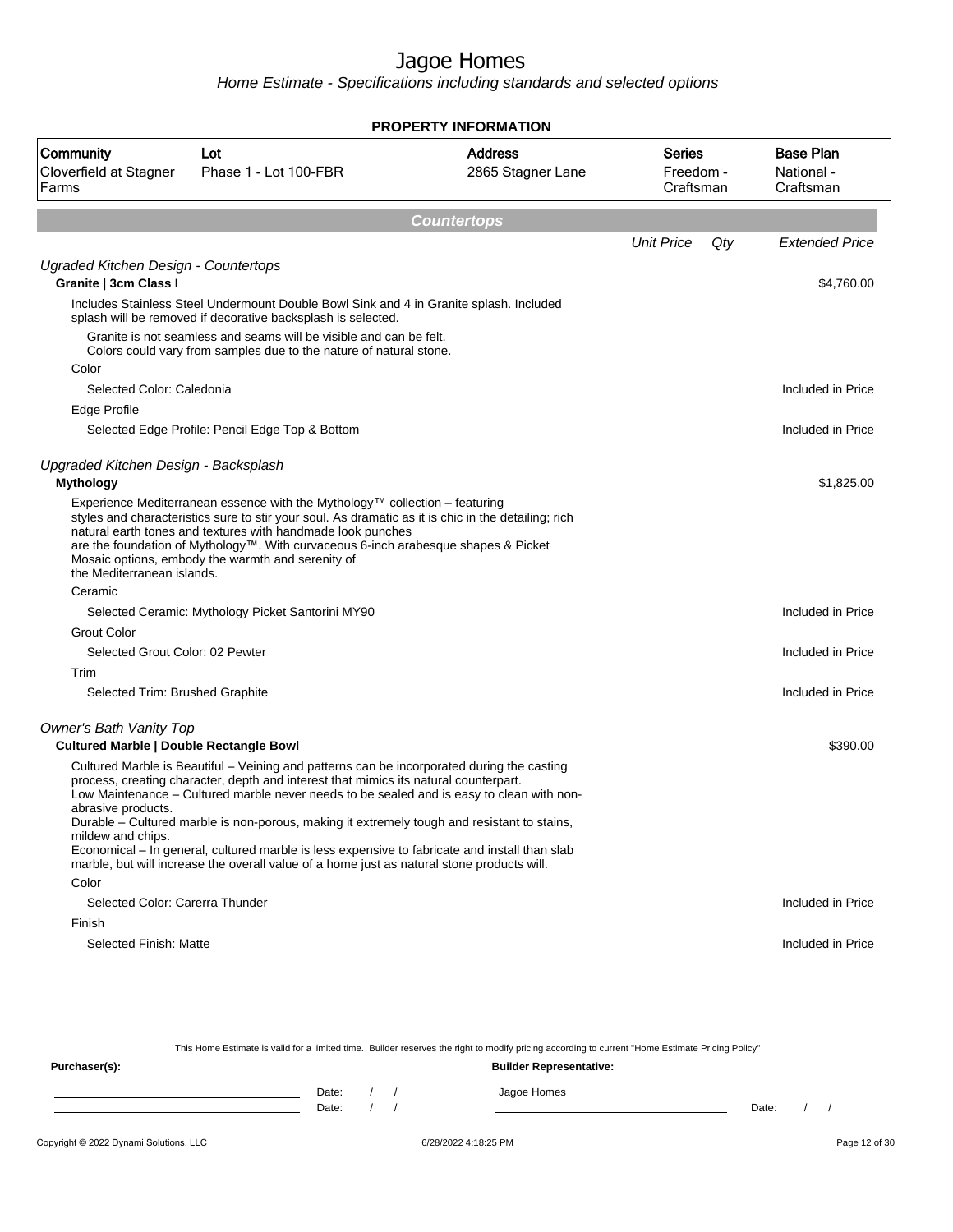Home Estimate - Specifications including standards and selected options

|                                                                                                                                       |                                                                                                                                                                                                                                                                                                                                                                                                                                                                                                                                                                               | <b>PROPERTY INFORMATION</b>         |                                         |     |                                             |
|---------------------------------------------------------------------------------------------------------------------------------------|-------------------------------------------------------------------------------------------------------------------------------------------------------------------------------------------------------------------------------------------------------------------------------------------------------------------------------------------------------------------------------------------------------------------------------------------------------------------------------------------------------------------------------------------------------------------------------|-------------------------------------|-----------------------------------------|-----|---------------------------------------------|
| Community<br>Cloverfield at Stagner<br>Farms                                                                                          | Lot<br>Phase 1 - Lot 100-FBR                                                                                                                                                                                                                                                                                                                                                                                                                                                                                                                                                  | <b>Address</b><br>2865 Stagner Lane | <b>Series</b><br>Freedom -<br>Craftsman |     | <b>Base Plan</b><br>National -<br>Craftsman |
|                                                                                                                                       |                                                                                                                                                                                                                                                                                                                                                                                                                                                                                                                                                                               | <b>Countertops</b>                  |                                         |     |                                             |
|                                                                                                                                       |                                                                                                                                                                                                                                                                                                                                                                                                                                                                                                                                                                               |                                     | <b>Unit Price</b>                       | Qty | <b>Extended Price</b>                       |
| Bath 2 Vanity Top                                                                                                                     |                                                                                                                                                                                                                                                                                                                                                                                                                                                                                                                                                                               |                                     |                                         |     |                                             |
| <b>Cultured Marble   Double Rectangle Bowl</b>                                                                                        |                                                                                                                                                                                                                                                                                                                                                                                                                                                                                                                                                                               |                                     |                                         |     | \$390.00                                    |
| abrasive products.<br>mildew and chips.                                                                                               | Cultured Marble is Beautiful – Veining and patterns can be incorporated during the casting<br>process, creating character, depth and interest that mimics its natural counterpart.<br>Low Maintenance – Cultured marble never needs to be sealed and is easy to clean with non-<br>Durable - Cultured marble is non-porous, making it extremely tough and resistant to stains,<br>Economical - In general, cultured marble is less expensive to fabricate and install than slab<br>marble, but will increase the overall value of a home just as natural stone products will. |                                     |                                         |     |                                             |
| Color<br>Selected Color: Carerra Thunder                                                                                              |                                                                                                                                                                                                                                                                                                                                                                                                                                                                                                                                                                               |                                     |                                         |     | Included in Price                           |
| Finish                                                                                                                                |                                                                                                                                                                                                                                                                                                                                                                                                                                                                                                                                                                               |                                     |                                         |     |                                             |
| Selected Finish: Matte                                                                                                                |                                                                                                                                                                                                                                                                                                                                                                                                                                                                                                                                                                               |                                     |                                         |     | Included in Price                           |
|                                                                                                                                       |                                                                                                                                                                                                                                                                                                                                                                                                                                                                                                                                                                               | <b>Mirrors</b>                      |                                         |     |                                             |
|                                                                                                                                       |                                                                                                                                                                                                                                                                                                                                                                                                                                                                                                                                                                               |                                     | <b>Unit Price</b>                       | Qty | <b>Extended Price</b>                       |
| <b>Owner's Bath Mirrors</b><br>Beveled Edged Mirrors, (Qty 2) 30" X 36"<br>Bath 2 Mirror<br>Beveled Edged Mirrors, (Qty 2), 24" X 36" |                                                                                                                                                                                                                                                                                                                                                                                                                                                                                                                                                                               |                                     |                                         |     | \$0.00<br>\$80.00                           |
| <b>Powder Room Mirror</b><br>Beveled Edge Mirror(s)   Per Base Plan                                                                   |                                                                                                                                                                                                                                                                                                                                                                                                                                                                                                                                                                               |                                     |                                         |     | Included in Price                           |
|                                                                                                                                       |                                                                                                                                                                                                                                                                                                                                                                                                                                                                                                                                                                               | <b>Appliances</b>                   |                                         |     |                                             |
|                                                                                                                                       |                                                                                                                                                                                                                                                                                                                                                                                                                                                                                                                                                                               |                                     | <b>Unit Price</b>                       | Qty | <b>Extended Price</b>                       |
| Kitchen Range                                                                                                                         |                                                                                                                                                                                                                                                                                                                                                                                                                                                                                                                                                                               |                                     |                                         |     |                                             |
|                                                                                                                                       | Range - Gas - Free Standing Continuous Grates                                                                                                                                                                                                                                                                                                                                                                                                                                                                                                                                 |                                     |                                         |     | \$320.00                                    |
| Finish                                                                                                                                | Selected Finish: Stainless Steel - JGBS66REKSS                                                                                                                                                                                                                                                                                                                                                                                                                                                                                                                                |                                     |                                         |     | \$150.00                                    |
| Kitchen Microwave or Microwave Hood<br><b>Microwave - Stainless Steel</b>                                                             | GE® 1.6 CU. FT. OVER-THE-RANGE MICROWAVE OVEN<br>Technical Specification: APPROXIMATE DIMENSIONS (HxWxD)<br>16 1/8 H x 29 7/8 W x 15 9/16 D in                                                                                                                                                                                                                                                                                                                                                                                                                                |                                     |                                         |     | \$80.00                                     |
| Finish                                                                                                                                | Selected Finish: Stainless Steel - JVM3160RFSS                                                                                                                                                                                                                                                                                                                                                                                                                                                                                                                                |                                     |                                         |     | Included in Price                           |

This Home Estimate is valid for a limited time. Builder reserves the right to modify pricing according to current "Home Estimate Pricing Policy"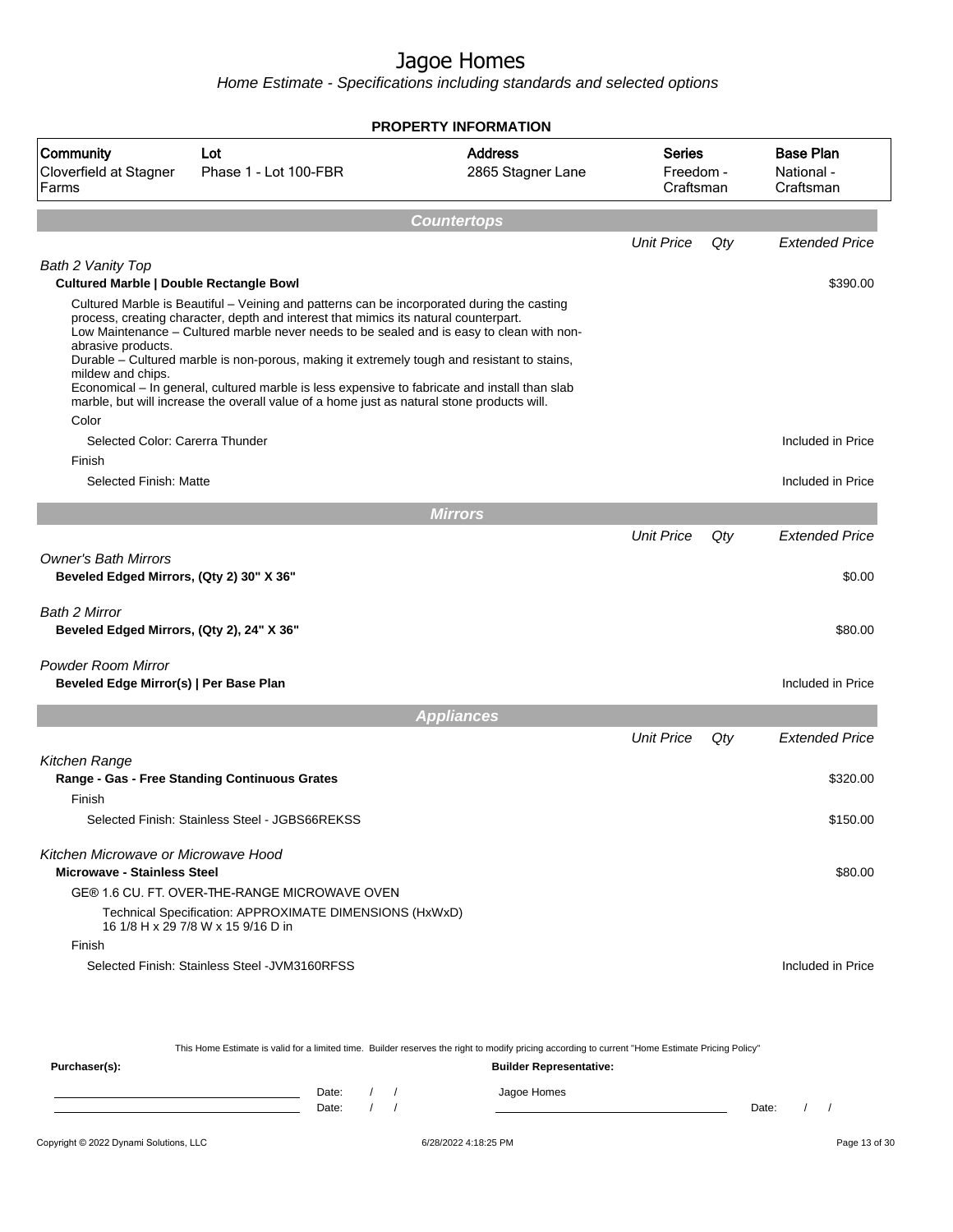Home Estimate - Specifications including standards and selected options

|                                                                    |                                                                           | <b>PROPERTY INFORMATION</b>         |                                         |                |                                             |
|--------------------------------------------------------------------|---------------------------------------------------------------------------|-------------------------------------|-----------------------------------------|----------------|---------------------------------------------|
| Community<br>Cloverfield at Stagner<br>Farms                       | Lot<br>Phase 1 - Lot 100-FBR                                              | <b>Address</b><br>2865 Stagner Lane | <b>Series</b><br>Freedom -<br>Craftsman |                | <b>Base Plan</b><br>National -<br>Craftsman |
|                                                                    |                                                                           | <b>Appliances</b>                   |                                         |                |                                             |
|                                                                    |                                                                           |                                     | <b>Unit Price</b>                       | Qty            | <b>Extended Price</b>                       |
| Kitchen Dishwasher<br>Dishwasher - Front Control - Stainless Steel |                                                                           |                                     |                                         |                | \$60.00                                     |
| <b>CYCLE &amp; DRY BOOST</b>                                       | GE® FRONT CONTROL WITH PLASTIC INTERIOR DISHWASHER WITH SANITIZE          |                                     |                                         |                |                                             |
| 33 3/8 H x 23 3/4 W x 24 D in                                      | Technical Specification: APPROXIMATE DIMENSIONS (HxWxD)                   |                                     |                                         |                |                                             |
| Finish                                                             |                                                                           |                                     |                                         |                |                                             |
| Selected Finish: GDF550PSRSS                                       |                                                                           |                                     |                                         |                | Included in Price                           |
| Refrigerator                                                       |                                                                           |                                     |                                         |                |                                             |
| Finish                                                             | Refrigerator - Side by Side w/ Ice & Water on Door                        |                                     |                                         |                | Included in Price                           |
|                                                                    | Selected Finish: Stainless Steel - GSS25GYPFS                             |                                     |                                         |                | \$165.00                                    |
|                                                                    |                                                                           | <b>Plumbing</b>                     |                                         |                |                                             |
|                                                                    |                                                                           |                                     | <b>Unit Price</b>                       | Qty            | <b>Extended Price</b>                       |
| Owner's Bath Fixture Color Package                                 |                                                                           |                                     |                                         |                |                                             |
| <b>Bath Fixture Color</b>                                          |                                                                           |                                     |                                         |                | Included in Price                           |
| Color                                                              |                                                                           |                                     |                                         |                |                                             |
| Selected Color: White                                              |                                                                           |                                     |                                         |                | Included in Price                           |
| <b>Owner's Bath Vanity</b>                                         |                                                                           |                                     |                                         |                |                                             |
| 72" Double Bowl                                                    |                                                                           |                                     |                                         |                | \$1,960.00                                  |
|                                                                    | See plans for details. Linen Closet may have to be removed if applicable. |                                     |                                         |                |                                             |
| <b>Owner's Bath Lavatory Faucet</b>                                |                                                                           |                                     |                                         |                |                                             |
| <b>Delta Ashlyn Collection</b>                                     |                                                                           |                                     |                                         | $\overline{2}$ | Included in Price                           |
| Finish                                                             |                                                                           |                                     |                                         |                |                                             |
| Selected Finish: Matte Black                                       |                                                                           |                                     |                                         |                | \$280.00                                    |
| Spread                                                             |                                                                           |                                     |                                         |                |                                             |
| Selected Spread: 2564   4" Spread                                  |                                                                           |                                     |                                         |                | Included in Price                           |
|                                                                    | Owner's Bath Towel Bar or Robe Hooks & Paper Holder                       |                                     |                                         |                |                                             |
| Ashlyn Robe Hooks (Qty 2) & Paper Holder                           |                                                                           |                                     |                                         |                | \$100.00                                    |
| Finish                                                             |                                                                           |                                     |                                         |                |                                             |
| Selected Finish: Matte Black                                       |                                                                           |                                     |                                         |                | \$60.00                                     |
|                                                                    |                                                                           |                                     |                                         |                |                                             |

This Home Estimate is valid for a limited time. Builder reserves the right to modify pricing according to current "Home Estimate Pricing Policy" **Purchaser(s): Builder Representative:** Date: / / Jagoe Homes<br>Date: / / Jagoe Homes Date: / / **Date: / / 2006** Date: / / / Date: / / /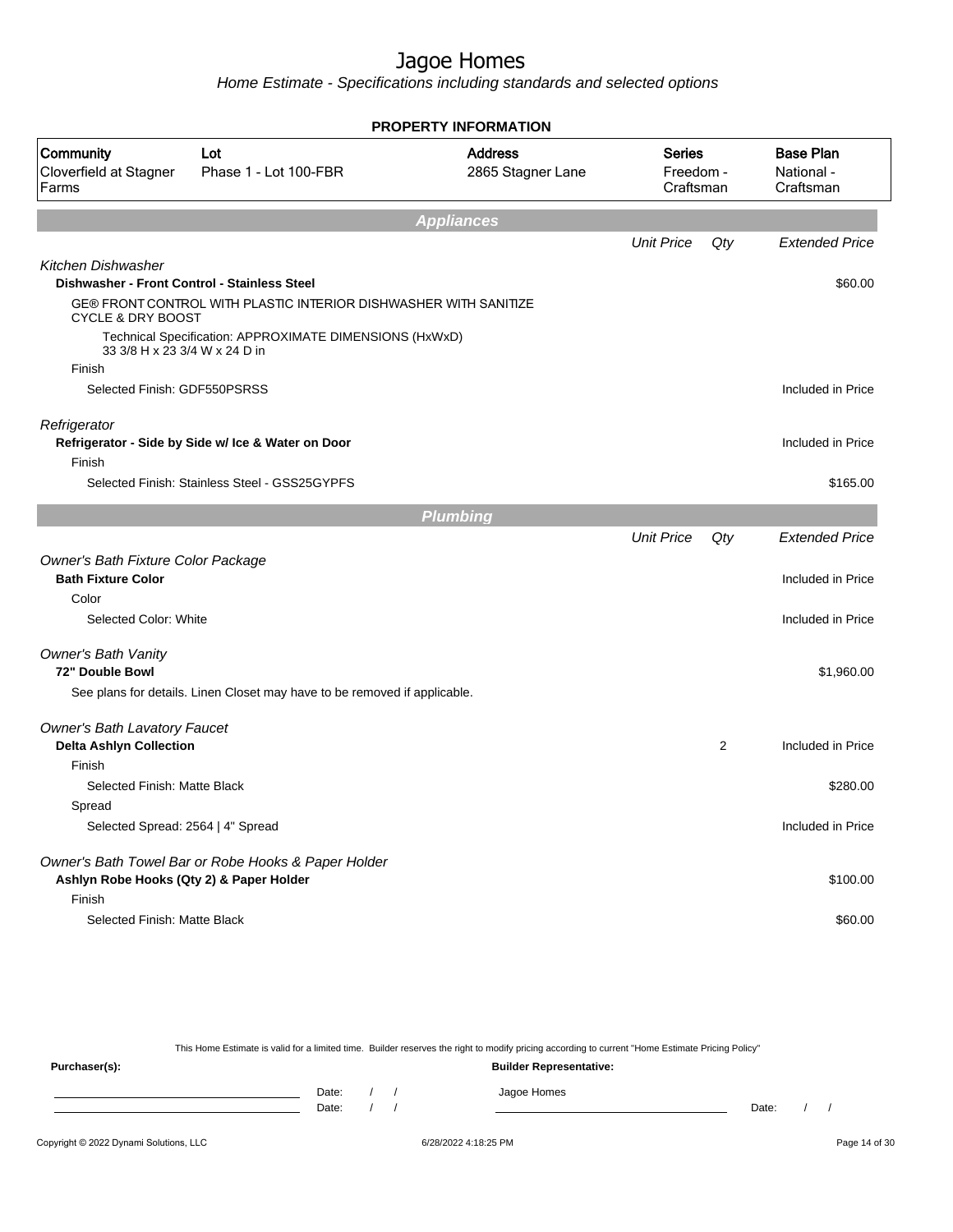Home Estimate - Specifications including standards and selected options

|                                                                                    |                                                                          | <b>PROPERTY INFORMATION</b>         |                                         |                                             |
|------------------------------------------------------------------------------------|--------------------------------------------------------------------------|-------------------------------------|-----------------------------------------|---------------------------------------------|
| Community<br>Cloverfield at Stagner<br>Farms                                       | Lot<br>Phase 1 - Lot 100-FBR                                             | <b>Address</b><br>2865 Stagner Lane | <b>Series</b><br>Freedom -<br>Craftsman | <b>Base Plan</b><br>National -<br>Craftsman |
|                                                                                    |                                                                          | <b>Plumbing</b>                     |                                         |                                             |
|                                                                                    |                                                                          |                                     | <b>Unit Price</b><br>$Q$ ty             | <b>Extended Price</b>                       |
| <b>Owners Bath Tub/Shower or Shower Stall</b>                                      |                                                                          |                                     |                                         |                                             |
|                                                                                    | Ceramic Shower #003   60" x 36"   Subway   3 Wall   Fiberglass Base      |                                     |                                         | \$6,540.00                                  |
|                                                                                    | Subway will be trimmed with matching Bullnose. See Drawing for Details.  |                                     |                                         |                                             |
| <b>Grout Color</b>                                                                 |                                                                          |                                     |                                         |                                             |
| Selected Grout Color: 02 Pewter                                                    |                                                                          |                                     |                                         | Included in Price                           |
| <b>Installation Direction</b>                                                      |                                                                          |                                     |                                         |                                             |
|                                                                                    | Selected Installation Direction: Horizontal - Accent Strip Not Available |                                     |                                         | Included in Price                           |
| Pattern                                                                            |                                                                          |                                     |                                         |                                             |
| Selected Pattern: Half Offset                                                      |                                                                          |                                     |                                         | Included in Price                           |
| <b>Shower Door</b>                                                                 |                                                                          |                                     |                                         |                                             |
| <b>Shower Door Finish</b>                                                          | Selected Shower Door: Semi Framless Slider                               |                                     |                                         | \$500.00                                    |
|                                                                                    | Selected Shower Door Finish: Matte Black                                 |                                     |                                         | \$280.00                                    |
| Shower Shelving                                                                    |                                                                          |                                     |                                         |                                             |
|                                                                                    | Selected Shower Shelving: White Carrara                                  |                                     |                                         | Included in Price                           |
| Subway Color                                                                       |                                                                          |                                     |                                         |                                             |
| Selected Subway Color: White                                                       |                                                                          |                                     |                                         | Included in Price                           |
| Subway Size                                                                        |                                                                          |                                     |                                         |                                             |
| Selected Subway Size: 4x12                                                         |                                                                          |                                     |                                         | Included in Price                           |
| Trim                                                                               |                                                                          |                                     |                                         |                                             |
|                                                                                    | Selected Trim: Brushed Graphite Jolly Trim                               |                                     |                                         | Included in Price                           |
| <b>Vertical Accent Insert</b>                                                      |                                                                          |                                     |                                         |                                             |
|                                                                                    | Selected Vertical Accent Insert: None                                    |                                     |                                         | Included in Price                           |
|                                                                                    |                                                                          |                                     |                                         |                                             |
| <b>Owner's Bath Shower Stall Faucet</b><br>Delta Ashlyn Shower Stall Faucet T14264 |                                                                          |                                     |                                         | Included in Price                           |
| Model # T14264                                                                     |                                                                          |                                     |                                         |                                             |
| Finish                                                                             |                                                                          |                                     |                                         |                                             |
| Selected Finish: Matte Black                                                       |                                                                          |                                     |                                         | \$220.00                                    |
| <b>Owner's Bath Commode</b>                                                        |                                                                          |                                     |                                         |                                             |
| <b>Hymont/Elongated Commode</b>                                                    |                                                                          |                                     |                                         | \$195.00                                    |
| Hymont is approx. 17" tall                                                         |                                                                          |                                     |                                         |                                             |
| <b>Bath 2 Fixture Color Package</b>                                                |                                                                          |                                     |                                         |                                             |
| <b>Bath Fixture Color</b>                                                          |                                                                          |                                     |                                         | Included in Price                           |
| Color                                                                              |                                                                          |                                     |                                         |                                             |
| Selected Color: White                                                              |                                                                          |                                     |                                         | Included in Price                           |
|                                                                                    |                                                                          |                                     |                                         |                                             |

This Home Estimate is valid for a limited time. Builder reserves the right to modify pricing according to current "Home Estimate Pricing Policy" **Purchaser(s): Builder Representative:** Date: / / Jagoe Homes<br>Date: / / Jagoe Homes Date: / / **Date: / / 2006** Date: / / / Date: / / /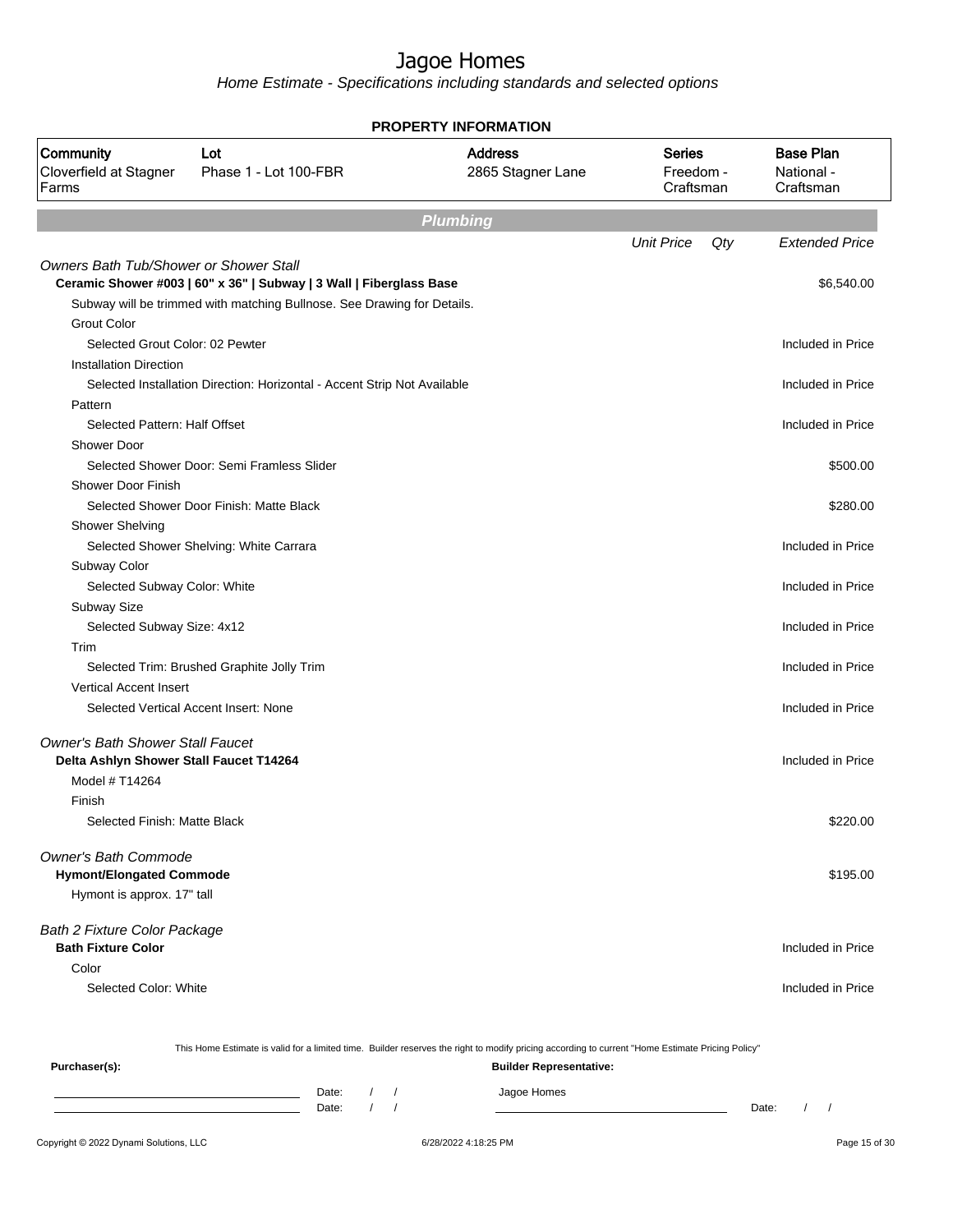Home Estimate - Specifications including standards and selected options

|                                                                      |                              | <b>PROPERTY INFORMATION</b>         |                                         |     |                                             |
|----------------------------------------------------------------------|------------------------------|-------------------------------------|-----------------------------------------|-----|---------------------------------------------|
| Community<br>Cloverfield at Stagner<br>Farms                         | Lot<br>Phase 1 - Lot 100-FBR | <b>Address</b><br>2865 Stagner Lane | <b>Series</b><br>Freedom -<br>Craftsman |     | <b>Base Plan</b><br>National -<br>Craftsman |
|                                                                      |                              | <b>Plumbing</b>                     |                                         |     |                                             |
|                                                                      |                              |                                     | <b>Unit Price</b>                       | Qty | <b>Extended Price</b>                       |
| Bath 2 Vanity                                                        |                              |                                     |                                         |     |                                             |
| 60" Double Bowl                                                      |                              |                                     |                                         |     | \$1,760.00                                  |
| <b>Bath 2 Commode</b><br>Standard 1.6 Gallon Commode, 2 pc.          |                              |                                     |                                         |     | Included in Price                           |
| 1.6 Gallon<br>2 PC                                                   |                              |                                     |                                         |     |                                             |
| <b>Bath 2 Lavatory Faucet</b><br><b>Delta Ashlyn Collection</b>      |                              |                                     |                                         | 2   | Included in Price                           |
| Finish                                                               |                              |                                     |                                         |     |                                             |
| Selected Finish: Matte Black                                         |                              |                                     |                                         |     | \$280.00                                    |
| Spread                                                               |                              |                                     |                                         |     |                                             |
| Selected Spread: 2564   4" Spread                                    |                              |                                     |                                         |     | Included in Price                           |
| Bath 2 Towel Bar & Paper Holder<br>Ashlyn Towel Bar and Paper Holder |                              |                                     |                                         |     | \$95.00                                     |
| Finish<br>Selected Finish: Matte Black                               |                              |                                     |                                         |     | \$55.00                                     |
| Bath 2 Tub/Shower or Shower Stall                                    |                              |                                     |                                         |     |                                             |
| 60" Fiberglass Tub/Shower                                            |                              |                                     |                                         |     | Included in Price                           |
| Bath 2 Tub/Shower Faucet<br>Delta Ashlyn Tub/Shower Faucet T14464    |                              |                                     |                                         |     | Included in Price                           |
| Finish                                                               |                              |                                     |                                         |     |                                             |
| Selected Finish: Matte Black                                         |                              |                                     |                                         |     | \$270.00                                    |
| Powder Room Fixture Color Package<br><b>Bath Fixture Color</b>       |                              |                                     |                                         |     | Included in Price                           |
| Color                                                                |                              |                                     |                                         |     |                                             |
| Selected Color: White                                                |                              |                                     |                                         |     | Included in Price                           |
| Powder Room Vanity / Pedestal<br><b>Pedestal Sink</b>                |                              |                                     |                                         |     | Included in Price                           |
| Powder Room Lavatory Faucet<br><b>Delta Ashlyn Collection</b>        |                              |                                     |                                         |     | \$0.00                                      |
| Finish                                                               |                              |                                     |                                         |     |                                             |
| Selected Finish: Matte Black                                         |                              |                                     |                                         |     | \$140.00                                    |

This Home Estimate is valid for a limited time. Builder reserves the right to modify pricing according to current "Home Estimate Pricing Policy" **Purchaser(s): Builder Representative:** Date: / / Jagoe Homes<br>Date: / / Jagoe Homes Date: / / Date: / /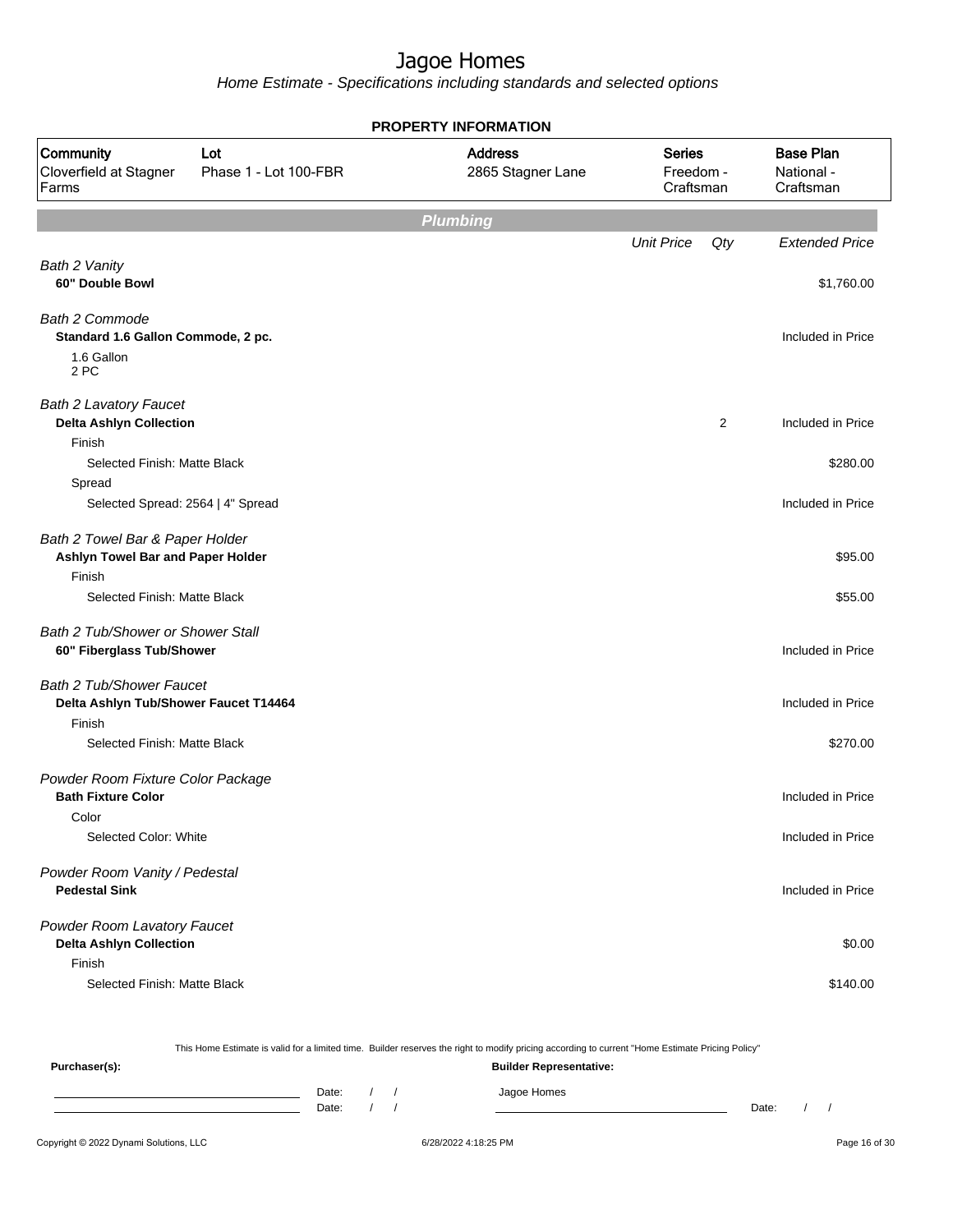Home Estimate - Specifications including standards and selected options

|                                                                             |                                                                            | <b>PROPERTY INFORMATION</b>         |                                         |     |                                             |
|-----------------------------------------------------------------------------|----------------------------------------------------------------------------|-------------------------------------|-----------------------------------------|-----|---------------------------------------------|
| Community<br>Cloverfield at Stagner<br>Farms                                | Lot<br>Phase 1 - Lot 100-FBR                                               | <b>Address</b><br>2865 Stagner Lane | <b>Series</b><br>Freedom -<br>Craftsman |     | <b>Base Plan</b><br>National -<br>Craftsman |
|                                                                             |                                                                            | <b>Plumbing</b>                     |                                         |     |                                             |
|                                                                             |                                                                            |                                     | <b>Unit Price</b>                       | Qty | <b>Extended Price</b>                       |
| Powder Room Lavatory Faucet                                                 |                                                                            |                                     |                                         |     |                                             |
| Spread                                                                      |                                                                            |                                     |                                         |     |                                             |
| Selected Spread: 2564   4" Spread                                           |                                                                            |                                     |                                         |     | Included in Price                           |
| Powder Room Towel Ring & Paper Holder<br>Ashlyn Towel Ring and Paper Holder |                                                                            |                                     |                                         |     | \$90.00                                     |
| Finish                                                                      |                                                                            |                                     |                                         |     |                                             |
| Selected Finish: Matte Black                                                |                                                                            |                                     |                                         |     | \$35.00                                     |
| Powder Room Commode<br>Standard 1.6 Gallon Commode, 2 pc.                   |                                                                            |                                     |                                         |     | Included in Price                           |
| 1.6 Gallon<br>2 PC                                                          |                                                                            |                                     |                                         |     |                                             |
| <b>Kitchen Sink</b>                                                         | Blanco Precis Undermount Sink - Super Single Bowl w/Chrome Disposal Flange |                                     |                                         |     | \$680.00                                    |
| Sink 9 1/2" Deep                                                            |                                                                            |                                     |                                         |     |                                             |
| Color                                                                       |                                                                            |                                     |                                         |     |                                             |
| Selected Color: Anthracite 440149                                           |                                                                            |                                     |                                         |     | Included in Price                           |
| <b>Kitchen Sink Faucet</b>                                                  |                                                                            |                                     |                                         |     |                                             |
|                                                                             | Kitchen Sink Faucet - Delta Essa Single Handle Pull Down #9113 DST         |                                     |                                         |     | \$310.00                                    |
| Finish                                                                      |                                                                            |                                     |                                         |     |                                             |
| Selected Finish: Black                                                      |                                                                            |                                     |                                         |     | \$140.00                                    |
| Kitchen Garbage Disposal                                                    |                                                                            |                                     |                                         |     |                                             |
| Garbage Disposal 1/3 hp                                                     |                                                                            |                                     |                                         |     | Included in Price                           |
|                                                                             |                                                                            |                                     |                                         |     |                                             |
| Kitchen Ice Maker Water Line<br><b>Ice Maker Water Line</b>                 |                                                                            |                                     |                                         |     | Included in Price                           |
| Kitchen Gas Line for Range                                                  |                                                                            |                                     |                                         |     |                                             |
| Gas Line for Range, Includes 110-Volt Outlet                                |                                                                            |                                     |                                         |     | \$970.00                                    |
| Existing 220v outlet remains.                                               |                                                                            |                                     |                                         |     |                                             |
| <b>Entire Home Water Heater</b><br><b>Tankless Water Heater</b>             |                                                                            |                                     |                                         |     | Included in Price                           |
|                                                                             |                                                                            |                                     |                                         |     |                                             |
| Entire Home Main Water Shutoff Valve                                        |                                                                            |                                     |                                         |     |                                             |
| <b>Main Water Shutoff Valve</b>                                             |                                                                            |                                     |                                         |     | Included in Price                           |
|                                                                             |                                                                            |                                     |                                         |     |                                             |

|               |       |  | This Home Estimate is valid for a limited time. Builder reserves the right to modify pricing according to current "Home Estimate Pricing Policy" |       |  |
|---------------|-------|--|--------------------------------------------------------------------------------------------------------------------------------------------------|-------|--|
| Purchaser(s): |       |  | <b>Builder Representative:</b>                                                                                                                   |       |  |
|               | Date: |  | Jagoe Homes                                                                                                                                      |       |  |
|               | Date: |  |                                                                                                                                                  | Date: |  |
|               |       |  |                                                                                                                                                  |       |  |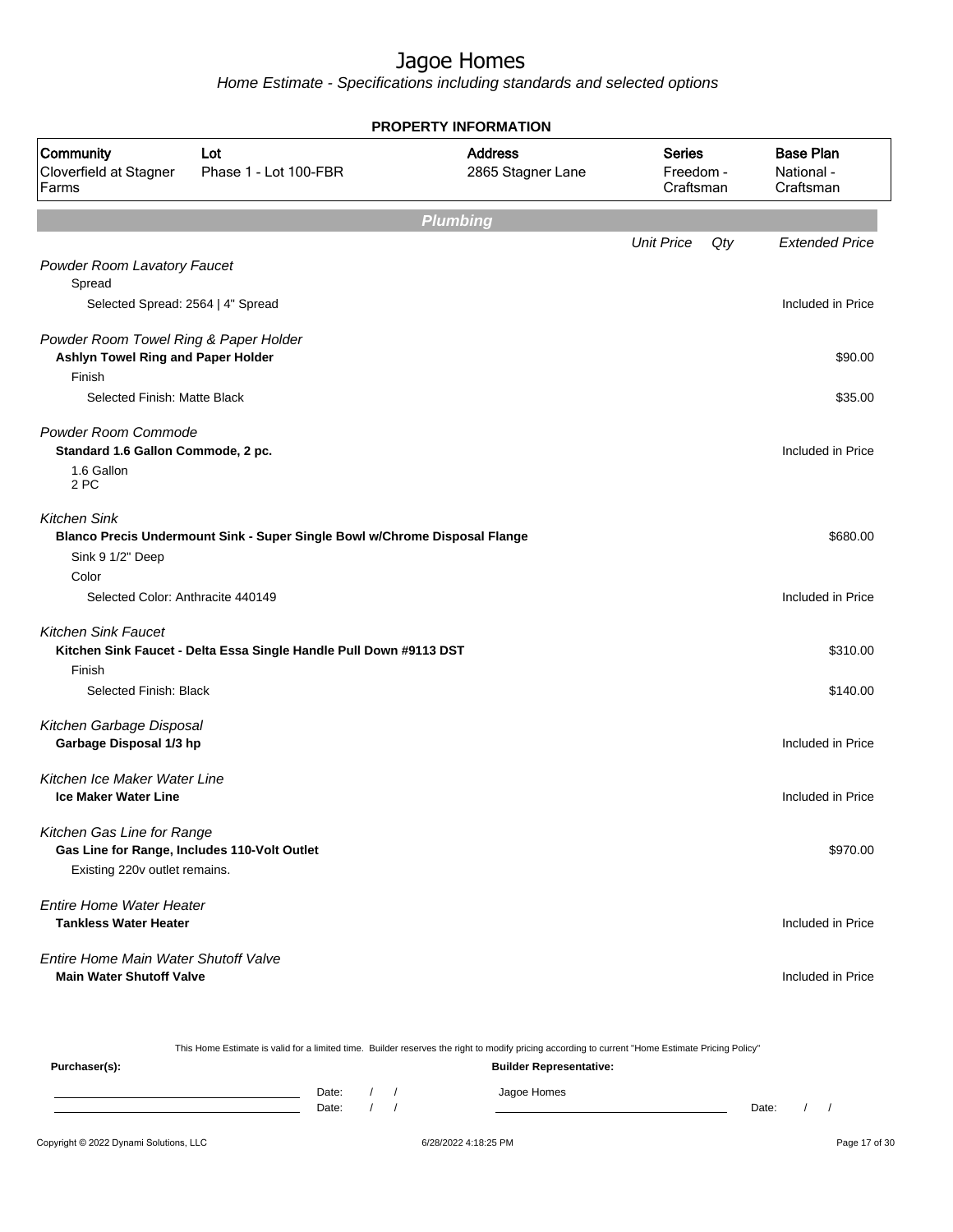Home Estimate - Specifications including standards and selected options

| <b>PROPERTY INFORMATION</b>                                                                    |                                                      |                                          |                                         |     |                                             |  |  |
|------------------------------------------------------------------------------------------------|------------------------------------------------------|------------------------------------------|-----------------------------------------|-----|---------------------------------------------|--|--|
| Community<br>Cloverfield at Stagner<br>Farms                                                   | Lot<br>Phase 1 - Lot 100-FBR                         | <b>Address</b><br>2865 Stagner Lane      | <b>Series</b><br>Freedom -<br>Craftsman |     | <b>Base Plan</b><br>National -<br>Craftsman |  |  |
|                                                                                                |                                                      | <b>Plumbing</b>                          |                                         |     |                                             |  |  |
| <b>Entire Home Plumbing Supply Pipes</b><br><b>Plumbing Pipes: Water Continuous PEX Piping</b> |                                                      |                                          | <b>Unit Price</b>                       | Qty | <b>Extended Price</b><br>Included in Price  |  |  |
| Entire Home Plumbing Waste & Vent Lines<br><b>Plumbing Drains and Vents PVC</b>                |                                                      |                                          |                                         |     | Included in Price                           |  |  |
| Entire Home Secondary Shut-Off Valves<br>Secondary Shut-Off Valves at each fixture             |                                                      |                                          |                                         |     | Included in Price                           |  |  |
| <b>Exterior Plumbing Sewer Lines</b>                                                           | Plumbing Pipes: Exterior Sewer Lines PVC Schedule 40 |                                          |                                         |     | Included in Price                           |  |  |
| <b>Exterior Sillcocks</b>                                                                      |                                                      |                                          |                                         |     |                                             |  |  |
| <b>Outside Faucets Frost Proof (Per Plan)</b>                                                  |                                                      |                                          |                                         |     | Included in Price                           |  |  |
|                                                                                                |                                                      |                                          |                                         |     |                                             |  |  |
| Front Porch Light(s)<br><b>Recessed Lighting (Per Plan)</b>                                    |                                                      |                                          |                                         |     | Included in Price                           |  |  |
| Foyer Light(s)                                                                                 | Recessed Lighting (2) ILO Standard Flush Mount(s)    |                                          |                                         |     | \$160.00                                    |  |  |
| Main Level Stairway Landing Ceiling Fixture<br><b>Standard Recessed Light with Switch</b>      |                                                      |                                          |                                         |     | Included in Price                           |  |  |
| <b>Family Room Ceiling Fixture</b><br>Ceiling Fan 52" Kichler Pro #330018, Fan Only            |                                                      |                                          |                                         |     | Included in Price                           |  |  |
|                                                                                                | Selected Color: Satin Black w/Satin Black Blades     |                                          |                                         |     | Included in Price                           |  |  |
| Family Room Recessed Light(s)<br><b>Recessed Lighting (Per Plan)</b>                           |                                                      |                                          |                                         |     | Included in Price                           |  |  |
| Kitchen Ceiling Lighting<br><b>Recessed Lighting (Per Plan)</b>                                |                                                      |                                          |                                         |     | Included in Price                           |  |  |
| Color                                                                                          |                                                      | <b>Electrical, Media, Communications</b> | <b>Unit Price</b>                       | Qty | <b>Extended Price</b>                       |  |  |

This Home Estimate is valid for a limited time. Builder reserves the right to modify pricing according to current "Home Estimate Pricing Policy"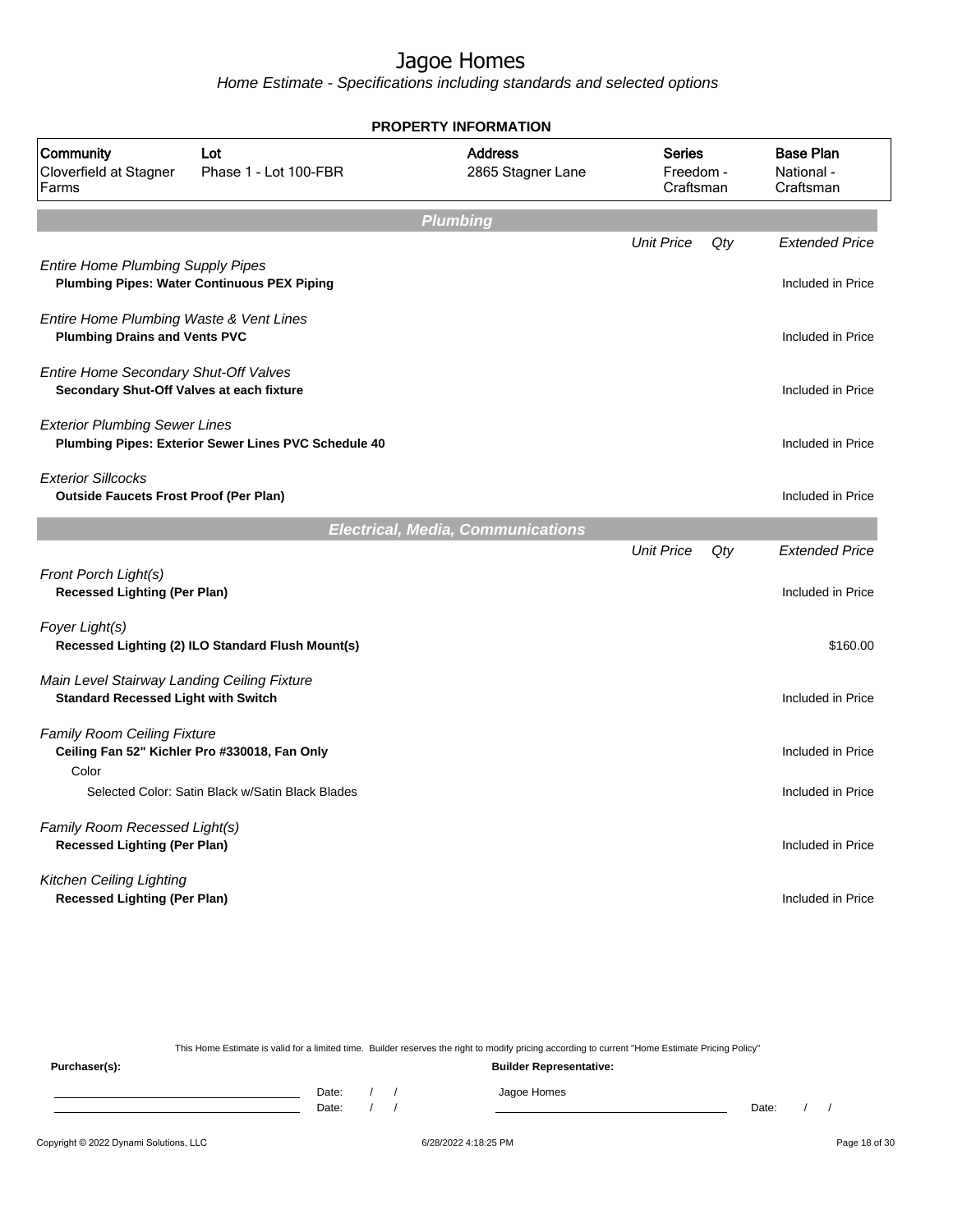Home Estimate - Specifications including standards and selected options

| <b>PROPERTY INFORMATION</b>                                          |                                                                                                                                                                                         |                                          |                                         |                                             |  |  |
|----------------------------------------------------------------------|-----------------------------------------------------------------------------------------------------------------------------------------------------------------------------------------|------------------------------------------|-----------------------------------------|---------------------------------------------|--|--|
| Community<br>Cloverfield at Stagner<br>Farms                         | Lot<br>Phase 1 - Lot 100-FBR                                                                                                                                                            | <b>Address</b><br>2865 Stagner Lane      | <b>Series</b><br>Freedom -<br>Craftsman | <b>Base Plan</b><br>National -<br>Craftsman |  |  |
|                                                                      |                                                                                                                                                                                         | <b>Electrical, Media, Communications</b> |                                         |                                             |  |  |
| Kitchen Pendant Light ILO (1) Recessed Cans                          |                                                                                                                                                                                         |                                          | <b>Unit Price</b><br>Qty                | <b>Extended Price</b>                       |  |  |
| <b>Sink</b><br>Finish                                                | Pendant Hanging Task Light - Kichler Everly #42047 (Qty 1) ILO Recessed Can above                                                                                                       |                                          |                                         | \$210.00                                    |  |  |
| Selected Finish: Black                                               |                                                                                                                                                                                         |                                          |                                         | Included in Price                           |  |  |
| Kitchen Under Cabinet Light<br>Under Cabinet Lighting Package, qty 3 |                                                                                                                                                                                         |                                          |                                         | \$360.00                                    |  |  |
| wall cabinets in the kitchen.<br>Includes 3 under counter lights     | Includes one under counter lighting package to be installed in predetermined location under                                                                                             |                                          |                                         |                                             |  |  |
| <b>Kitchen GFI Outlet</b>                                            |                                                                                                                                                                                         |                                          |                                         |                                             |  |  |
| Interior GFI Outlet(s)                                               |                                                                                                                                                                                         |                                          |                                         | Included in Price                           |  |  |
| Kitchen Range Receptacle<br>Range 220 Volt Receptacle                |                                                                                                                                                                                         |                                          |                                         | Included in Price                           |  |  |
| Dining Area Ceiling Light(s)<br><b>Recessed Lighting (Per Plan)</b>  |                                                                                                                                                                                         |                                          |                                         | Included in Price                           |  |  |
| Powder Room Vanity Light<br>Winslow   3 Light   21.5"   45886        |                                                                                                                                                                                         |                                          |                                         | \$190.00                                    |  |  |
|                                                                      | The Winslow vanity light features a classic look with clear seeded glass. Winslow vanity light<br>is perfect in several aesthetic environments, including traditional and transitional. |                                          |                                         |                                             |  |  |
| mix in finishes.                                                     | Designer Recommendation: Pair Winslow in Black with Chrome Faucets for a classic but fun                                                                                                |                                          |                                         |                                             |  |  |
| Finish<br>Selected Finish: Black BK                                  |                                                                                                                                                                                         |                                          |                                         | Included in Price                           |  |  |
| Powder Room Fan or Fan/Light<br>Bath Exhaust Fan, Fan Only           |                                                                                                                                                                                         |                                          |                                         | Included in Price                           |  |  |
| <b>Laundry Ceiling Light</b><br><b>Recessed Lighting (Per Plan)</b>  |                                                                                                                                                                                         |                                          |                                         | Included in Price                           |  |  |
| Laundry Dryer Receptacle<br>Dryer 220 Volt Receptacle                |                                                                                                                                                                                         |                                          |                                         | Included in Price                           |  |  |

This Home Estimate is valid for a limited time. Builder reserves the right to modify pricing according to current "Home Estimate Pricing Policy"

| Purchaser(s): |                |  | <b>Builder Representative:</b> |       |  |  |
|---------------|----------------|--|--------------------------------|-------|--|--|
|               | Date:<br>Date: |  | Jagoe Homes                    | Date: |  |  |
|               |                |  |                                |       |  |  |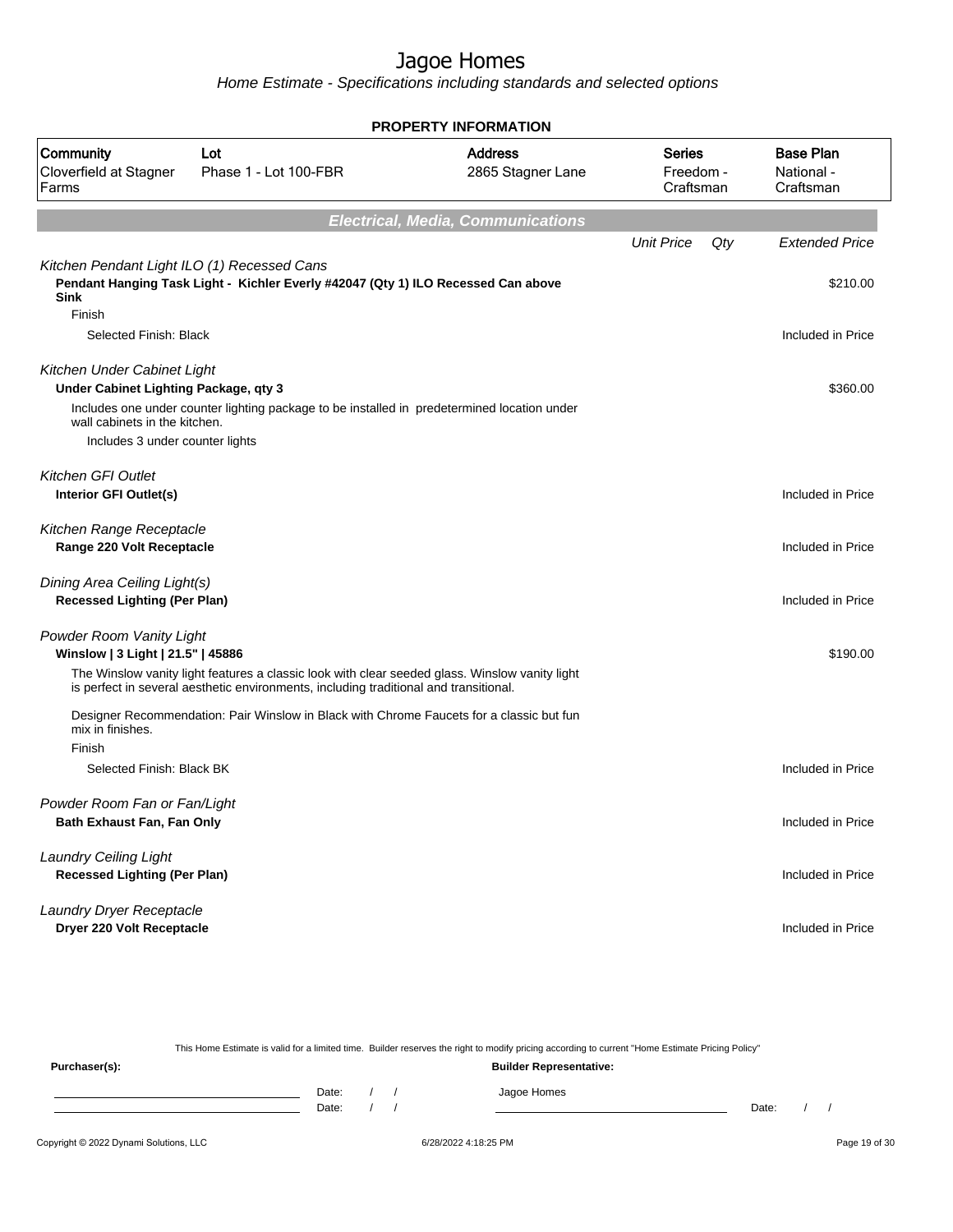Home Estimate - Specifications including standards and selected options

|                                                                               |                                                                                                                                                                                         | <b>LITT IN VINILATION</b>                |                                         |     |                                             |
|-------------------------------------------------------------------------------|-----------------------------------------------------------------------------------------------------------------------------------------------------------------------------------------|------------------------------------------|-----------------------------------------|-----|---------------------------------------------|
| Community<br>Cloverfield at Stagner<br>Farms                                  | Lot<br>Phase 1 - Lot 100-FBR                                                                                                                                                            | <b>Address</b><br>2865 Stagner Lane      | <b>Series</b><br>Freedom -<br>Craftsman |     | <b>Base Plan</b><br>National -<br>Craftsman |
|                                                                               |                                                                                                                                                                                         | <b>Electrical, Media, Communications</b> |                                         |     |                                             |
|                                                                               |                                                                                                                                                                                         |                                          | <b>Unit Price</b>                       | Qty | <b>Extended Price</b>                       |
| Pantry Ceiling Light<br>Flush Mount Light   2 Bulb<br>Finish                  |                                                                                                                                                                                         |                                          |                                         |     | Included in Price                           |
| Selected Finish: Black                                                        |                                                                                                                                                                                         |                                          |                                         |     | Included in Price                           |
| <b>Owner's Suite Ceiling Light</b>                                            | Recessed Lighting (4) ILO Standard Bedroom Flush Mount Light                                                                                                                            |                                          |                                         |     | \$470.00                                    |
| Owner's Closet Light(s)                                                       | Satco - 9" Square Flush Mount, 18.5 Watt/LED w/Switch                                                                                                                                   |                                          |                                         |     | \$40.00                                     |
| <b>Owner's Bath Vanity Light</b><br>Winslow   4 Lite   30"   45887   Qty 2    |                                                                                                                                                                                         |                                          |                                         |     | \$400.00                                    |
|                                                                               | The Winslow vanity light features a classic look with clear seeded glass. Winslow vanity light<br>is perfect in several aesthetic environments, including traditional and transitional. |                                          |                                         |     |                                             |
| mix in finishes.                                                              | Designer Recommendation: Pair Winslow in Black with Chrome Faucets for a classic but fun                                                                                                |                                          |                                         |     |                                             |
| Finish                                                                        |                                                                                                                                                                                         |                                          |                                         |     |                                             |
| Selected Finish: Black BK                                                     |                                                                                                                                                                                         |                                          |                                         |     | Included in Price                           |
| Owner's Bath Shower or Tub/Shower Light                                       |                                                                                                                                                                                         |                                          |                                         |     |                                             |
| Recessed Can Light Fixture w/ Switch                                          |                                                                                                                                                                                         |                                          |                                         |     | \$0.00                                      |
| Owner's Bath Exhaust Fan or Fan/Light                                         |                                                                                                                                                                                         |                                          |                                         |     |                                             |
| <b>Bath Exhaust Fan, Fan Only</b>                                             |                                                                                                                                                                                         |                                          |                                         |     | Included in Price                           |
| Owner's Bath 2nd Exhaust Fan or Fan/Light<br><b>Bath Exhaust Fan w/ Light</b> |                                                                                                                                                                                         |                                          |                                         |     | Included in Price                           |
| <b>Owner's Bath GFI Outlet</b><br><b>GFI Interior Outlet(s)</b>               |                                                                                                                                                                                         |                                          |                                         |     | Included in Price                           |
| <b>Bedroom 2 Ceiling Light</b><br>Flush Mount Light   3 Bulb                  |                                                                                                                                                                                         |                                          |                                         |     | Included in Price                           |
| Finish<br>Selected Finish: Black                                              |                                                                                                                                                                                         |                                          |                                         |     | Included in Price                           |
|                                                                               |                                                                                                                                                                                         |                                          |                                         |     |                                             |

#### **PROPERTY INFORMATION**

This Home Estimate is valid for a limited time. Builder reserves the right to modify pricing according to current "Home Estimate Pricing Policy" **Purchaser(s): Builder Representative:**

Date: / / Jagoe Homes<br>Date: / / Jagoe Homes Date: / / Date: / /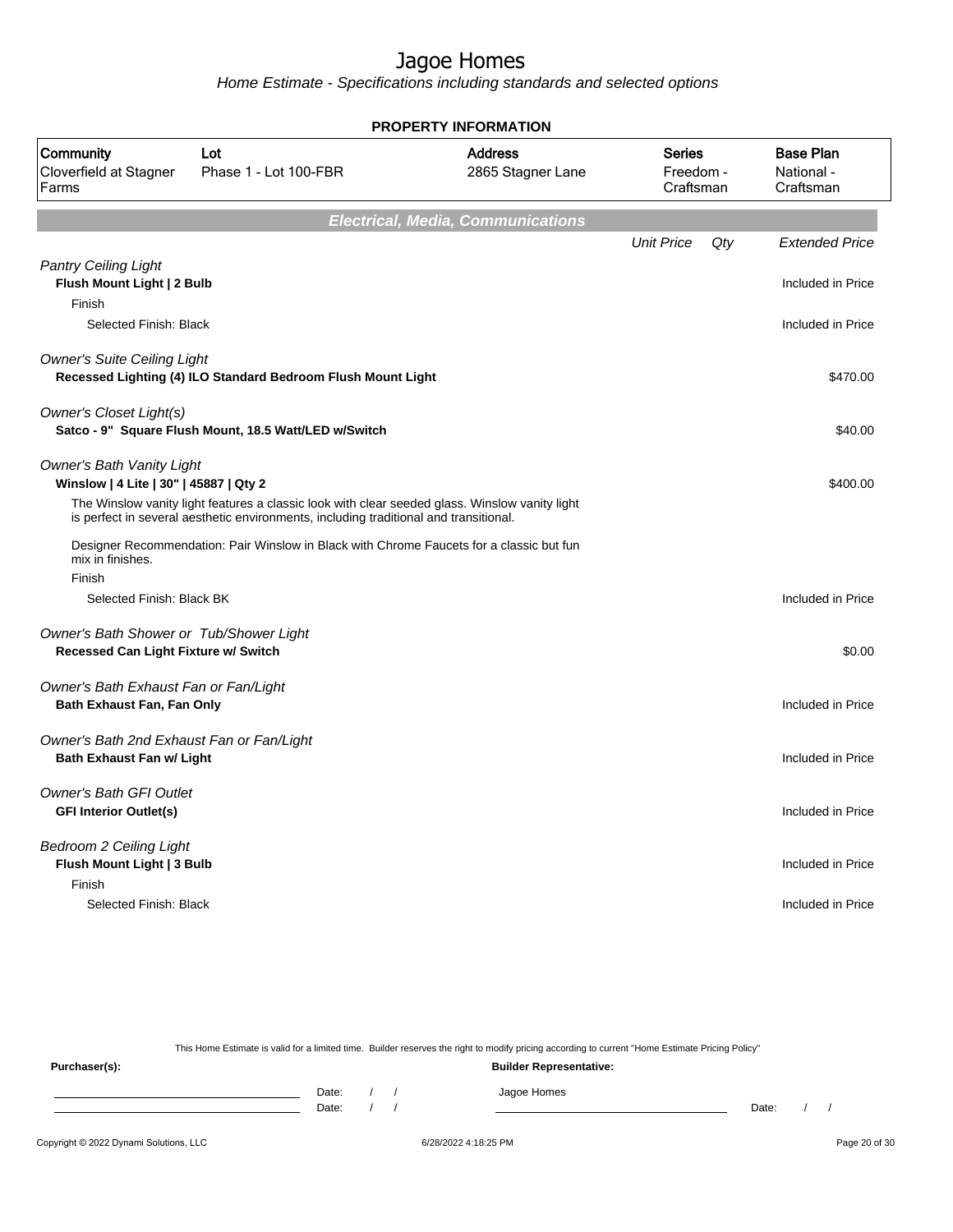Home Estimate - Specifications including standards and selected options

| Community<br>Cloverfield at Stagner<br>Farms                            | Lot<br>Phase 1 - Lot 100-FBR                                                                   | <b>Address</b><br>2865 Stagner Lane      | <b>Series</b><br>Freedom -<br>Craftsman | <b>Base Plan</b><br>National -<br>Craftsman |
|-------------------------------------------------------------------------|------------------------------------------------------------------------------------------------|------------------------------------------|-----------------------------------------|---------------------------------------------|
|                                                                         |                                                                                                | <b>Electrical, Media, Communications</b> |                                         |                                             |
|                                                                         |                                                                                                |                                          | <b>Unit Price</b><br>Qty                | <b>Extended Price</b>                       |
| <b>Bedroom 2 Closet Light</b><br>Flush Mount Light   2 Bulb             |                                                                                                |                                          |                                         | Included in Price                           |
| Finish<br>Selected Finish: Black                                        |                                                                                                |                                          |                                         | Included in Price                           |
| <b>Bedroom 3 Ceiling Light</b><br>Flush Mount Light   3 Bulb            |                                                                                                |                                          |                                         | Included in Price                           |
| Finish<br>Selected Finish: Black                                        |                                                                                                |                                          |                                         | Included in Price                           |
| <b>Bedroom 3 Closet Light</b><br>Flush Mount Light   2 Bulb<br>Finish   |                                                                                                |                                          |                                         | Included in Price                           |
| Selected Finish: Black                                                  |                                                                                                |                                          |                                         | Included in Price                           |
| Bedroom 4 Ceiling Light(s)<br>Flush Mount Light   3 Bulb                |                                                                                                |                                          |                                         | Included in Price                           |
| Finish<br>Selected Finish: Black                                        |                                                                                                |                                          |                                         | Included in Price                           |
| <b>Bedroom 4 Closet Light</b><br>Flush Mount Light   2 Bulb             |                                                                                                |                                          |                                         | Included in Price                           |
| Finish<br>Selected Finish: Black                                        |                                                                                                |                                          |                                         | Included in Price                           |
| <b>Bath 2 Vanity Light</b><br>Winslow   3 Light   21.5"   45886   Qty 2 | The Winslow vanity light features a classic look with clear seeded glass. Winslow vanity light |                                          |                                         | \$380.00                                    |
|                                                                         | is perfect in several aesthetic environments, including traditional and transitional.          |                                          |                                         |                                             |
| mix in finishes.<br>Finish                                              | Designer Recommendation: Pair Winslow in Black with Chrome Faucets for a classic but fun       |                                          |                                         |                                             |
| Selected Finish: Black BK                                               |                                                                                                |                                          |                                         | Included in Price                           |
| <b>Bath 2 Closet Light</b><br>Flush Mount Light   2 Bulb                |                                                                                                |                                          |                                         | Included in Price                           |
| Finish<br>Selected Finish: Black                                        |                                                                                                |                                          |                                         | Included in Price                           |

#### **PROPERTY INFORMATION**

| This Home Estimate is valid for a limited time. Builder reserves the right to modify pricing according to current "Home Estimate Pricing Policy" |       |  |  |  |                                |       |  |  |
|--------------------------------------------------------------------------------------------------------------------------------------------------|-------|--|--|--|--------------------------------|-------|--|--|
| Purchaser(s):                                                                                                                                    |       |  |  |  | <b>Builder Representative:</b> |       |  |  |
|                                                                                                                                                  | Date: |  |  |  | Jagoe Homes                    |       |  |  |
|                                                                                                                                                  | Date: |  |  |  |                                | Date: |  |  |
|                                                                                                                                                  |       |  |  |  |                                |       |  |  |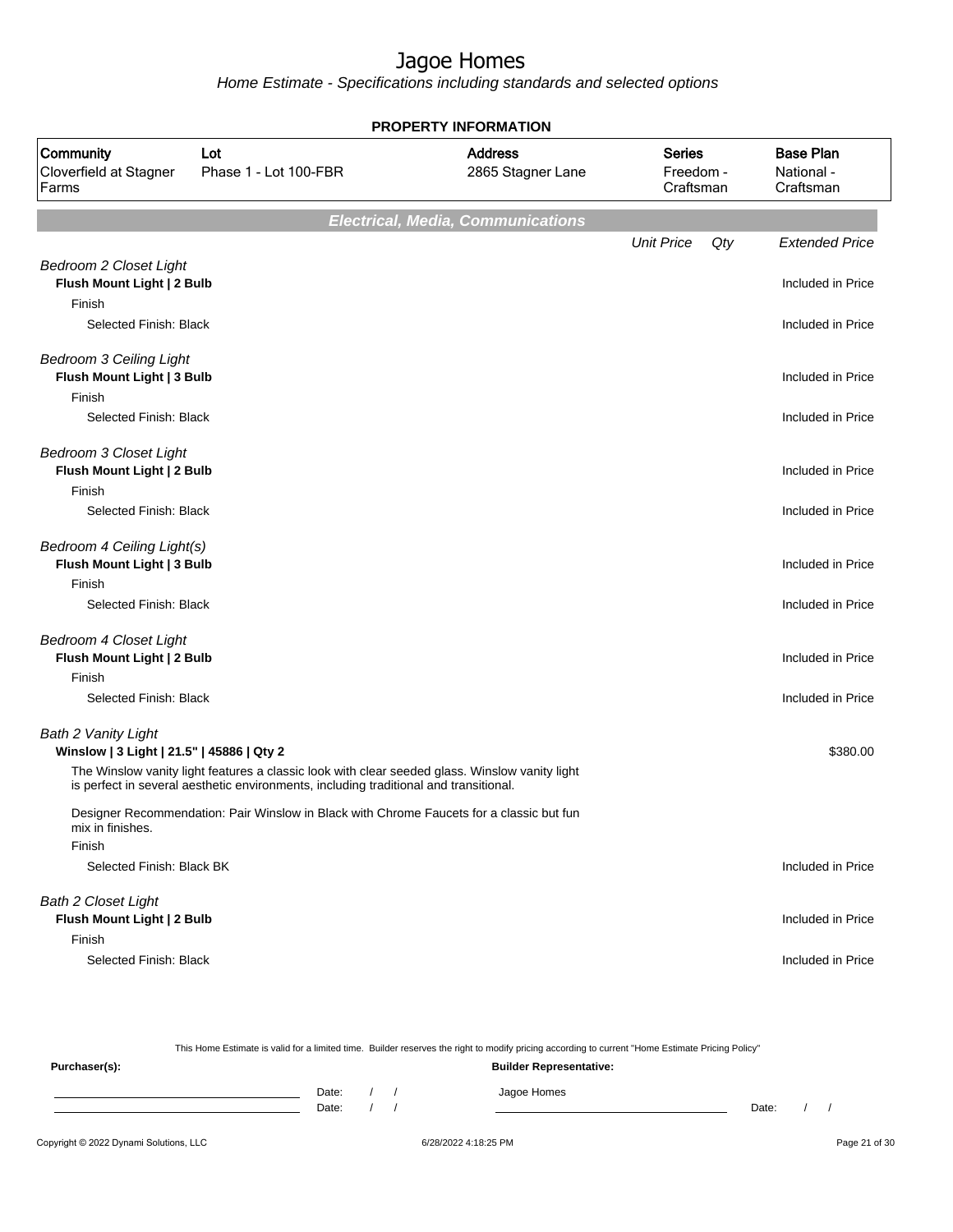Home Estimate - Specifications including standards and selected options

|                                                                                   |                                                                                                                                                                                                                                                                                                                                                                                                         | <b>PROPERTY INFORMATION</b>              |                                         |     |                                             |
|-----------------------------------------------------------------------------------|---------------------------------------------------------------------------------------------------------------------------------------------------------------------------------------------------------------------------------------------------------------------------------------------------------------------------------------------------------------------------------------------------------|------------------------------------------|-----------------------------------------|-----|---------------------------------------------|
| Community<br>Cloverfield at Stagner<br>Farms                                      | Lot<br>Phase 1 - Lot 100-FBR                                                                                                                                                                                                                                                                                                                                                                            | <b>Address</b><br>2865 Stagner Lane      | <b>Series</b><br>Freedom -<br>Craftsman |     | <b>Base Plan</b><br>National -<br>Craftsman |
|                                                                                   |                                                                                                                                                                                                                                                                                                                                                                                                         | <b>Electrical, Media, Communications</b> |                                         |     |                                             |
|                                                                                   |                                                                                                                                                                                                                                                                                                                                                                                                         |                                          | <b>Unit Price</b>                       | Qty | <b>Extended Price</b>                       |
| Bath 2 Additional Tub/Shower Light                                                | Additional Tub/Shower Light Fixture w/ Switch<br>Includes one tub/shower special recessed light fixture with switch in choice of bathroom.<br>Technical Specification: Buyer must indicate choice of bath.                                                                                                                                                                                              |                                          |                                         |     | \$195.00                                    |
| Bath 2 Exhaust Fan or Fan/Light<br>Bath Exhaust Fan, Fan Only                     |                                                                                                                                                                                                                                                                                                                                                                                                         |                                          |                                         |     | Included in Price                           |
| <b>Bath 2 GFI Outlet</b><br><b>Interior GFI Outlet(s)</b>                         |                                                                                                                                                                                                                                                                                                                                                                                                         |                                          |                                         |     | Included in Price                           |
| 2nd Level Hall Ceiling Light(s)<br><b>Recessed Lighting (Per Plan)</b>            |                                                                                                                                                                                                                                                                                                                                                                                                         |                                          |                                         |     | Included in Price                           |
| <b>Loft Recessed Lights</b><br><b>Recessed Lighting (Per Plan)</b>                |                                                                                                                                                                                                                                                                                                                                                                                                         |                                          |                                         |     | Included in Price                           |
| <b>Stairway Ceiling Lighting</b><br><b>Recessed Lighting (Per Plan)</b>           |                                                                                                                                                                                                                                                                                                                                                                                                         |                                          |                                         |     | Included in Price                           |
| <b>Stairway Additional Lighting</b><br><b>Switches</b>                            | Pass & Seymour Additional Stairway Lighting, NTLFULL-WCC6, 2" x 3" (3) Step Lights, (2)<br>Addition of three step lights and two switches to the stairway. Location will be determined by<br>builder per plan. White Only. LED Light. HORIZONTAL INSTALL<br>Full Night Light, Adjustable Light Levels. WHITE. Press face to cycle thru the following light<br>levels: Off, Ultra Low, Low, Medium, High |                                          |                                         |     | \$465.00                                    |
| Garage Ceiling Light(s)<br>Keyless (2)                                            |                                                                                                                                                                                                                                                                                                                                                                                                         |                                          |                                         |     | Included in Price                           |
| Garage Opener<br><b>Garage Door Opener Pre-Wire</b>                               |                                                                                                                                                                                                                                                                                                                                                                                                         |                                          |                                         |     | Included in Price                           |
| Garage Exterior Light<br>Coach Light Kichler #49926 BKT Capanna<br>Height: 16.00" | The 16" 1-light outdoor wall light from the Capanna™ collection features waterfall glass.<br>Technical Specification: Width: 10.50"                                                                                                                                                                                                                                                                     |                                          |                                         |     | Included in Price                           |
| Finish<br>Selected Finish: Textured Black                                         |                                                                                                                                                                                                                                                                                                                                                                                                         |                                          |                                         |     | Included in Price                           |

This Home Estimate is valid for a limited time. Builder reserves the right to modify pricing according to current "Home Estimate Pricing Policy"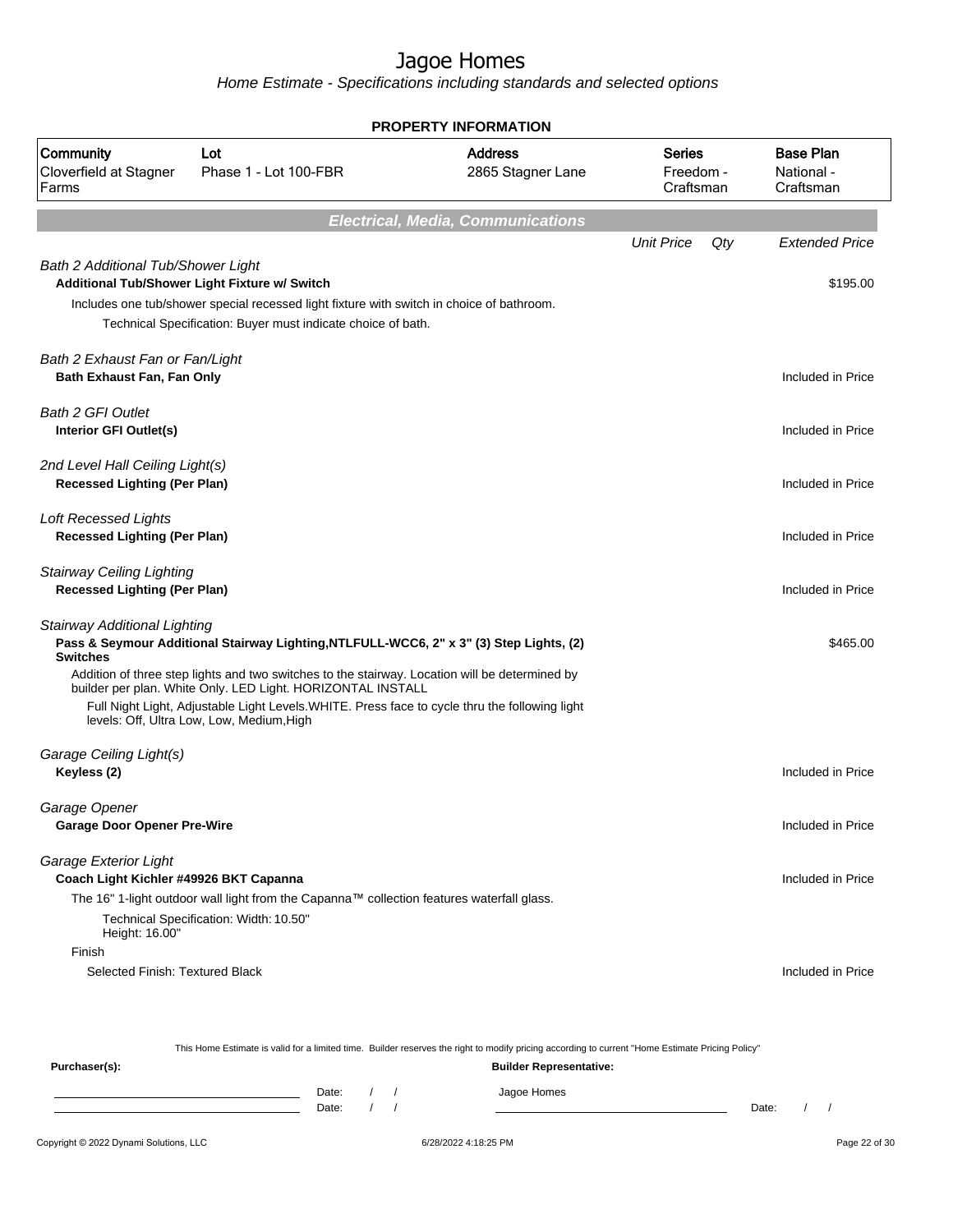Home Estimate - Specifications including standards and selected options

|                                                                                                                                                                                                                                                                                                                                            |                                                                                                                                                                                                                          | <b>PROPERTY INFORMATION</b>         |                                         |     |                                             |
|--------------------------------------------------------------------------------------------------------------------------------------------------------------------------------------------------------------------------------------------------------------------------------------------------------------------------------------------|--------------------------------------------------------------------------------------------------------------------------------------------------------------------------------------------------------------------------|-------------------------------------|-----------------------------------------|-----|---------------------------------------------|
| Community<br>Cloverfield at Stagner<br>Farms                                                                                                                                                                                                                                                                                               | Lot<br>Phase 1 - Lot 100-FBR                                                                                                                                                                                             | <b>Address</b><br>2865 Stagner Lane | <b>Series</b><br>Freedom -<br>Craftsman |     | <b>Base Plan</b><br>National -<br>Craftsman |
|                                                                                                                                                                                                                                                                                                                                            |                                                                                                                                                                                                                          | Electrical, Media, Communications   |                                         |     |                                             |
|                                                                                                                                                                                                                                                                                                                                            |                                                                                                                                                                                                                          |                                     | <b>Unit Price</b>                       | Qty | <b>Extended Price</b>                       |
| <b>Outside Retreat Light</b><br>Exterior Kichler Light #49924 Capanna                                                                                                                                                                                                                                                                      |                                                                                                                                                                                                                          |                                     |                                         |     | Included in Price                           |
| The 10.25" 1-light outdoor wall light from the Capanna(TM) collection gives the classic<br>lantern light a linear update. A textured black finish and squared edges, including a capstone<br>finial, combine with artful waterfall glass to create a style that works on homes with modern,<br>transitional or arts & crafts architecture. |                                                                                                                                                                                                                          |                                     |                                         |     |                                             |
| 6.50W X 10.25H<br>Finish                                                                                                                                                                                                                                                                                                                   |                                                                                                                                                                                                                          |                                     |                                         |     |                                             |
| Selected Finish: Black Textured                                                                                                                                                                                                                                                                                                            |                                                                                                                                                                                                                          |                                     |                                         |     | Included in Price                           |
| <b>Attic Light</b>                                                                                                                                                                                                                                                                                                                         |                                                                                                                                                                                                                          |                                     |                                         |     |                                             |
| <b>Attic Lights Keyless</b>                                                                                                                                                                                                                                                                                                                |                                                                                                                                                                                                                          |                                     |                                         |     | Included in Price                           |
| <b>Front Door Doorbell Button</b><br><b>Doorbell Button at Front Door</b>                                                                                                                                                                                                                                                                  |                                                                                                                                                                                                                          |                                     |                                         |     | Included in Price                           |
| <b>Front Door Door Chime</b><br><b>Door Chime</b>                                                                                                                                                                                                                                                                                          |                                                                                                                                                                                                                          |                                     |                                         |     | Included in Price                           |
| Storage Room/Closet Ceiling Fixture<br>Satco - 7" Square Flush Mount, 13.5 Watt/LED                                                                                                                                                                                                                                                        |                                                                                                                                                                                                                          |                                     |                                         |     | \$25.00                                     |
| <b>Entire Home - Electrical Outlets and Switches</b><br>Electrical Outlets & Switches per Plan & Code                                                                                                                                                                                                                                      |                                                                                                                                                                                                                          |                                     |                                         |     | Included in Price                           |
| Color<br>Selected Color: White                                                                                                                                                                                                                                                                                                             |                                                                                                                                                                                                                          |                                     |                                         |     | Included in Price                           |
|                                                                                                                                                                                                                                                                                                                                            |                                                                                                                                                                                                                          |                                     |                                         |     |                                             |
| Cable TV Outlets, RG6 wire                                                                                                                                                                                                                                                                                                                 | Entire Home - Cable TV/Phone Outlets (Qty 6 Total)                                                                                                                                                                       |                                     |                                         | 6   | Included in Price                           |
|                                                                                                                                                                                                                                                                                                                                            | Entire Home - Braced and Wired for Future Ceiling Fan at Existing Ceiling Light<br>Light Location Braced and Wired for Future Ceiling Fan<br>Includes addition of bracing and box for ceiling fan addition with a switch |                                     | \$115.00                                | 3   | \$345.00                                    |
| Comments: Bed 2,3, 4                                                                                                                                                                                                                                                                                                                       |                                                                                                                                                                                                                          |                                     |                                         |     |                                             |
| Fan<br><b>Comments: Owner's</b>                                                                                                                                                                                                                                                                                                            | Entire Home - Braced and Wired for Future Ceiling Fan with Switch<br>Light Outlet with 2 Switches, Capped with Plate Cover, Braced & Wired for Future Ceiling                                                            |                                     |                                         |     | \$200.00                                    |

This Home Estimate is valid for a limited time. Builder reserves the right to modify pricing according to current "Home Estimate Pricing Policy" **Purchaser(s): Builder Representative:** Date: / / Jagoe Homes<br>Date: / / Jagoe Homes Date: / / **Date: / / 2006** Date: / / / Date: / / /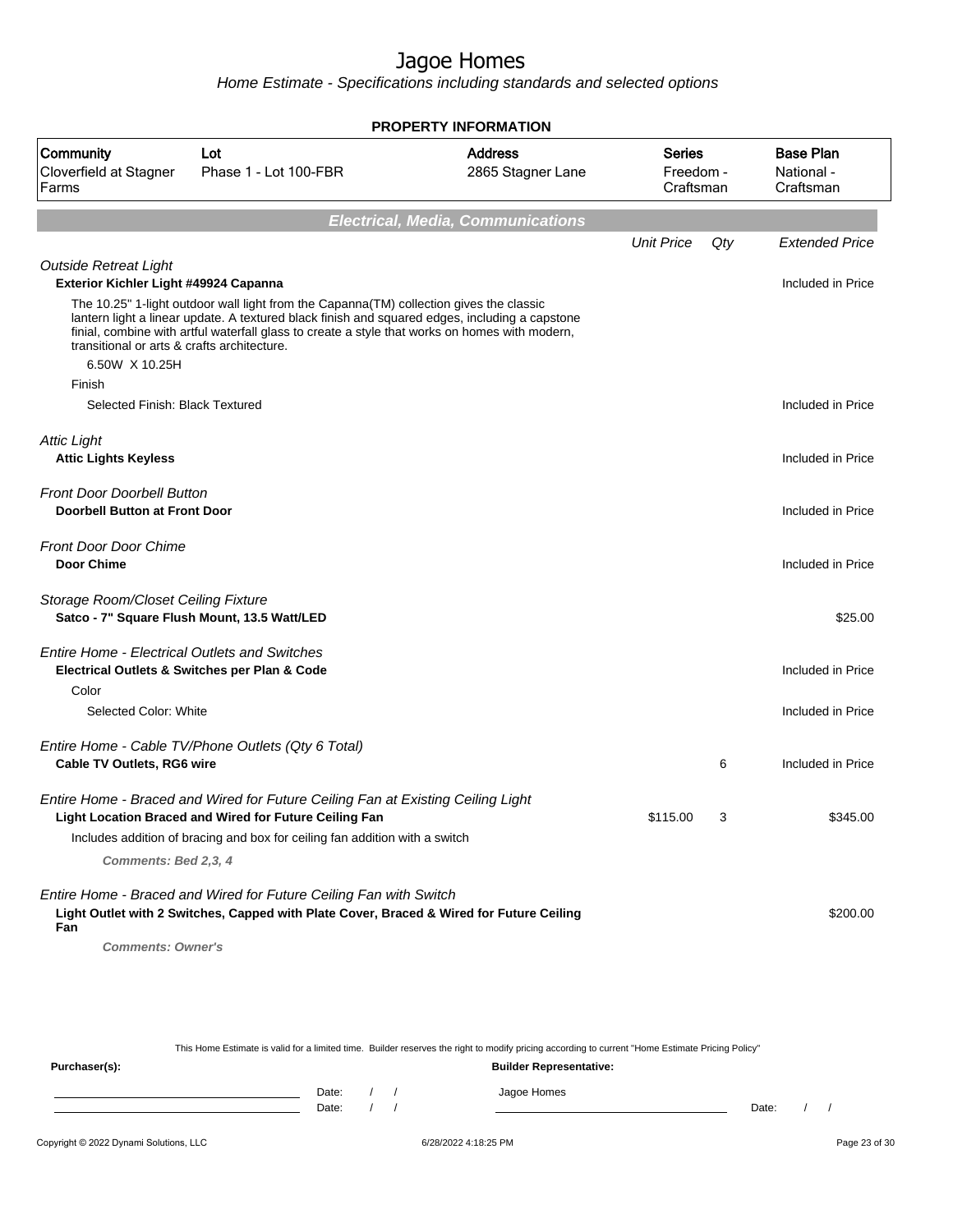Home Estimate - Specifications including standards and selected options

|                                                                                                                |                                                                                                                           | <b>PROPERTY INFORMATION</b>              |                                         |     |                                             |
|----------------------------------------------------------------------------------------------------------------|---------------------------------------------------------------------------------------------------------------------------|------------------------------------------|-----------------------------------------|-----|---------------------------------------------|
| Community<br>Cloverfield at Stagner<br>Farms                                                                   | Lot<br>Phase 1 - Lot 100-FBR                                                                                              | <b>Address</b><br>2865 Stagner Lane      | <b>Series</b><br>Freedom -<br>Craftsman |     | <b>Base Plan</b><br>National -<br>Craftsman |
|                                                                                                                |                                                                                                                           | <b>Electrical, Media, Communications</b> |                                         |     |                                             |
|                                                                                                                |                                                                                                                           |                                          | <b>Unit Price</b>                       | Qty | <b>Extended Price</b>                       |
| <b>Entire Home Electrical Service</b><br><b>Electrical Service 200 AMP</b>                                     | Includes 200 AMP electric service upgrade for the entire house.                                                           |                                          |                                         |     | Included in Price                           |
| <b>Exterior Electrical Service</b><br><b>Electrical Service Underground</b>                                    |                                                                                                                           |                                          |                                         |     | Included in Price                           |
| <b>Smoke Detectors</b><br>Smoke Detectors, per plan                                                            |                                                                                                                           |                                          |                                         |     | Included in Price                           |
| Carbon Monoxide Detectors<br>Carbon Monoxide Detectors, per plan                                               |                                                                                                                           |                                          |                                         |     | Included in Price                           |
|                                                                                                                |                                                                                                                           | <b>HVAC</b>                              |                                         |     |                                             |
|                                                                                                                |                                                                                                                           |                                          | <b>Unit Price</b>                       | Qty | <b>Extended Price</b>                       |
| <b>Entire Home Air Conditioner</b><br>14 Seer Air Conditioning System<br>Up to 14 Seer Air Conditioning System |                                                                                                                           |                                          |                                         |     | Included in Price                           |
| <b>Entire Home Furnace</b><br>92% Plus High Efficiency Gas Home Furnace                                        | Includes 92% plus high efficiency gas home furnace<br>Builder makes no guarantee with respect to heating and cooling cost |                                          |                                         |     | Included in Price                           |
| <b>Entire Home Furnace Filter</b><br>Aprilaire Model 2000 Series Air Filter                                    |                                                                                                                           |                                          |                                         |     | Included in Price                           |
| <b>Entire Home Thermostat</b><br><b>Programmable Thermostat</b>                                                |                                                                                                                           |                                          |                                         |     | Included in Price                           |
| <b>Indoor Air Quality</b><br>Honeywell Fresh Air Ventilation System                                            |                                                                                                                           |                                          |                                         |     | Included in Price                           |
| <b>Entire Home Duct System</b><br><b>Flexible Duct</b>                                                         |                                                                                                                           |                                          |                                         |     | Included in Price                           |
| Entire Home Return Air<br><b>Multiple Return Air Vents</b>                                                     | One Return per Bedroom & One Central Return                                                                               |                                          |                                         |     | Included in Price                           |

Copyright © 2022 Dynami Solutions, LLC <br>
6/28/2022 4:18:25 PM Page 24 of 30 This Home Estimate is valid for a limited time. Builder reserves the right to modify pricing according to current "Home Estimate Pricing Policy" **Purchaser(s): Builder Representative:** Date: / / Jagoe Homes<br>Date: / / Jagoe Homes Date: / / **Date: / / 2006** Date: / / / Date: / / /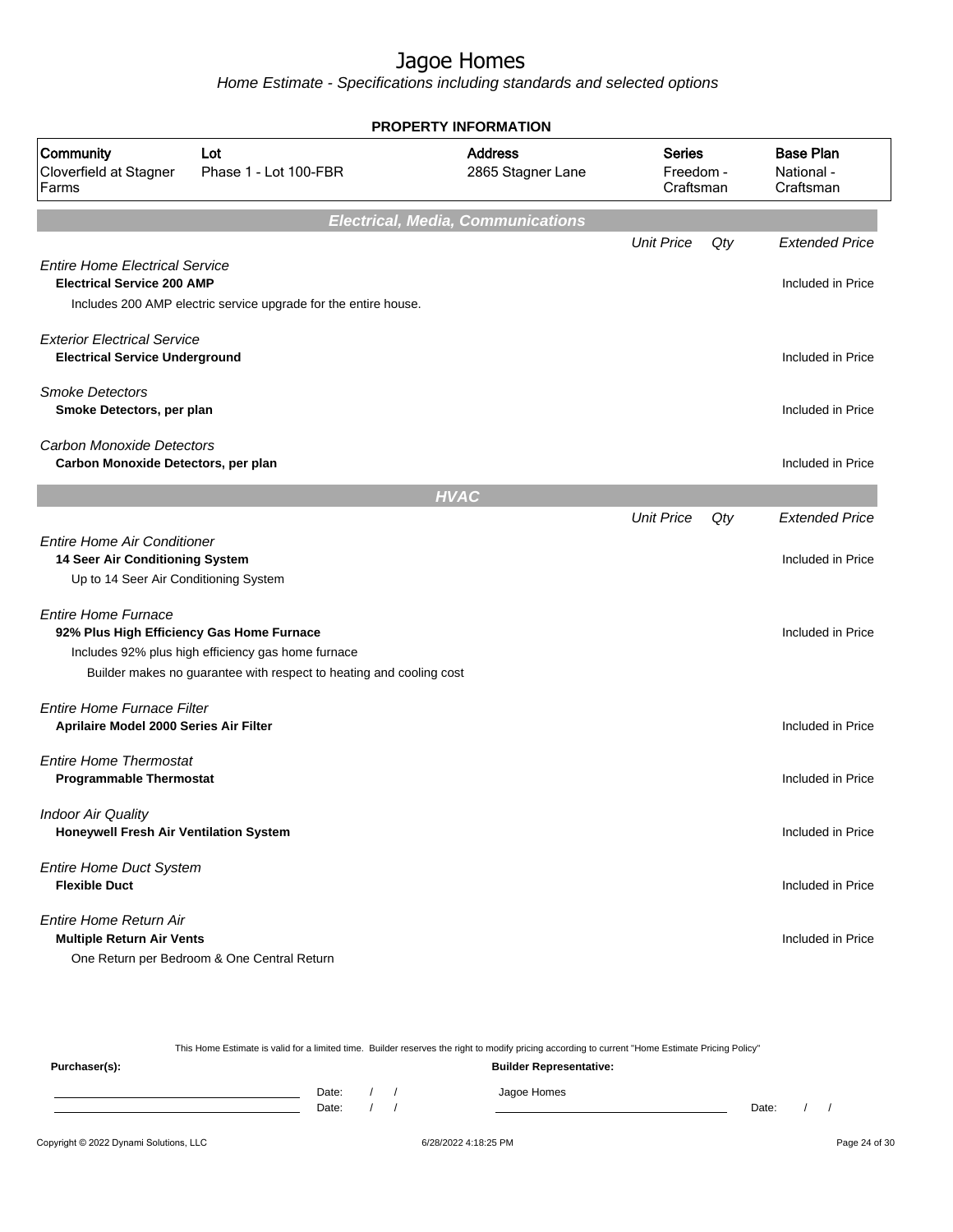Home Estimate - Specifications including standards and selected options

|                                                                           |                                                                                                                                                                                                                                                           | <b>PROPERTY INFORMATION</b>         |                                         |     |                                             |
|---------------------------------------------------------------------------|-----------------------------------------------------------------------------------------------------------------------------------------------------------------------------------------------------------------------------------------------------------|-------------------------------------|-----------------------------------------|-----|---------------------------------------------|
| Community<br>Cloverfield at Stagner<br>Farms                              | Lot<br>Phase 1 - Lot 100-FBR                                                                                                                                                                                                                              | <b>Address</b><br>2865 Stagner Lane | <b>Series</b><br>Freedom -<br>Craftsman |     | <b>Base Plan</b><br>National -<br>Craftsman |
|                                                                           |                                                                                                                                                                                                                                                           | <b>HVAC</b>                         |                                         |     |                                             |
|                                                                           |                                                                                                                                                                                                                                                           |                                     | <b>Unit Price</b>                       | Qty | <b>Extended Price</b>                       |
| <b>Laundry Dryer Vent</b><br><b>Dryer Vent Vented to Outside</b>          |                                                                                                                                                                                                                                                           |                                     |                                         |     | Included in Price                           |
|                                                                           |                                                                                                                                                                                                                                                           | <b>Floor Coverings</b>              |                                         |     |                                             |
|                                                                           |                                                                                                                                                                                                                                                           |                                     | <b>Unit Price</b>                       | Qty | Extended Price                              |
| <b>Entire Home Carpet Selection</b><br><b>Mohawk Carpet   Top Card II</b> |                                                                                                                                                                                                                                                           |                                     |                                         |     | Included in Price                           |
| Color                                                                     | Our Proven Performer, Top Card II, offers colorfast and consistent solution dyed Everstrand<br>polyester fiber with a 15 yr Manufacturer Warranty.                                                                                                        |                                     |                                         |     |                                             |
| Selected Color: 959 Folklore                                              |                                                                                                                                                                                                                                                           |                                     |                                         |     | Included in Price                           |
| <b>Entire Home Carpet Pad</b><br>6# Carpet Pad                            |                                                                                                                                                                                                                                                           |                                     |                                         |     | Included in Price                           |
| Foyer   Closet(s)   Powder Room<br><b>RevWood Plus</b>                    | RevWood Plus combines Mohawk's unique Hydroseal and Uniclic technologies with<br>GenuEdge, an innovative beveling technology that provides enhanced realism and added<br>moisture protection. RevWood Plus is so water resistant, it can be steam mopped. |                                     |                                         |     | \$950.00                                    |
| See Specific Plan for Details.                                            | Where Applicable: Main Level Flooring does not include Bedrooms, Full Baths, or Laundry.                                                                                                                                                                  |                                     |                                         |     |                                             |
| Color                                                                     | Selected Color: Sawmill Ridge Wheat Field Oak                                                                                                                                                                                                             |                                     |                                         |     | Included in Price                           |
| Direction                                                                 |                                                                                                                                                                                                                                                           |                                     |                                         |     |                                             |
| Selected Direction: Front to Back                                         |                                                                                                                                                                                                                                                           |                                     |                                         |     | Included in Price                           |
| <b>Family Room</b><br><b>RevWood Plus</b>                                 |                                                                                                                                                                                                                                                           |                                     |                                         |     | \$3,615.00                                  |
|                                                                           | RevWood Plus combines Mohawk's unique Hydroseal and Uniclic technologies with<br>GenuEdge, an innovative beveling technology that provides enhanced realism and added<br>moisture protection. RevWood Plus is so water resistant, it can be steam mopped. |                                     |                                         |     |                                             |
| See Specific Plan for Details.                                            | Where Applicable: Main Level Flooring does not include Bedrooms, Full Baths, or Laundry.                                                                                                                                                                  |                                     |                                         |     |                                             |
| Color                                                                     |                                                                                                                                                                                                                                                           |                                     |                                         |     |                                             |
|                                                                           | Selected Color: Sawmill Ridge Wheat Field Oak                                                                                                                                                                                                             |                                     |                                         |     | Included in Price                           |
| Direction<br>Selected Direction: Front to Back                            |                                                                                                                                                                                                                                                           |                                     |                                         |     | Included in Price                           |
|                                                                           |                                                                                                                                                                                                                                                           |                                     |                                         |     |                                             |

This Home Estimate is valid for a limited time. Builder reserves the right to modify pricing according to current "Home Estimate Pricing Policy"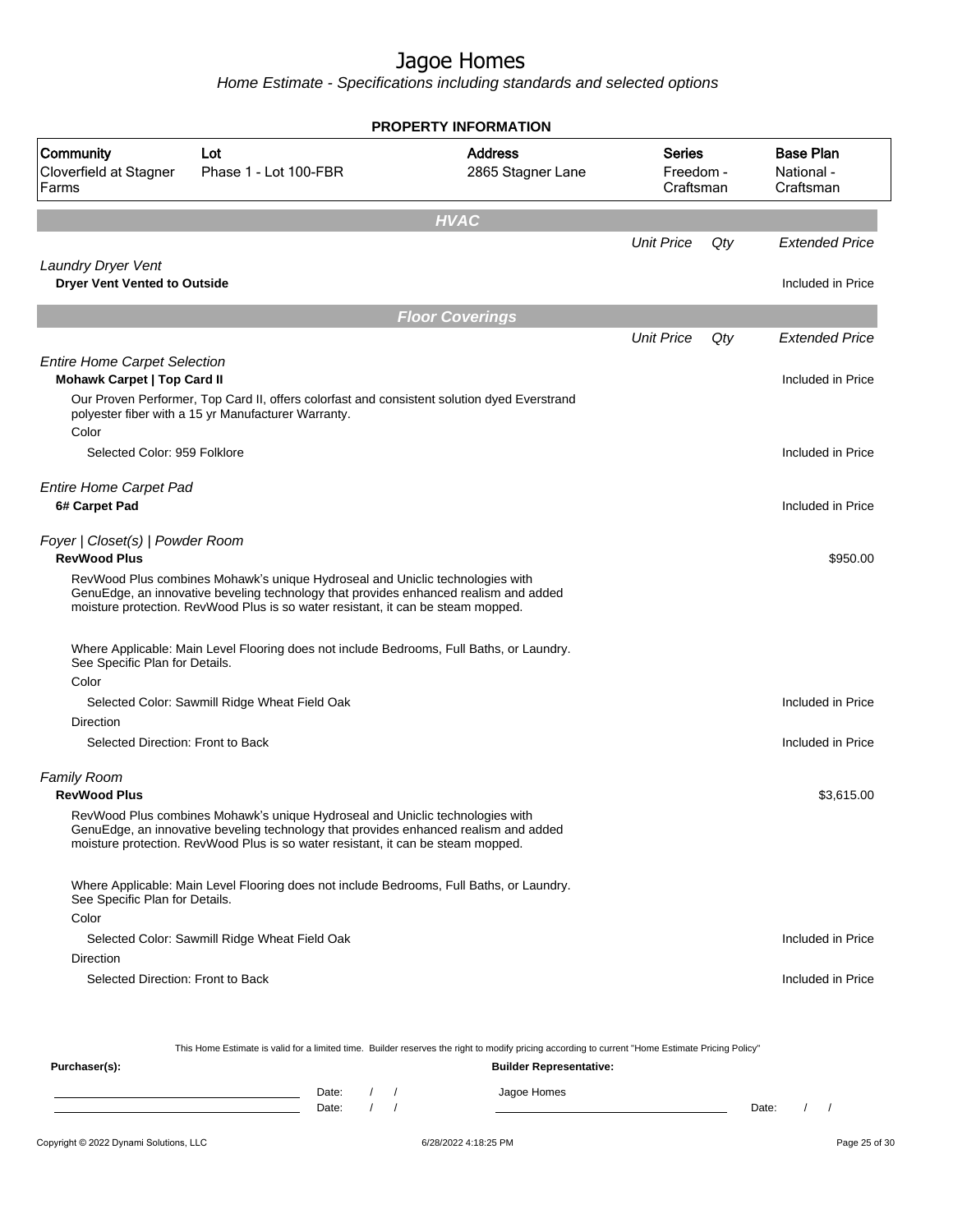Home Estimate - Specifications including standards and selected options

| Community<br>Cloverfield at Stagner<br>Farms    | Lot<br>Phase 1 - Lot 100-FBR                                                                                                                                                                                                                              | <b>Address</b><br>2865 Stagner Lane | <b>Series</b><br>Freedom -<br>Craftsman | <b>Base Plan</b><br>National -<br>Craftsman |
|-------------------------------------------------|-----------------------------------------------------------------------------------------------------------------------------------------------------------------------------------------------------------------------------------------------------------|-------------------------------------|-----------------------------------------|---------------------------------------------|
|                                                 |                                                                                                                                                                                                                                                           | <b>Floor Coverings</b>              |                                         |                                             |
|                                                 |                                                                                                                                                                                                                                                           |                                     | <b>Unit Price</b><br>Qty                | <b>Extended Price</b>                       |
| <b>Owner's Bath Flooring</b><br>Ceramic   12x24 |                                                                                                                                                                                                                                                           |                                     |                                         | \$975.00                                    |
| Ceramic Color                                   |                                                                                                                                                                                                                                                           |                                     |                                         |                                             |
|                                                 | Selected Ceramic Color: CT76 Calacatta Empire                                                                                                                                                                                                             |                                     |                                         | Included in Price                           |
| <b>Ceramic Install Pattern</b>                  |                                                                                                                                                                                                                                                           |                                     |                                         |                                             |
|                                                 | Selected Ceramic Install Pattern: Third Offset                                                                                                                                                                                                            |                                     |                                         | Included in Price                           |
| <b>Grout Color</b>                              |                                                                                                                                                                                                                                                           |                                     |                                         |                                             |
| Selected Grout Color: 02 Pewter                 |                                                                                                                                                                                                                                                           |                                     |                                         | Included in Price                           |
| <b>Installation Direction</b>                   |                                                                                                                                                                                                                                                           |                                     |                                         |                                             |
|                                                 | Selected Installation Direction: Front to Back                                                                                                                                                                                                            |                                     |                                         | Included in Price                           |
| Kitchen   Dining Area<br><b>RevWood Plus</b>    |                                                                                                                                                                                                                                                           |                                     |                                         | \$2,735.00                                  |
|                                                 | RevWood Plus combines Mohawk's unique Hydroseal and Uniclic technologies with<br>GenuEdge, an innovative beveling technology that provides enhanced realism and added<br>moisture protection. RevWood Plus is so water resistant, it can be steam mopped. |                                     |                                         |                                             |
| See Specific Plan for Details.                  | Where Applicable: Main Level Flooring does not include Bedrooms, Full Baths, or Laundry.                                                                                                                                                                  |                                     |                                         |                                             |
| Color                                           |                                                                                                                                                                                                                                                           |                                     |                                         |                                             |
|                                                 | Selected Color: Sawmill Ridge Wheat Field Oak                                                                                                                                                                                                             |                                     |                                         | Included in Price                           |
| Direction                                       |                                                                                                                                                                                                                                                           |                                     |                                         |                                             |
| Selected Direction: Front to Back               |                                                                                                                                                                                                                                                           |                                     |                                         | Included in Price                           |
| <b>Bath 2 Flooring</b>                          |                                                                                                                                                                                                                                                           |                                     |                                         |                                             |
| Ceramic   12x24                                 |                                                                                                                                                                                                                                                           |                                     |                                         | \$1,445.00                                  |
| Ceramic Color                                   |                                                                                                                                                                                                                                                           |                                     |                                         |                                             |
|                                                 | Selected Ceramic Color: CT76 Calacatta Empire                                                                                                                                                                                                             |                                     |                                         | Included in Price                           |
| <b>Ceramic Install Pattern</b>                  |                                                                                                                                                                                                                                                           |                                     |                                         |                                             |
|                                                 | Selected Ceramic Install Pattern: Third Offset                                                                                                                                                                                                            |                                     |                                         | Included in Price                           |
| Grout Color                                     |                                                                                                                                                                                                                                                           |                                     |                                         |                                             |
| Selected Grout Color: 02 Pewter                 |                                                                                                                                                                                                                                                           |                                     |                                         | Included in Price                           |
| <b>Installation Direction</b>                   |                                                                                                                                                                                                                                                           |                                     |                                         |                                             |
|                                                 | Selected Installation Direction: Side to Side                                                                                                                                                                                                             |                                     |                                         | Included in Price                           |
| <b>Pantry Flooring</b>                          |                                                                                                                                                                                                                                                           |                                     |                                         |                                             |
| Ceramic   12x24                                 |                                                                                                                                                                                                                                                           |                                     |                                         | \$300.00                                    |
| Ceramic Color                                   |                                                                                                                                                                                                                                                           |                                     |                                         |                                             |
|                                                 | Selected Ceramic Color: CT76 Calacatta Empire                                                                                                                                                                                                             |                                     |                                         | Included in Price                           |

**PROPERTY INFORMATION**

This Home Estimate is valid for a limited time. Builder reserves the right to modify pricing according to current "Home Estimate Pricing Policy"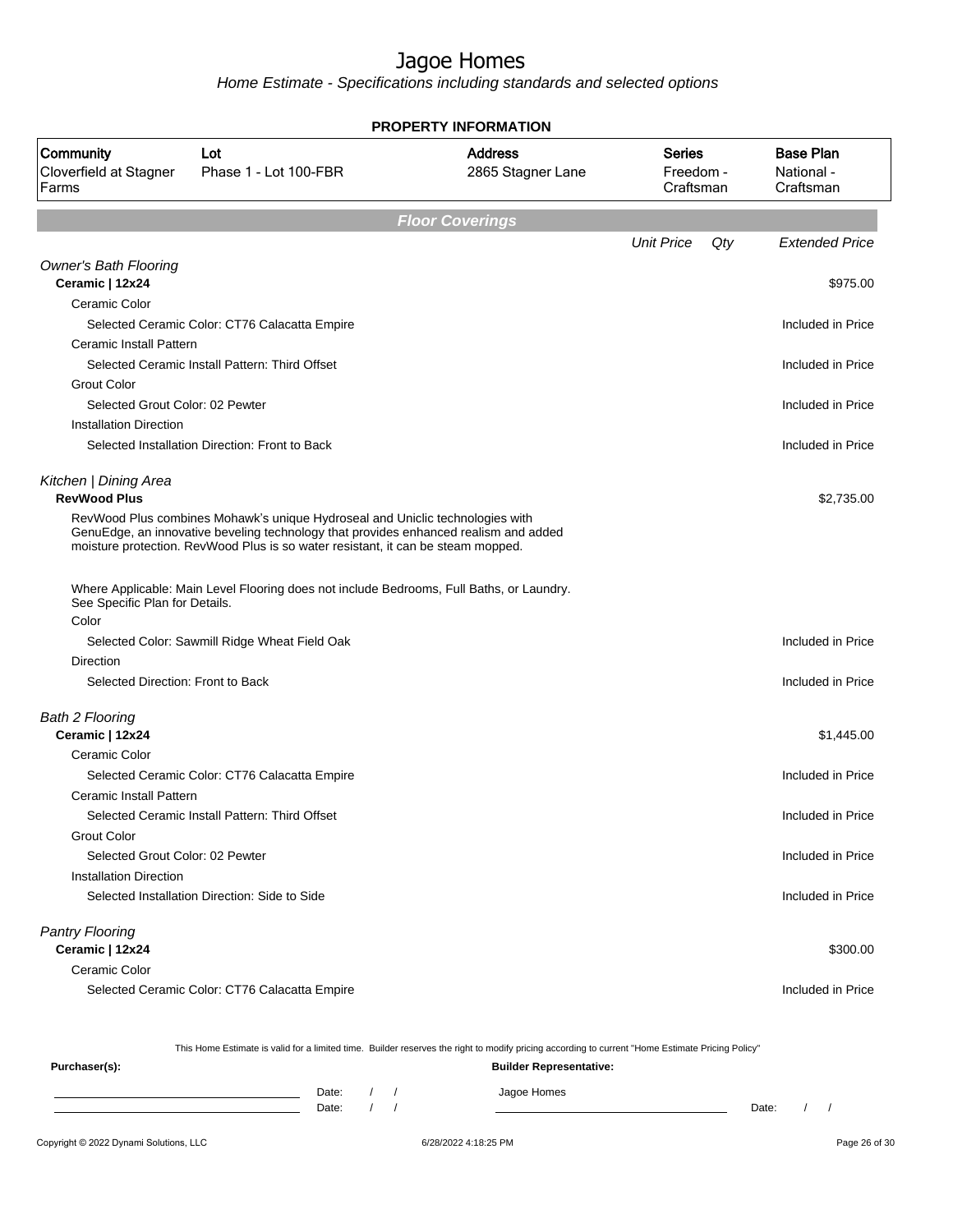Home Estimate - Specifications including standards and selected options

|                                              |                                                                                                                                                | <b>PROPERTY INFORMATION</b>         |                                         |     |                                             |
|----------------------------------------------|------------------------------------------------------------------------------------------------------------------------------------------------|-------------------------------------|-----------------------------------------|-----|---------------------------------------------|
| Community<br>Cloverfield at Stagner<br>Farms | Lot<br>Phase 1 - Lot 100-FBR                                                                                                                   | <b>Address</b><br>2865 Stagner Lane | <b>Series</b><br>Freedom -<br>Craftsman |     | <b>Base Plan</b><br>National -<br>Craftsman |
|                                              |                                                                                                                                                | <b>Floor Coverings</b>              |                                         |     |                                             |
|                                              |                                                                                                                                                |                                     | <b>Unit Price</b>                       | Qty | <b>Extended Price</b>                       |
| <b>Pantry Flooring</b>                       |                                                                                                                                                |                                     |                                         |     |                                             |
| <b>Ceramic Install Pattern</b>               |                                                                                                                                                |                                     |                                         |     |                                             |
|                                              | Selected Ceramic Install Pattern: Third Offset                                                                                                 |                                     |                                         |     | Included in Price                           |
| <b>Grout Color</b>                           |                                                                                                                                                |                                     |                                         |     |                                             |
| Selected Grout Color: 02 Pewter              |                                                                                                                                                |                                     |                                         |     | Included in Price                           |
| <b>Installation Direction</b>                |                                                                                                                                                |                                     |                                         |     |                                             |
|                                              | Selected Installation Direction: Front to Back                                                                                                 |                                     |                                         |     | Included in Price                           |
| Laundry Room Flooring                        |                                                                                                                                                |                                     |                                         |     |                                             |
| Ceramic   12x24                              |                                                                                                                                                |                                     |                                         |     | \$560.00                                    |
| Ceramic Color                                |                                                                                                                                                |                                     |                                         |     |                                             |
|                                              | Selected Ceramic Color: CT76 Calacatta Empire                                                                                                  |                                     |                                         |     | Included in Price                           |
| Ceramic Install Pattern                      |                                                                                                                                                |                                     |                                         |     |                                             |
|                                              | Selected Ceramic Install Pattern: Third Offset                                                                                                 |                                     |                                         |     | Included in Price                           |
| <b>Grout Color</b>                           |                                                                                                                                                |                                     |                                         |     |                                             |
| Selected Grout Color: 02 Pewter              |                                                                                                                                                |                                     |                                         |     | Included in Price                           |
| <b>Installation Direction</b>                |                                                                                                                                                |                                     |                                         |     |                                             |
|                                              | Selected Installation Direction: Front to Back                                                                                                 |                                     |                                         |     | Included in Price                           |
| Storage Area Flooring                        |                                                                                                                                                |                                     |                                         |     |                                             |
| Luxury Vinyl Plank   Mohawk Arrington        |                                                                                                                                                |                                     |                                         |     | Included in Price                           |
|                                              | Mohawk's Arrington offers a water-resistant construction, comfort underfoot, and high<br>resistance to dents and scratches in a hardwood look. |                                     |                                         |     |                                             |
| Color                                        |                                                                                                                                                |                                     |                                         |     |                                             |
|                                              | Selected Color: Gotham Gray AP896                                                                                                              |                                     |                                         |     | Included in Price                           |
| Direction                                    |                                                                                                                                                |                                     |                                         |     |                                             |
| Selected Direction: Front to Back            |                                                                                                                                                |                                     |                                         |     | Included in Price                           |
|                                              |                                                                                                                                                | <b>Shelving</b>                     |                                         |     |                                             |
|                                              |                                                                                                                                                |                                     | <b>Unit Price</b>                       | Qty | <b>Extended Price</b>                       |
| <b>Owner's Closet Shelf &amp; Rod</b>        |                                                                                                                                                |                                     |                                         |     |                                             |
|                                              | Closet Shelf 12" Shelf & Rod - 2 Runs Width of Closet - Supported 2'0" O.C. Vented                                                             |                                     |                                         |     | Included in Price                           |
| Long Garment Hanging                         |                                                                                                                                                |                                     |                                         |     |                                             |
|                                              | Selected Long Garment Hanging: None                                                                                                            |                                     |                                         |     | Included in Price                           |
| Standard Hanging                             |                                                                                                                                                |                                     |                                         |     |                                             |
|                                              | Selected Standard Hanging: Standard Hanging (42" & 84")                                                                                        |                                     |                                         |     | Included in Price                           |
|                                              |                                                                                                                                                |                                     |                                         |     |                                             |

This Home Estimate is valid for a limited time. Builder reserves the right to modify pricing according to current "Home Estimate Pricing Policy"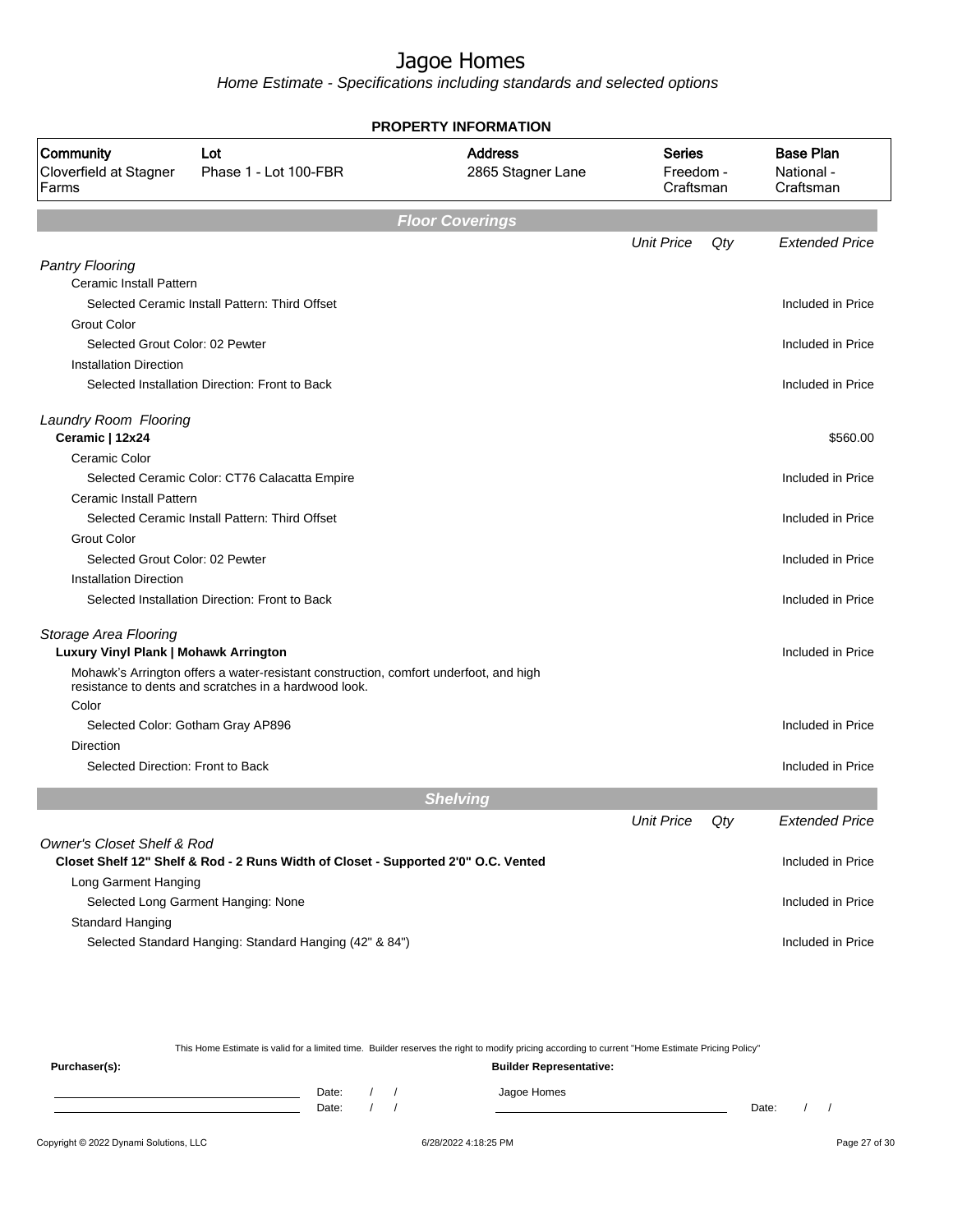Home Estimate - Specifications including standards and selected options

|                                                                            |                                                                                                                                                  | <b>PROPERTY INFORMATION</b>         |                                         |     |                                             |
|----------------------------------------------------------------------------|--------------------------------------------------------------------------------------------------------------------------------------------------|-------------------------------------|-----------------------------------------|-----|---------------------------------------------|
| Community<br>Cloverfield at Stagner<br>Farms                               | Lot<br>Phase 1 - Lot 100-FBR                                                                                                                     | <b>Address</b><br>2865 Stagner Lane | <b>Series</b><br>Freedom -<br>Craftsman |     | <b>Base Plan</b><br>National -<br>Craftsman |
|                                                                            |                                                                                                                                                  | <b>Shelving</b>                     |                                         |     |                                             |
|                                                                            |                                                                                                                                                  |                                     | <b>Unit Price</b>                       | Qty | <b>Extended Price</b>                       |
| Bedroom 2 Closet Shelf & Rod                                               | Closet Shelf 12" Shelf & Rod - 2 Runs Width of Closet - Supported 2'0" O.C. Vented                                                               |                                     |                                         |     | Included in Price                           |
| Long Garment Hanging<br><b>Standard Hanging</b>                            | Selected Long Garment Hanging: None                                                                                                              |                                     |                                         |     | Included in Price                           |
|                                                                            | Selected Standard Hanging: Standard Hanging (42" & 84")                                                                                          |                                     |                                         |     | Included in Price                           |
| Bedroom 3 Closet Shelf & Rod<br>Long Garment Hanging                       | Closet Shelf 12" Shelf & Rod - 2 Runs Width of Closet - Supported 2'0" O.C. Vented                                                               |                                     |                                         |     | Included in Price                           |
| <b>Standard Hanging</b>                                                    | Selected Long Garment Hanging: None                                                                                                              |                                     |                                         |     | Included in Price                           |
|                                                                            | Selected Standard Hanging: Standard Hanging (42" & 84")                                                                                          |                                     |                                         |     | Included in Price                           |
| Bedroom 4 Closet Shelf & Rod<br>Long Garment Hanging                       | Closet Shelf 12" Shelf & Rod - 2 Runs Width of Closet - Supported 2'0" O.C. Vented                                                               |                                     |                                         |     | Included in Price                           |
| Standard Hanging                                                           | Selected Long Garment Hanging: None                                                                                                              |                                     |                                         |     | Included in Price                           |
|                                                                            | Selected Standard Hanging: Standard Hanging (42" & 84")                                                                                          |                                     |                                         |     | Included in Price                           |
| <b>Entire Home Storage Shelf</b>                                           | Storage Shelf 12" and 16" deep- Vented (per plan)                                                                                                |                                     |                                         |     | Included in Price                           |
|                                                                            |                                                                                                                                                  | <b>Foundations</b>                  |                                         |     |                                             |
| <b>Entire Home Footing Size</b><br>19" Wide x 8" Deep, 3000 psi,           |                                                                                                                                                  |                                     | <b>Unit Price</b>                       | Qty | <b>Extended Price</b><br>\$0.00             |
|                                                                            |                                                                                                                                                  |                                     |                                         |     |                                             |
|                                                                            |                                                                                                                                                  | <b>Framing</b>                      |                                         |     |                                             |
| Entire Home 2 x 4 Wall Studs<br>Studs 2 x 4 @ 16" oc, SPF Grade            |                                                                                                                                                  |                                     | <b>Unit Price</b>                       | Qty | Extended Price<br>Included in Price         |
| Entire Home 2 x 6 Wall Studs<br>Studs 2 x 6 @ 24" oc, SPF Grade (Per Plan) |                                                                                                                                                  |                                     |                                         |     | Included in Price                           |
| <b>Entire Home Exterior Wall Sheathing</b>                                 | Exterior Wall Sheathing (7/16" OSB &/or 1/2" Styrofoam)                                                                                          |                                     |                                         |     | Included in Price                           |
| Purchaser(s):                                                              | This Home Estimate is valid for a limited time. Builder reserves the right to modify pricing according to current "Home Estimate Pricing Policy" | <b>Builder Representative:</b>      |                                         |     |                                             |
|                                                                            | Date:<br>$\sqrt{2}$<br>$\sqrt{2}$<br><u> 1989 - Johann Barn, mars eta bainar eta idazlea (</u><br>$\prime$<br>$\prime$<br>Date:                  | Jagoe Homes                         |                                         |     | $1 \quad 1$<br>Date:                        |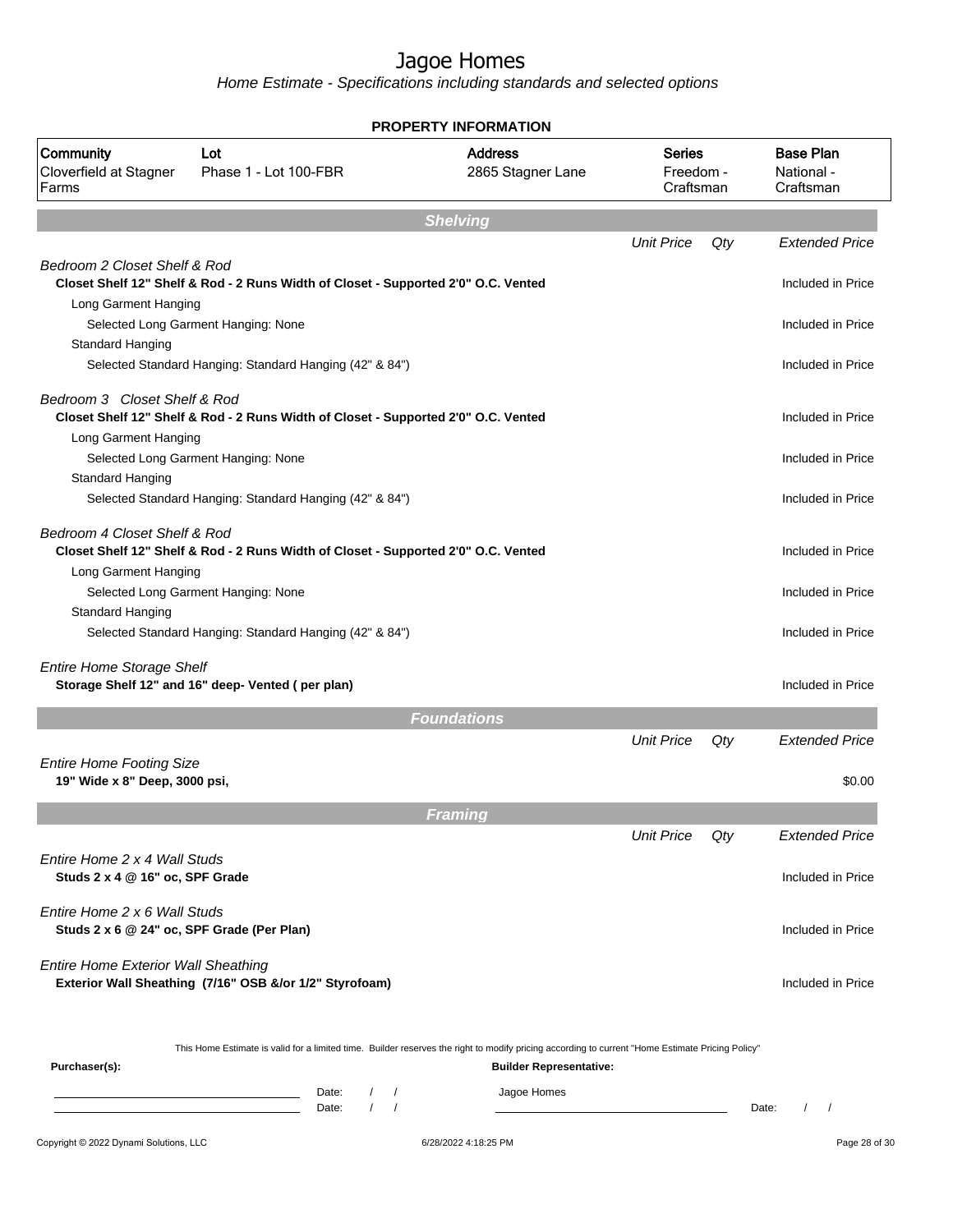Home Estimate - Specifications including standards and selected options

|                                                                                                      |                                                                                           | <b>PROPERTY INFORMATION</b>         |                                         |     |                                             |
|------------------------------------------------------------------------------------------------------|-------------------------------------------------------------------------------------------|-------------------------------------|-----------------------------------------|-----|---------------------------------------------|
| Community<br>Cloverfield at Stagner<br>Farms                                                         | Lot<br>Phase 1 - Lot 100-FBR                                                              | <b>Address</b><br>2865 Stagner Lane | <b>Series</b><br>Freedom -<br>Craftsman |     | <b>Base Plan</b><br>National -<br>Craftsman |
|                                                                                                      |                                                                                           | <b>Framing</b>                      |                                         |     |                                             |
|                                                                                                      |                                                                                           |                                     | <b>Unit Price</b>                       | Qty | <b>Extended Price</b>                       |
| Entire Home Exterior Wall House Wrap<br><b>Exterior Wall Covering House Wrap</b>                     |                                                                                           |                                     |                                         |     | Included in Price                           |
| <b>Entire Home Foundation Plates</b><br>Foundation Plates treated yellow pine                        |                                                                                           |                                     |                                         |     | Included in Price                           |
| Entire Home - Sub Floor (Where Applicable)                                                           | Sub Floor 3/4" OSB T&G, glued & screwed or nailed                                         |                                     |                                         |     | Included in Price                           |
| Main Level Ceiling Heights<br>Interior Flat Ceiling Height 9'0"<br>Certain ceiling heights may vary. |                                                                                           |                                     |                                         |     | Included in Price                           |
| Per Plan Roof Trusses<br><b>Roof Trusses</b>                                                         |                                                                                           |                                     |                                         |     | Included in Price                           |
| <b>Roof Sheathing</b><br>Roof Sheathing 7/16" OSB                                                    |                                                                                           |                                     |                                         |     | Included in Price                           |
| 2nd Level Ceiling Heights<br>Interior Flat Ceiling Height 8'0"<br>Certain ceiling heights may vary.  |                                                                                           |                                     |                                         |     | Included in Price                           |
| 2nd Floor Floor System<br>14" I-Joists (Spacing per Mfg)                                             |                                                                                           |                                     |                                         |     | Included in Price                           |
|                                                                                                      |                                                                                           | <b>Landscaping &amp; Yard</b>       |                                         |     |                                             |
|                                                                                                      |                                                                                           |                                     | <b>Unit Price</b>                       | Qty | <b>Extended Price</b>                       |
| <b>Bury Downspouts</b><br><b>Tile Downspouts Underground</b>                                         | Downspouts will be buried and run a minimum of 10 ft from house to daylight or to pop-up. |                                     |                                         |     | \$1,680.00                                  |
| <b>Exterior Lawn Sod</b><br><b>Basins</b> )                                                          | Sod All of Yard, Fescue & Bluegrass (Excludes Areas with Brush & Trees & Retention        |                                     |                                         |     | Included in Price                           |
| Shrubs & Trees                                                                                       | Shrubs & Trees 5/18" shrubs, 3/3' upright shrubs, 1 tree and landscape mulch              |                                     |                                         |     | Included in Price                           |
|                                                                                                      |                                                                                           |                                     |                                         |     |                                             |

This Home Estimate is valid for a limited time. Builder reserves the right to modify pricing according to current "Home Estimate Pricing Policy"

**Purchaser(s): Builder Representative:** Date: / / Jagoe Homes<br>Date: / / Jagoe Homes Date: / / **Date: / / 2006** Date: / / / Date: / / /